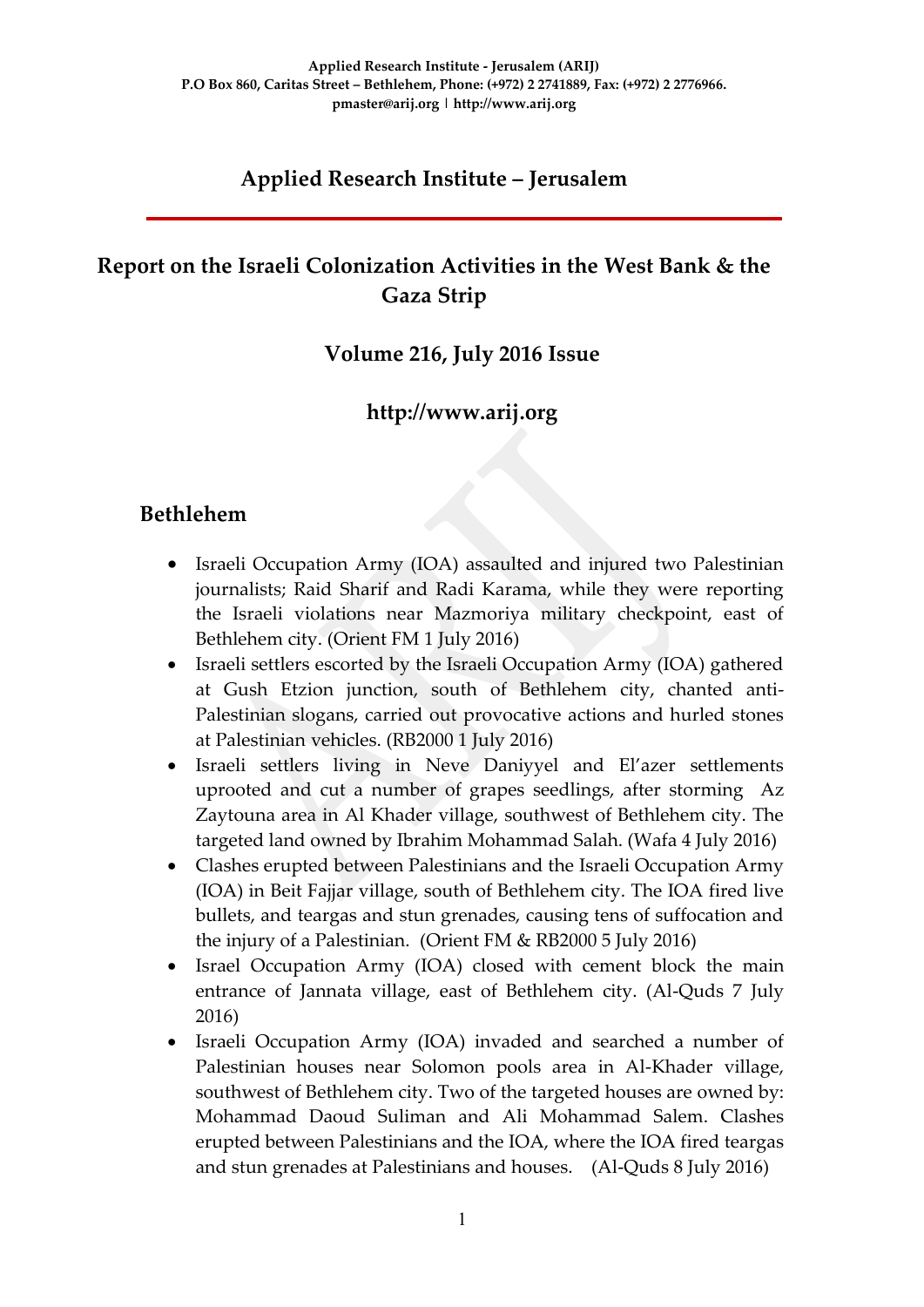- Israeli Occupation Army (IOA) closed the main road in Tuqu village, southeast of Bethlehem city. (RB2000 9 July 2016)
- Israeli settlers escorted by the Israeli Occupation Army (IOA) gathered at the main road in Tuqu village, southeast of Bethlehem city, closed the road and chanted anti-Palestinian slogans. As a result, clashes erupted between Palestinians and the IOA, where the IOA fired teargas and stun grenades, and rubber bullets, causing tens of suffocation cases. (RB2000 10 July 2016)
- Clashes erupted between Palestinians and the Israeli Occupation Army (IOA) in Al Azza refugee camp, north of Bethlehem city. The IOA fired teargas grenades and rubber bullets, causing a number of suffocation cases. (Al-Quds 13 July 2016)
- Israeli Occupation Army (IOA) stormed and searched a dozens of Palestinian commercial stores in Ad Doha town in Bethlehem governorate. Clashes erupted between Palestinians and the IOA, where the IOA fired teargas and stun grenades at Palestinians and their houses. (Orient FM 13 July 2016)
- Clashes erupted between Palestinians and the Israeli Occupation Army (IOA) in Jabal Al Mawalha neighborhood in Bethlehem city. The IOA fire teargas and stun grenades, causing tens of suffocation cases. During the clashes, the IOA invaded and searched Palestinian houses and summoned a Palestinian to interview the Israeli Intelligence Police. (Al- Quds 14 July 2016)
- Clashes erupted between Palestinians and the Israeli Occupation Army (IOA) in Ayda refugee camp, north of Bethlehem city. he IOA fired teargas and stun grenades, causing dozens of suffocation cases. During the clashes, the IOA uprooted 10 trees and erected a number of security cameras. (Wafa & RB2000 14 July 2016)
- Israeli Occupation Army (IOA) raided Ayda refugee camp, north of Bethlehem city. Clashes erupted between Palestinians and the IOA, where the IOA fired teargas grenades and rubber bullets, causing dozens of suffocation cases. During the operation, the IOA arrested Abed Al Khaleq Abu Srour (13 years) after assaulting him. (Al-Quds 15 July 2016)
- Israeli Occupation Army (IOA) invaded and searched areas in Husan village, west of Bethlehem city, and tightened its procedures in the main road. The IOA stopped, searched and questioned Palestinians. (Al-Quds 15 July 2016)
- Israeli settlers living in Efrat settlement assaulted and injured Daoud Yahya Musa (30 years) after storming his store in Umm Rukba neighborhood in Al Khader village, southwest of Bethlehem city. (Al-Quds 15 July 2016)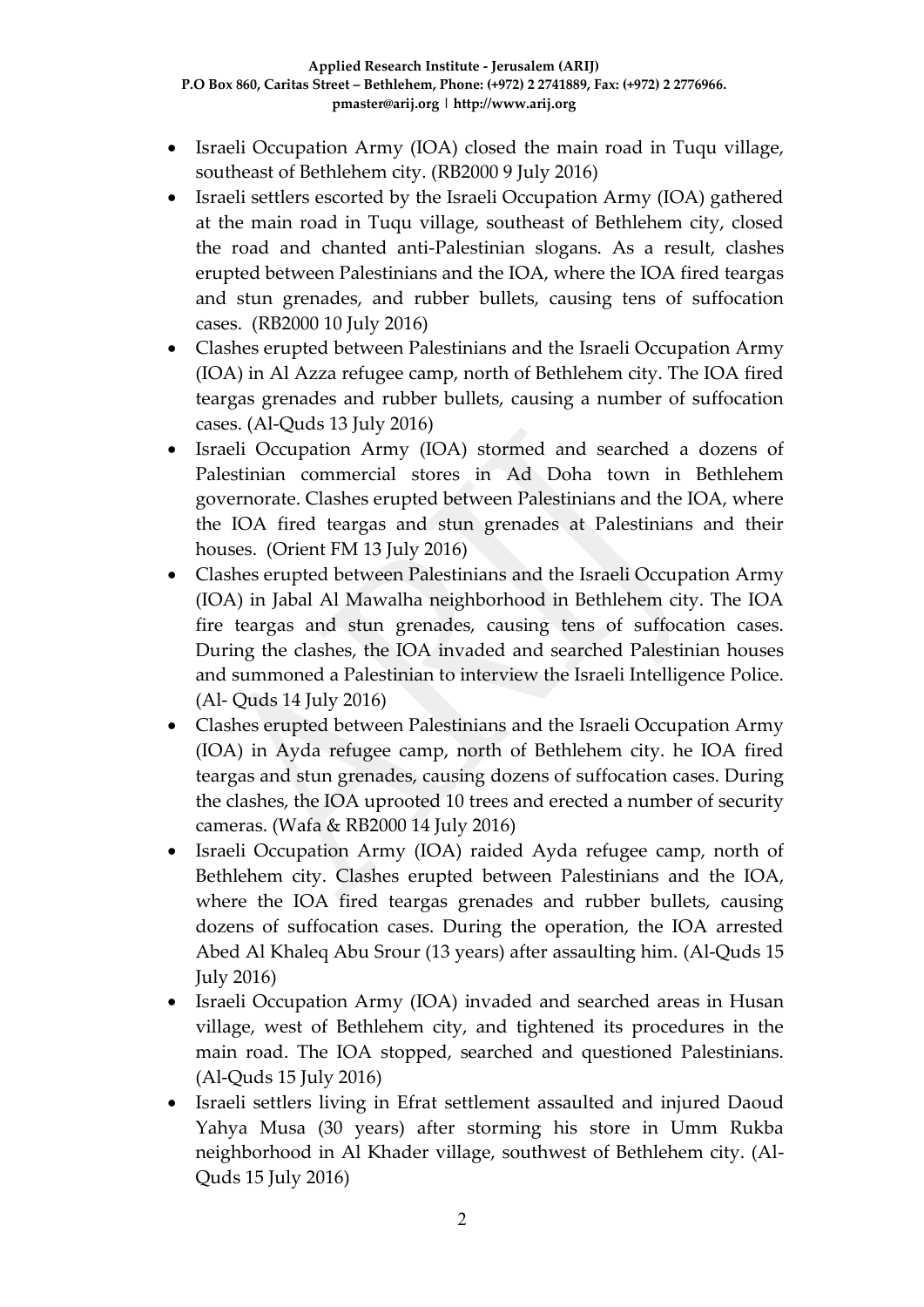- Israeli Occupation Army (IOA) erected two military checkpoints near Umm Rukba neighborhood and at the southern entrance of Al Khader village, southwest of Bethlehem city. The IOA stopped and searched Palestinian vehicles and checked ID cards. (Al-Quds 15 July 2016)
- Israeli Occupation Army (IOA) erected a military checkpoint near Al Iskan neighborhood in Beit Jala town in Bethlehem governorate. The IOA stopped and searched Palestinian vehicles and checked ID cards. (Al-Quds 15 July 2016)
- Israeli Occupation Army (IOA) erected a military checkpoint at Qaber Hilwa area, at the eastern entrance of Beit Sahour town, east of Bethlehem city. The IOA stopped and searched Palestinian vehicles and checked ID cards. (Al-Quds 15 July 2016)
- Israeli settlers living in Betar Illit settlement torched 150 olive trees in Husan village, west of Bethlehem city. The targeted trees are owned by: Imad Ash Sha'ir. (PNN 18 July 2016)
- Clashes erupted between Palestinians and the Israeli Occupation Army (IOA) in Ad Duheisha refugee camp, south of Bethlehem city, after the IOA invaded the camp. The IOA fired teargas and stun grenades, and rubber bullets at Palestinians and their houses, causing tens of suffocation cases. During the operation, the IOA arrested Ghassan Zawahra after storming his house. (Al-Quds 19 July 2016)
- Mustafah Barad'iya (51 years) from Beit Fajjar village, south of Bethlehem city, died of wounds he sustained on the 18<sup>th</sup> of July, after the Israeli Army opened fire at him while he was at the entrance of Al Arroub refugee camp, north of Hebron city. (Maannews 19 July 2016)
- Israeli settlers living in Betar Illit settlement hurled stones at Palestinian vehicles traveling at the main road near the settlement, causing the damage in the widows of the targeted vehicles. (Al-Quds 19 July 2016)
- Israeli Occupation Army (IOA) invaded a Palestinian house located near the Israeli segregation wall at the northern entrance of Bethlehem city, and erected a military tent at the roof. The targeted house is owned by: Jum'a Rashid Odeh Al Malhi. (Al-Quds 20 July 2016)
- Clashes erupted between Palestinians and the Israeli Occupation Army (IOA) in Tuqu village, southeast of Bethlehem city. The IOA fired live bullets, teargas and stun grenades, causing the injury of a Palestinian. (Pal Today & RB2000 22 July 2016)
- Israeli Occupation Army (IOA) raided and searched a number of commercial stores in Beit Sahour and Al Ubidiya towns, east of Bethlehem city. (Al-Quds 22 July 2016)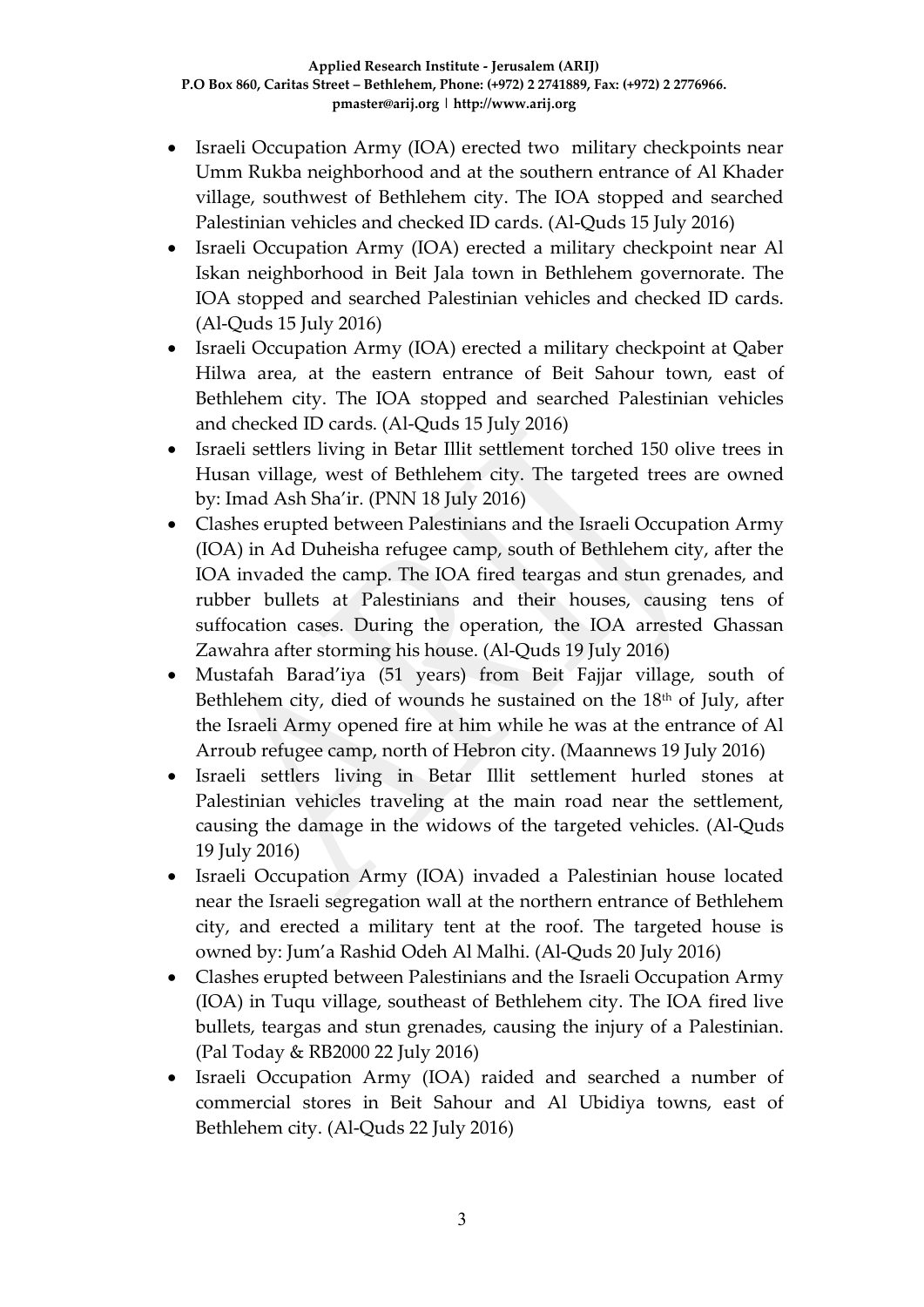- Israeli Occupation Army (IOA) tightened its procedures in Al Balou' area in Al Khader village, southwest of Bethlehem city. (RB2000 22 July 2016)
- Israeli Occupation Army (IOA) closed with cement blocks and earth mounds the entrances of : Marah Rabah, Al 'Asakra, Beit Ta'ma, and Za'tara villages, and Al Khas- Mazmouriya road, Al Furides – Beit Ta'mar road. (Al-Quds 22 July 2016)
- Clashes erupted between Palestinians and the Israeli Occupation Army (IOA) in Bethlehem city. (RB2000 23 July 2016)
- Israeli Occupation Army (IOA) invaded and searched a commercial store in Beit Ta'mar village, southeast of Bethlehem city. (RB2000 23 July 2016)
- Israeli Occupation Army (IOA) stormed a Palestinian house in Tuqu village, southeast of Bethlehem city. The targeted house is owned by Daoud Al Badan. (RB2000 23 July 2016)
- Israeli settlers using dynamites in an Israeli Crusher in Al Minya village, southeast of Bethlehem city. As a result, 5 Palestinian houses and a number of water wells were damaged. (RB2000 23 July 2016)
- Clashes erupted between Palestinians and the Israeli Occupation Army (IOA) in several areas in Bethlehem city. During the clashes, the IOA arrested Yousif Adawi (30 years) after storming his house. (RB2000 & Orient FM 24 July 2016)
- Israeli Occupation Army (IOA) invaded and searched a Palestinian gas station in Beit Sahour town, east of Bethlehem city, and confiscated the security cameras' records. (RB2000 24 July 2016)
- Israeli settlers living in Ela'azer and Neve Daniyyal settlement attacked Palestinian farmers while they were working in their land in Thaghrit Hamad area, southwest of Al Khader village in Bethlehem governorate. (NBPRS 24 July 2016)
- Israeli Occupation Army (IOA) closed with cement blocks the entrances of Al Iskan and As Sider neighborhood in Beit Jala town, west of Bethlehem city. (Orient FM 24 July 2016)
- Israeli Occupation Army (IOA) stormed Beit Jala town, west of Bethlehem city, and threatened the residents. (Al-Quds 26 July 2016)
- Israeli Occupation Army (IOA) erected a military checkpoint at the northern entrance of Tuqu village, southeast of Bethlehem city. The IOA stopped and searched Palestinian vehicles and checked ID cards. (RB2000 27 July 2016)
- Clashes erupted between Palestinians and the Israeli Occupation Army (IOA) in Ad Duheisha refugee camp, south of Bethlehem city, after the IOA invaded and searched tens of Palestinian houses. The IOA fired live bullets and teargas grenades, causing dozens of suffocation cases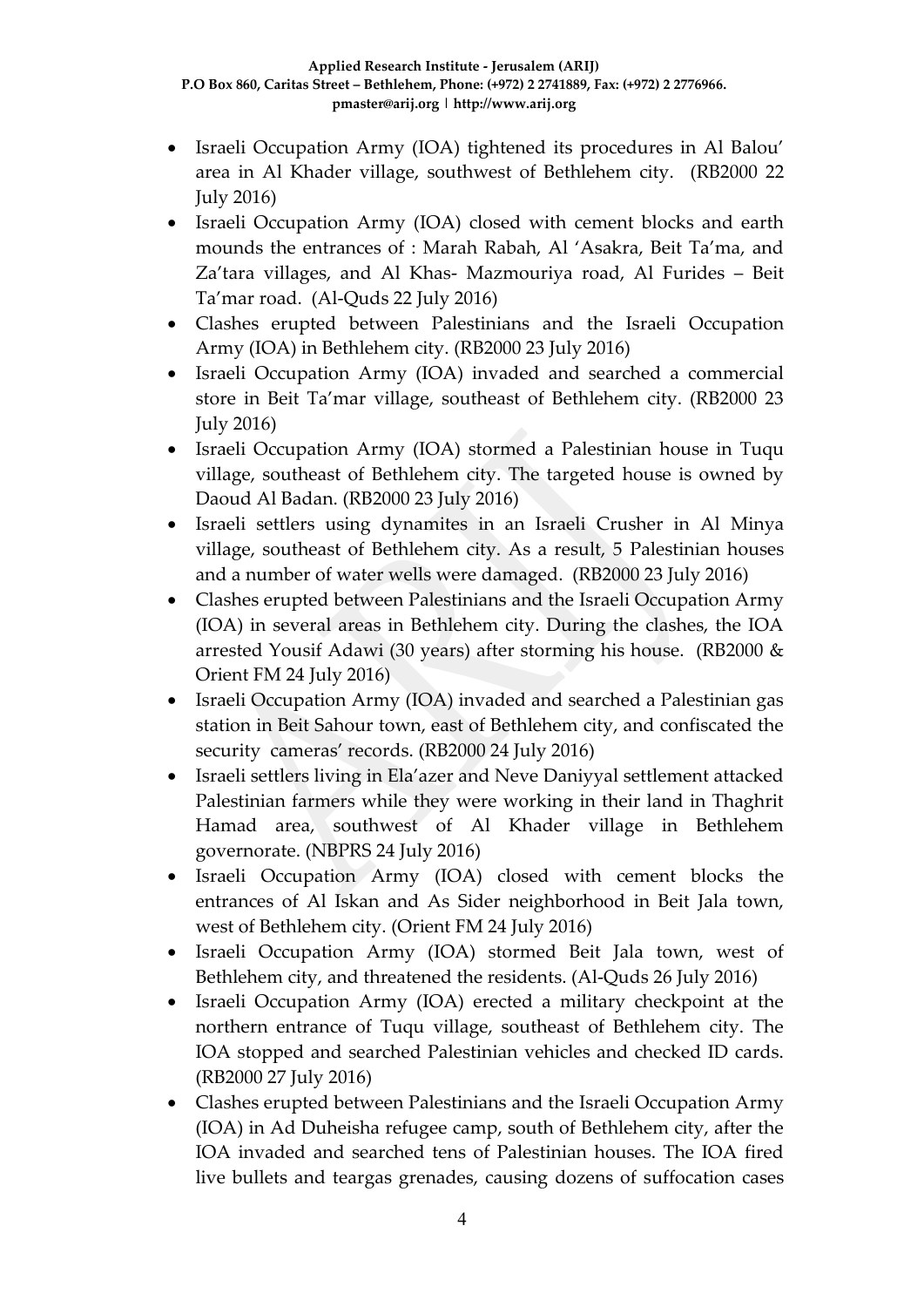and the injury of four Palestinians. During the operation, the IOA arrested four Palestinians, identified as: Raghd Shamroukh, Karam Nassri Abed Raboh, Hamdi Ma'rouf Al Atrash and Bilal Al Ma'iwi. (Orient FM & Maannews 28 July 2016)

- Israeli Occupation Army (IOA) erected a military checkpoint at the entrance of Al Ubidiya town, east of Bethlehem city. The IOA stopped and searched Palestinian vehicles and checked ID cards. (Wattan 29 July 2016)
- Israeli Occupation Army (IOA) stormed and searched a number of Palestinian houses in Harmalah village, southeast Bethlehem city. (Raya 30 July 2016)
- Israeli Occupation Army (IOA) opened fire at a group of Palestinian workers while they were near the Israeli Segregation wall in Wadi Abu Al Humos, which located between Al Khas and An Nu'man villages, northeast of Bethlehem city. As a result, a 25 years old Palestinian worker from Al Minya village, was injured. (Al-Quds 31 July 2016)
- An Israeli settler opened fire at Palestinian farmers while they were working in their land in Al Khader village, southwest of Bethlehem city. (NBPRS 31 July 2016)

### **Jenin**

- Israeli High court issued an order to demolish a Palestinian house in Qabatiya village, south of Jenin city. The targeted house is owned by the family of the Palestinian prisoner in the Israeli Jail; Ahmed Abu Zaid (20 years). Noted that the IOA gave the residents 10 days to evacuate the house (100 square meters and inhabited by 10 family members) . (Wafa & Al-Quds 7 July 2016)
- Israeli Occupation Army (IOA) stormed and searched several areas in Zububa village, northwest of Jenin city. The IOA erected a military checkpoint near the village, stopped and searched Palestinian vehicles and checked ID cards. (Safa 10 July 2016)
- Israeli Occupation Army (IOA) stormed Ad Damoni area in Qabatiya village, south of Jenin city. Clashes erupted between Palestinians and the IOA, where the IOA fired teargas and stun grenades at Palestinians. (Pal Info & RB2000 12 July 2016)
- Israeli Occupation Army (IOA) stormed and searched a Palestinian house in Bir Al Basha village in Jenin Governorate, and questioned the residents. The targeted house is owned by Adi Ghawadrah. (Wafa 15 July 2016)
- Israeli bulldozers escorted by the Israeli Occupation Army (IOA) stormed Qabatiya village, south of Jenin city, and demolish a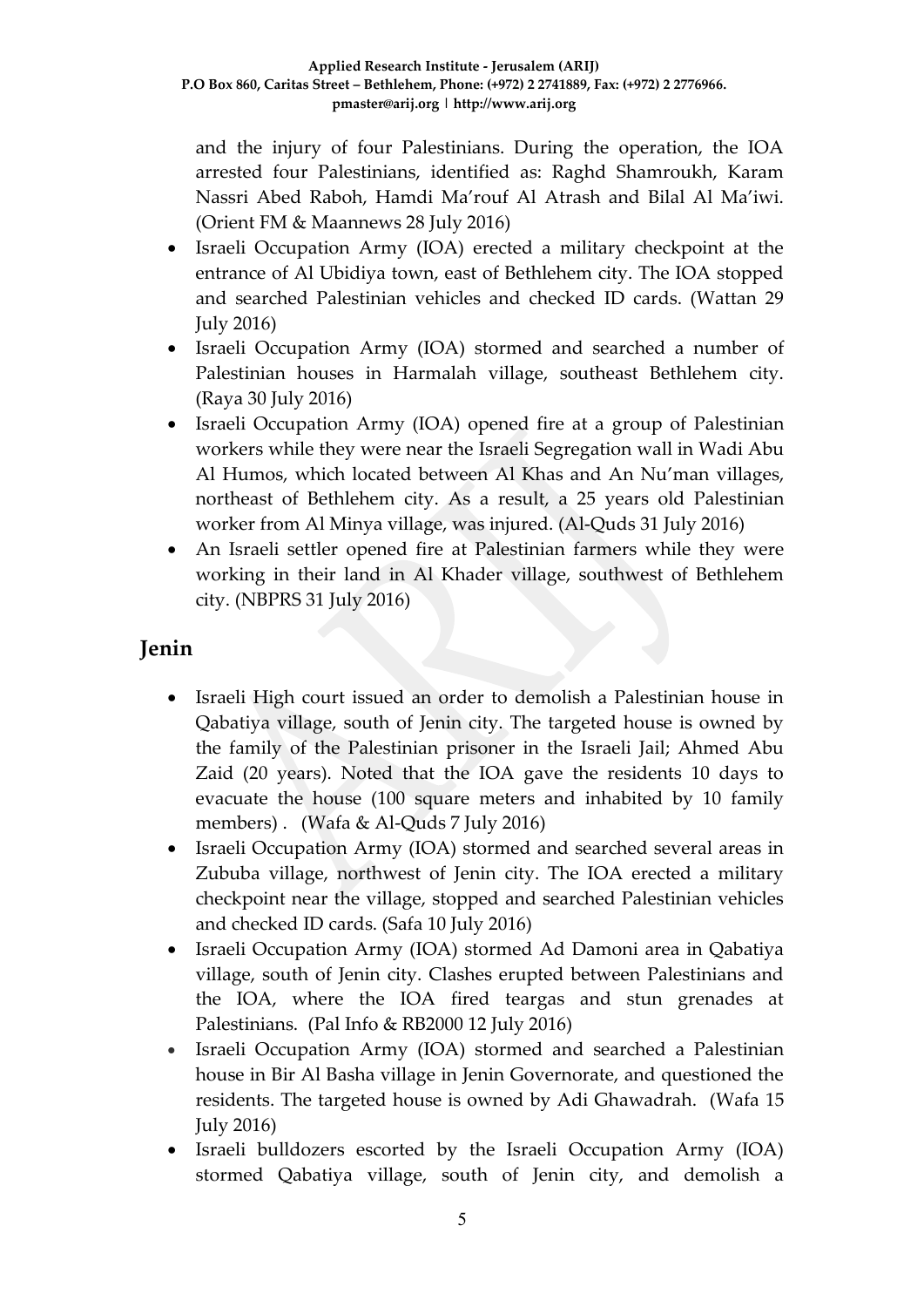Palestinian house owned by the family of the Paletsinian prisoner in the Israeli jail; Bilal Ahmed Abu Zeid. Clashes erupted between Palestinians and the IOA, where the IOA fired live bullets and teargas grenades, causing the injury of 5 Palestinians, identified as: Abed Ar Rahman Suliman Abu Ar Rub (20 years), Rami Zakariya (28 years), Anwar Kamel (17 years) and Jawad Kamel (16 years). (Orient FM & Maannews 18 July 2016)

- Israeli settlers assaulted and injured a Palestinian from 'Araqa village, west of Jenin city. (Wafa 20 July 2016)
- Mohammad Jamal Na'rat (23 years) from Al Meithalun village, south of Jenin city, was injured after an Israeli bomb exploded near him. (Maannews 22 July 2016)
- Israeli Occupation Army (IOA) erected a military checkpoint at the entrance of Al Yamun village, in Jenin governorate. The IOA stopped and searched the Palestinian vehicles and checked ID cards. (Safa 22 July 2016)
- Clashes erupted between Palestinians and the Israeli Occupation Army (IOA) in Jenin city and Jenin refugee camp. The IOA fired rubber and live bullets, and teargas grenades, causing the injury of 7 Palestinians. During the clashes, the IOA arrested three Palestinians after raiding and searching their houses. The arrestees were identified as: Thair Jehad Al Hithawi, Abed Ar Rahman Fadel Al Hasri and Abdalla Ahmed Hasri. (Wafa 30 July 2016)
- Israeli Occupation Army (IOA) raided Al Judeida village, south of Jenin city. The IOA stopped and questioned Palestinians and checked their ID cards. (Safa 31 July 2016)

### **Jerusalem**

- Taysir Mohammad Habash (63 years) from Nablus city, killed during clashes that erupted between Palestinians and the Israeli Occupation Army (IOA) at Qalandiya military checkpoint, north of Jerusalem city, where the IOA fired teargas grenades, causing tens of suffocation cases. (Wafa & Orient FM & RB2000 1 July 2016)
- Clashes erupted between Palestinians and the Israeli Occupation Army (IOA) after the IOA stormed Qalandiya refugee camp, north of Jerusalem city. The IOA fired live bullets, causing the injury of four Palestinians. During the clashes, the IOA arrested Bara Ash Shaham (19 years). (Wafa & RB2000 2 July 2016)
- Israeli settlers escorted by the Israeli Occupation Army (IOA) gathered at Al Magharba gate; one of Al Aqsa mosque gates, in Jerusalem city, and performed Talmudic rituals. (RB2000 3 July 2016)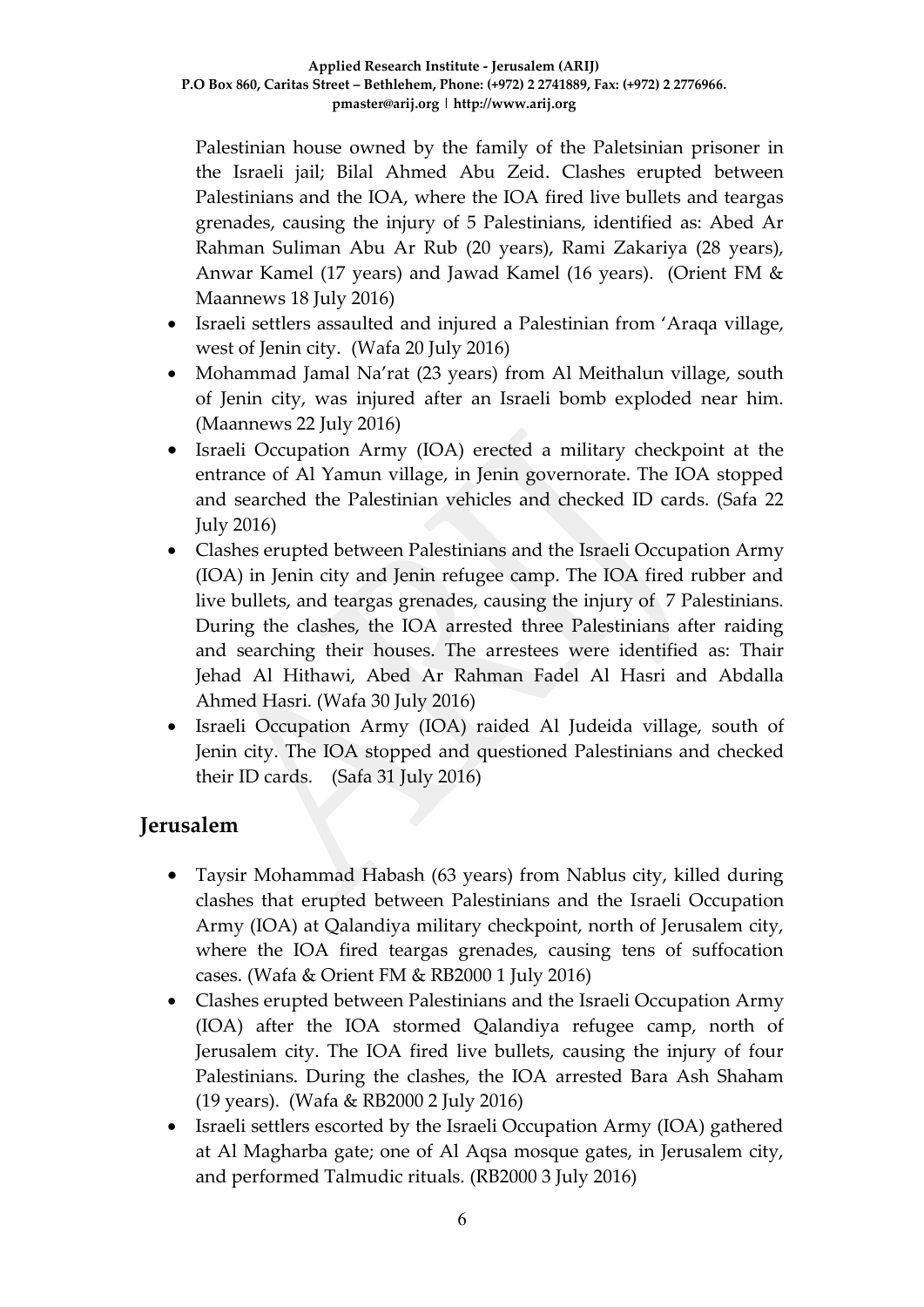- Israeli Occupation bulldozers demolished two Palestinian houses in Qalandiya refugee camp, north of Jerusalem city. The targeted houses are owned by the families of two Palestinian martyrs; Anan Anu Habsa and Issa Assaf. During the operation, clashes erupted between Palestinians and the IOA, where the IOA fired teargas grenades and rubber bullets, causing tens of suffocation cases and the injury of others. (Orient FM & RB2000 4 July 2016)
- Israeli bulldozers started leveling works in al-Sheikh Jarrah neighborhood for opening a street and establishing housing apartments compound for the sake of increasing numbers of settlers residing in Occupied Jerusalem. The Israeli settlement plan is a part of a settlement series for which about 3345 dunums of Palestinians' lands were confiscated in 1968. The Israeli plan was endorsed in 1998 to build 190 new settlement housing units in the area on three phases. The first of which has been implemented and the second and the third are being conducted and expected to be finished in 2019. (Pal Info & Al Quds 5 July 2016)
- Israeli Planning and Construction community in the Israeli Municipality of Jerusalem will approve the next week a plan to construct 100 housing units in the Israeli settlement of Gilo, south of Jerusalem city. (Al-Quds 7 July 2016)
- Israeli Occupation Army (IOA) erected a military checkpoint in Wadi Ar Rababa neighborhood in Silwan town in Jerusalem city. The IOA stopped and searched Palestinian vehicles and checked ID cards. (RB2000 9 July 2016)
- Israeli Occupation Army (IOA) erected a military checkpoint at the entrance of Al Eaziriya town, east of Jerusalem city. (RB2000 9 July 2016)
- Israeli Municipality of Jerusalem handed out a number of fines for the Palestinian residents in Ad-Daba and Al Hardob areas in Olive Mount/ At Tur neighborhood in Jerusalem city. (Wattan 10 July 2016)
- Israeli Antiquities Authority escorted by the Israeli Occupation Army (IOA) stormed a Palestinian store in Al Wad street in the old city of the Jerusalem and confiscated all the store contents. The targeted store is owned by Nabil Al Hroub. (RB2000 10 July 2016)
- Israeli Occupation Army (IOA) assaulted and injured Ahmed Mohammad Abu Zahra from Jenin city, while he was crossing Qalandiya military checkpoint, north of Jerusalem city. (Al-Quds 10 July 2016)
- Israeli Occupation Army (IOA) tightened its procedures at Jaba military checkpoint, north of Jerusalem city. (RB2000 10 July 2016)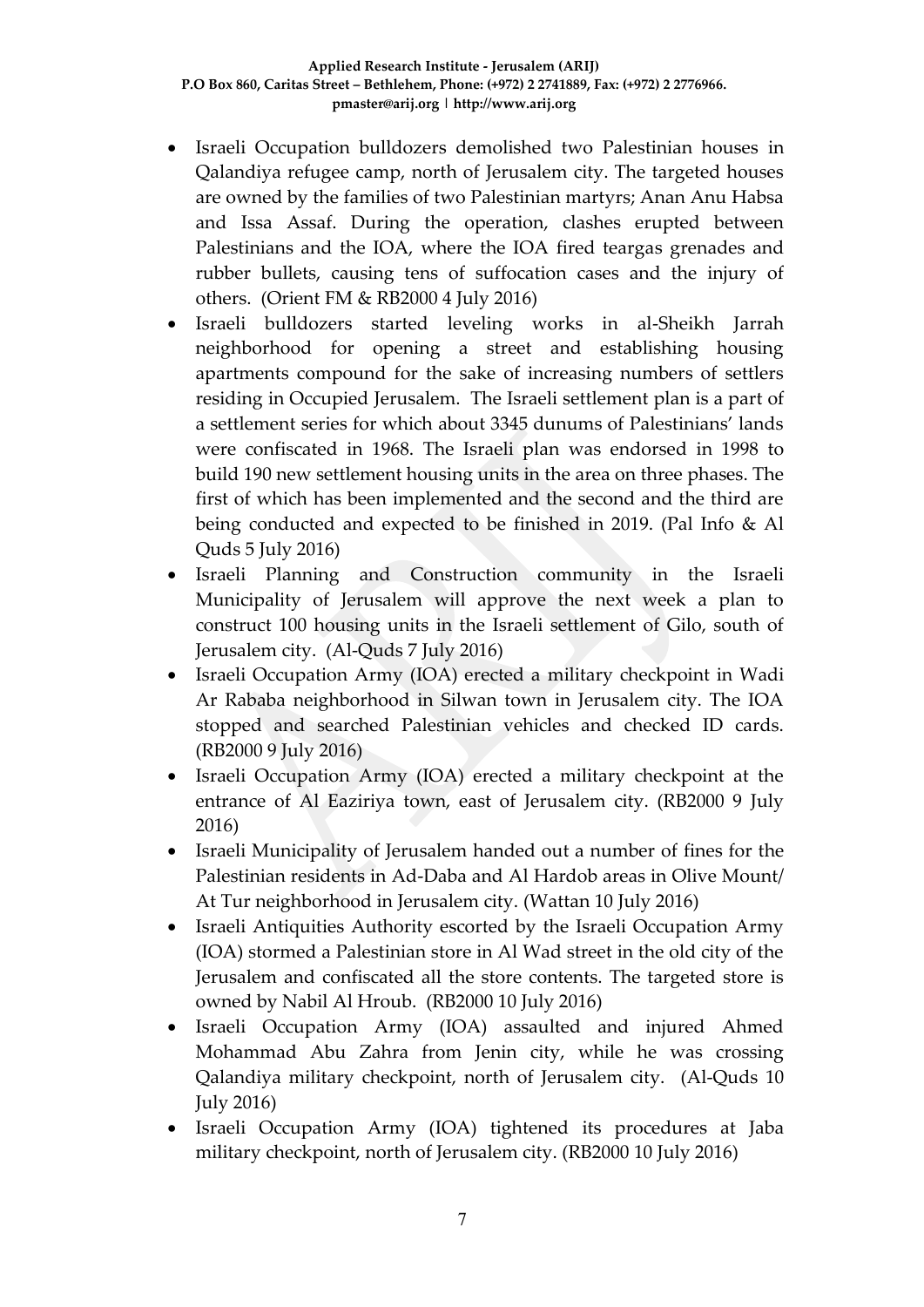- Israeli settlers escorted by the Israeli Occupation Army (IOA) stormed Al Aqsa mosque, from Bab Al Magharibah, in Jerusalem city, and toured in its courtyard. (NBPRS 10 July 2016)
- Israeli Occupation Army (IOA) erected a military checkpoint at the entrance of Hizma town, northeast of Jerusalem city. (RB2000 10 July 2016)
- Israeli settlers escorted by the Israeli Occupation Army (IOA) stormed Al Aqsa mosque in Jerusalem city, and toured in its courtyard. (Wafa 11 July 2016)
- Israeli Minister of Agriculture; Uri Ariel, and MK of "Likud" party Yehuda Glick and a group of Israeli settlers escorted by the Israeli Occupation Army (IOA) stormed Al Aqsa mosque in Jerusalem city, and toured in its courtyard. (Wafa & Maannews 12 July 2016)
- Israeli Occupation bulldozers demolished 7 residential structures, a garage and a farm in Fhidat area in Anata town, northeast of Jerusalem city. The targeted structures are owned by Ashraf Al Julani and Ahmed Hilw. During the operation, the Israeli Army closed an agricultural road. (Wafa & RB2000 12 July 2016)
- Anwar Falah As Salaimah (24 years) was killed and Firas Khader Ar Rashiq was injured after the Israeli Occupation Army (IOA) opened fire at their vehicle in Ar Ram town, north of Jerusalem city. As a result, clashes erupted between Palestinians and the IOA, where the IOA fired rubber and live bullets, and teargas and stun grenades at Palestinians, causing tens of suffocation cases. During the clashes, the IOA arrested four Palestinians. (Wafa & Safa 13 July 2016)
- Israeli Occupation Army (IOA) assaulted and injured Ghassan Nasser Jubran (24 years) from Beit Hanina town, north of Jerusalem city, after stopping him at Himza military checkpoint, northeast of Jerusalem city. (Al-Quds 13 July 2016)
- Israeli settlers escorted by the Israeli Occupation Army (IOA) stormed Al Aqsa mosque in Jerusalem city, and toured in its courtyard. (Wafa 13 July 2016)
- Israeli bulldozers escorted by the Israeli Occupation Army (IOA) stormed Al Kharej and Al Farouq areas in Jabal Al Mukabir town, south of Jerusalem city, and demolished three Palestinian houses. The targeted houses are owned by: Mohammad Daoud Salem 'Awisat (owned a 100 square meters under construction house), Mohamamd Abu Sakran (owned a 120 square meters house) and Mohammad Aqel (owned 70 square meters house). (Wafa & RB2000 13 July 2016)
- **Jerusalem permits 90 new housing units in Gilo.** The Local Committee for Planning and Construction in Jerusalem has issued permits for 90 new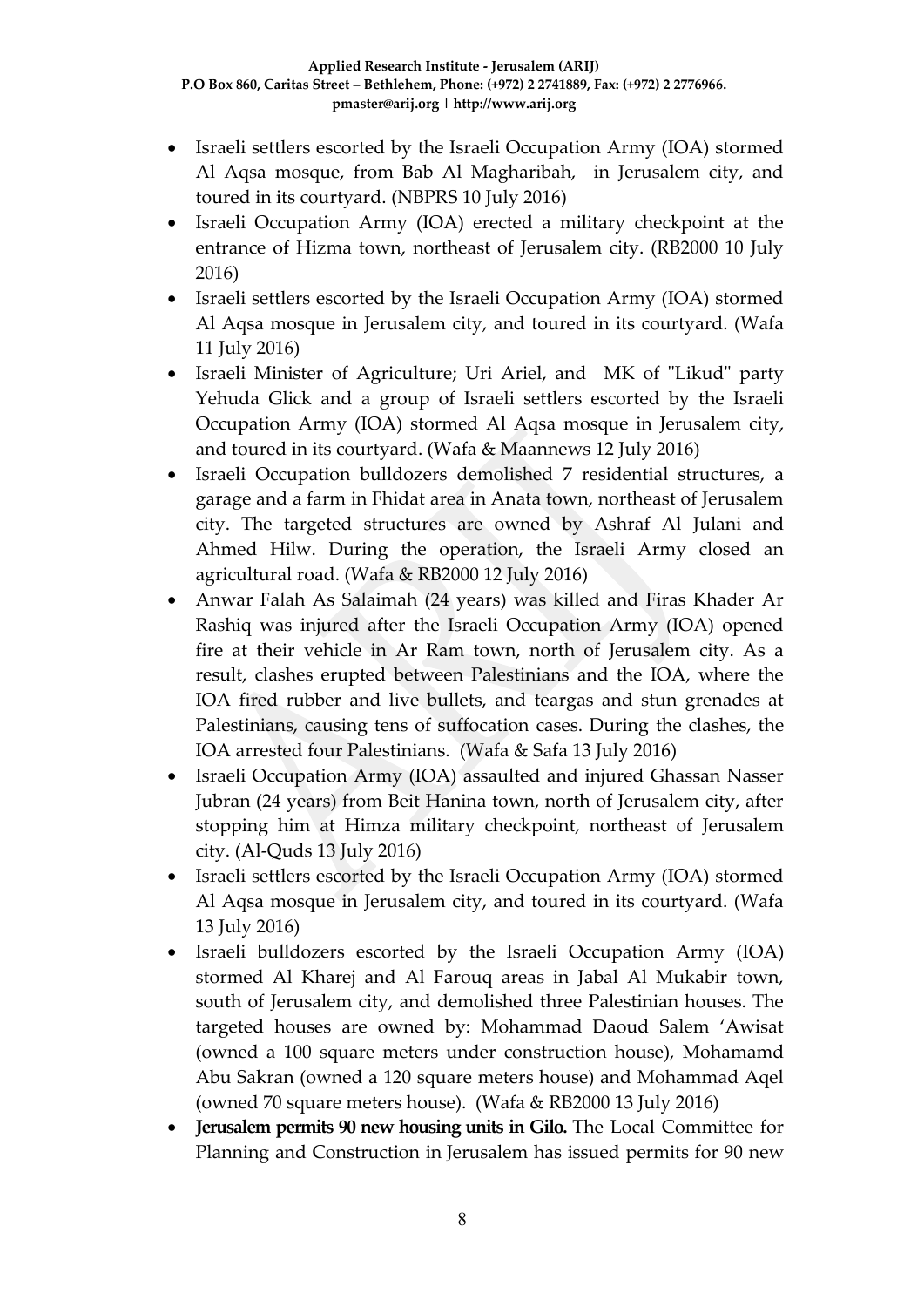housing units in the Gilo settlement. (**Israel National News** 13 July 2016)

- Israeli Occupation Army (IOA) stationed at Shufat military checkpoint, north of Jerusalem city, opened fire at a Palestinian while he was crossing the checkpoint, and arrested other. (Maannews 14 July 2016)
- Israeli settlers escorted by the Israeli Occupation Army (IOA) stormed Al Aqsa mosque in Jerusalem city and toured in its courtyard. (NBPRS 14 July 2016)
- Israeli Occupation Army (IOA) closed the entrance of Al Issawiya town in Jerusalem city. The IOA stopped and searched Palestinian vehicles and checked ID cards. (Wafa 14 July 2016)
- Israeli Municipality of Jerusalem issued demolition orders that targeted three residential structures and a commercial store in Ein Al Louza neighborhood in Silwan town in Jerusalem city. The targeted structures are owned by: Al 'Awar and Siyam families. (SilwanIC 15 July 2016)
- Israeli settlers escorted by the Israeli Occupation Army (IOA) stormed Al Aqsa mosque in Jerusalem city and toured in its courtyard, and tried to perform Talmudic rituals (Wafa 17 July 2016)
- Israeli settlers and Israeli Occupation Army (IOA) demolished part of a mosque in An- Nabi Samwil village, northwest of Jerusalem city. Noted that the Israeli Authorities occupied the mosque years ago and transformed it to a Synagogue. (NBPRS 17 July 2016)
- Israeli Occupation Army (IOA) raided and searched a number of Palestinian houses in Beit Iksa village, northwest of Jerusalem city. (RB2000 18 July 2016)
- Israeli settlers escorted by the Israeli Occupation Army (IOA) stormed Al Aqsa mosque in Jerusalem city and toured in its courtyard. (Wafa 18 July 2016)
- Israeli Occupation Army (IOA) erected a military checkpoint in Ein Al Louza neighborhood in Silwan town in Jerusalem city. The IOA stopped and searched Palestinian vehicles and checked ID cards. During the operation, the IOA fired stun grenades at Palestinians and their vehicles. (RB2000 18 July 2016)
- Israeli Occupation Army (IOA) stormed Shufat refugee camp, north of Jerusalem city, and closed Shufat military checkpoint, which located near the entrance of the camp. (ARN 19 July 2016)
- Israeli settlers escorted by the Israeli Occupation Army (IOA) stormed Al Aqsa mosque in Jerusalem city and toured in its courtyard. (Pal Info 19 July 2016)
- Israeli Occupation bulldozers demolished a 36 square meters room, three stores (each one area 25 meters) , a garage and a carwash in Ein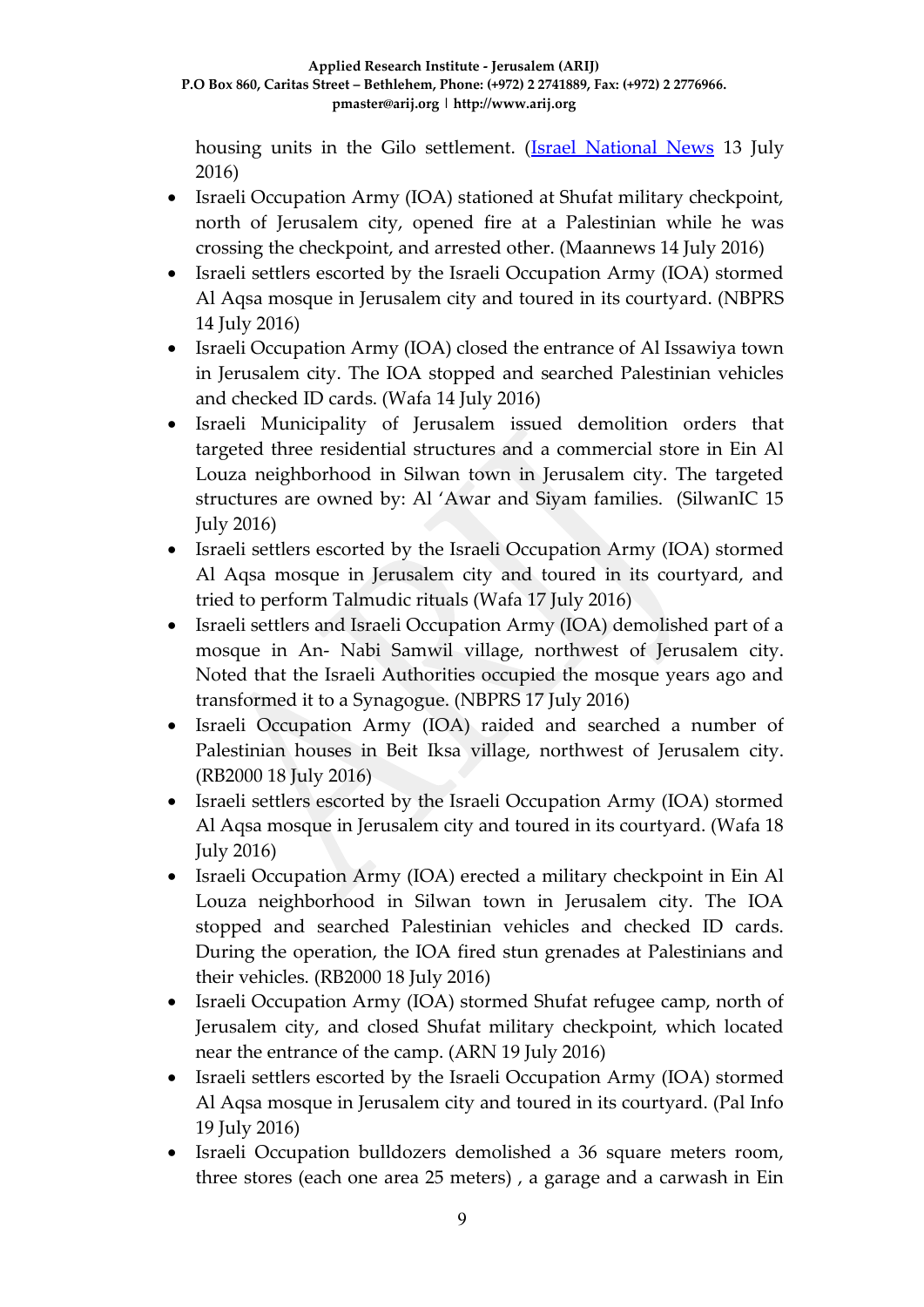Al Louza neighborhood in Silwan town in Jerusalem city. The targeted structures are owned by Arafat Abu Al Hamam and Abu Tayeh family. (SilwanIC & Wafa 19 July 2016)

- Israeli bulldozers demolished a 120 square meters under construction house in Beit Hanina town, north of Jerusalem city. The targeted house is owned by Sharhabel Alqam. (Maannews 19 July 2016)
- Muhie Sidqi At Tabakhi (12 years) was killed during clashes that erupted between Palestinians and the Israeli Occupation Army (IOA) in Ar Ram village, north of Jerusalem city. During the clashes, the IOA fired live and rubber bullets and teargas grenades at Palestinians. (Al-Quds & RB2000 20 July 2016)
- Israeli settlers escorted by the Israeli Occupation Army (IOA) stormed Al Aqsa mosque in Jerusalem city and toured in its courtyard. During the operation, the IOA arrested a Palestinian and prevented tens of Palestinian women from entering the mosque. (Pal Info 20 July 2016)
- Employees of the so-called "Israeli Nature Authority" demolished four graves in Al-Rahmeh Gate Cemetery adjacent to Al-Aqsa Mosque in the old city of Jerusalem. Where crews from the Nature Authority raided Al-Rahmeh Gate Cemetery with hand-demolition tools and surprisingly demolished four graves. Noted that the Nature Authority is seeking to confiscate parts of Al-Rahmeh Gate Cemetery in favor of "National Parks". (SilwanIC 20 July 2016)
- Israeli Occupation bulldozers demolish four containers and two rooms (used as stores and offices) in the Industrial zone of 'Atarot, north of Jerusalem city. The IOA also, destroyed a vehicle, two trucks and a tanker, and razed 2 dunums of land. The targeted structures are owned by Kamal Abu Isninah. (Safa 20 July 2016)
- Clashes erupted between Palestinians and the Israeli Occupation Army (IOA) in Ar Ram town, north of Jerusalem city. The IOA fired teargas grenades and rubber bullets, causing the injury of two Palestinians. (Orient FM 21 July 2016)
- Israeli settlers escorted by the Israeli Occupation Army (IOA) stormed Al Aqsa mosque in Jerusalem city, and toured in its courtyard. (Pal Today 21 July 2016)
- Israeli planning and construction committee in the Israeli Municipality of Jerusalem approved the providing of significant extra building rights for the construction of thousands of housing units, commercial buildings and hotels along the light rail route and stations ( the existing and the future ones), in Jerusalem city. Head of Israel's municipal council Nir Barkat said that thousands of new housing units would be built as part of this project, which would also expand the commercial and hotel area along the sides of the rail's routes. (PNN 21 July 2016)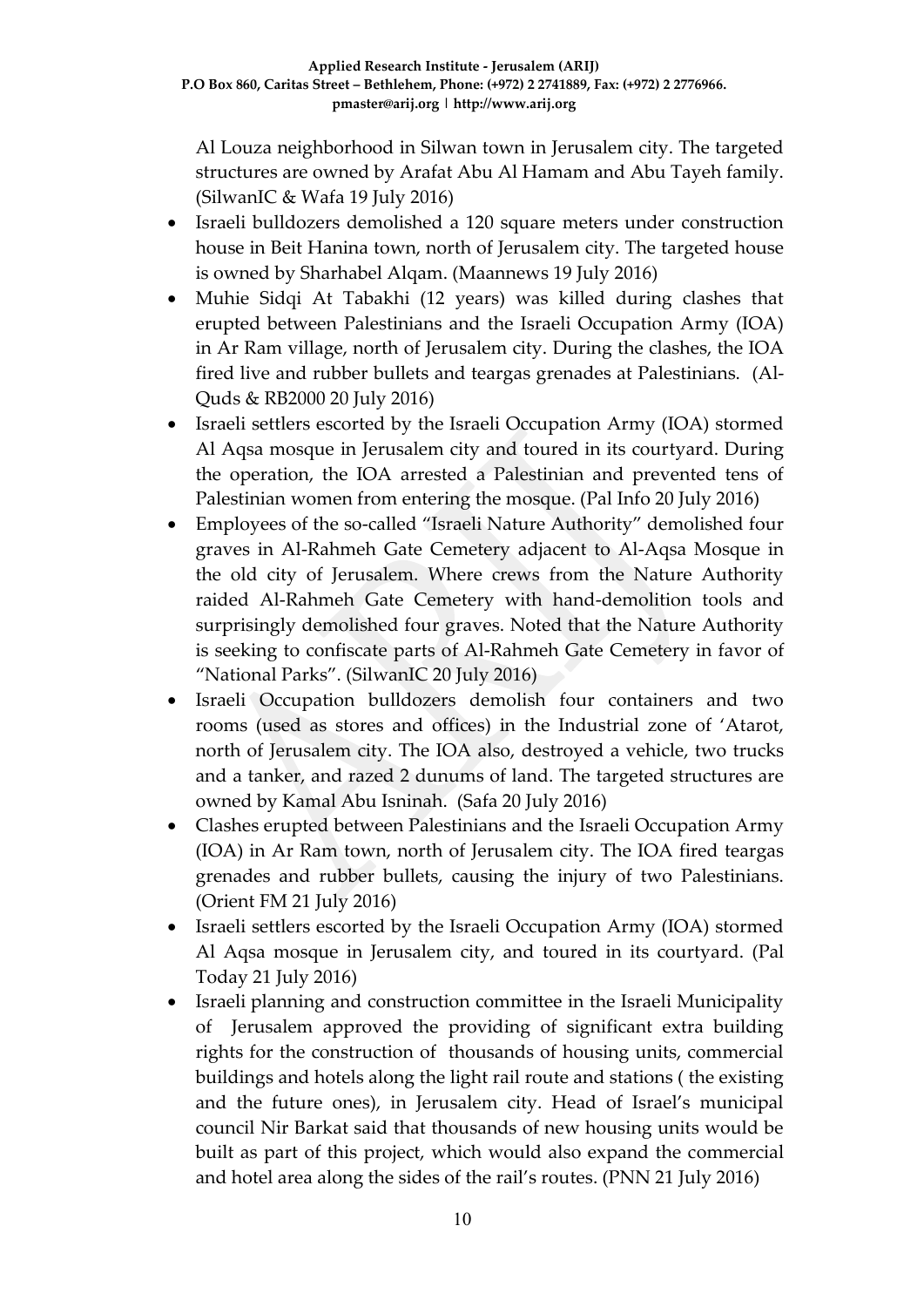- Israeli Occupation Army (IOA) tried to attack a non-violent protest in Silwan town in Jerusalem city. The protest carried out by "We Love Silwan" camp, where 600 children participate (SilwanIC 22 July 2016)
- Israeli Occupation Army (IOA) invaded and toured in Wadi Yasoul, Ein Al Louza and Wadi Hilwa neighborhoods in Silwan town in Jerusalem city, and took photos for the entrances of the neighborhoods, the streets and some buildings. (SilwanIC 22 July 2016)
- Israeli Municipality of Jerusalem handed out a demolition order that targeted a Palestinian house in Silwan town in Jerusalem city. The targeted house is inhabited by 6 family members and owned by Sabri Abu Diyab. (PNN 22 July 2016)
- An Israeli newspaper revealed that the Israeli authorities intend to establish a huge park for the Israeli settlers in Pisgat Ze'ev settlement, north of Jerusalem city. According to Yorshalim newspaper, the park will be built over an area of 17 dunums and will cost about 14 million shekels, provided by the ministry of Housing and the Israeli municipality of Jerusalem. Moriah, an Israeli construction company affiliated with the Israeli municipality, has been contracted to carry out the project. The company will embark on the project soon and finish it in the next summer. The news park will include waterfall and water pool and a number of sport structures. (Pal Info 22 July 2016)
- Israeli Occupation Army (IOA) stormed Bab Ar Rahma cemetery at the eastern part of Al Aqsa mosque in the old city of Jerusalem. (RB2000 23 July 2016)
- Israeli settlers escorted by the Israeli Occupation Army (IOA) attacked Palestinians while they were in 'Aqabet Al Khaldiya neighborhood in the old city of Jerusalem. As a result, the IOA arrested 9 Palestinians, 6 of the arrestees were identified as: Rashid Samir Ar Rashiq (17 years), Ahmed Yacoub As Salimah (16 years), Ahmed Ar Rashiq (27 years), Rami Zaki Baytouni (31 years), Ali Musa Abu Asab (45 years) and Mohammad Jamal 'Akawi (21 years). (SilwanIC 24 July 2016)
- Israeli settlers escorted by the Israeli Occupation Army (IOA) stormed Al Aqsa mosque in Jerusalem city, toured in its courtyard and chanted anti-Palestinian slogans. (PNN 24 July 2016)
- Israeli Municipality of Jerusalem forced Abed An Naser Qara'een to demolish his 22 square meters residential room in Wadi Hilwah neighborhood in Silwan town in Jerusalem city. (Maannews 24 July 2016)
- Clashes erupted between Palestinians and the Israeli Occupation Army (IOA) in Abu Dis town, east of Jerusalem city. The IOA fired rubber bullets and teargas grenades, causing tens of suffocation cases and the injury of 11 Palestinians. (Maannews 26 July 2016)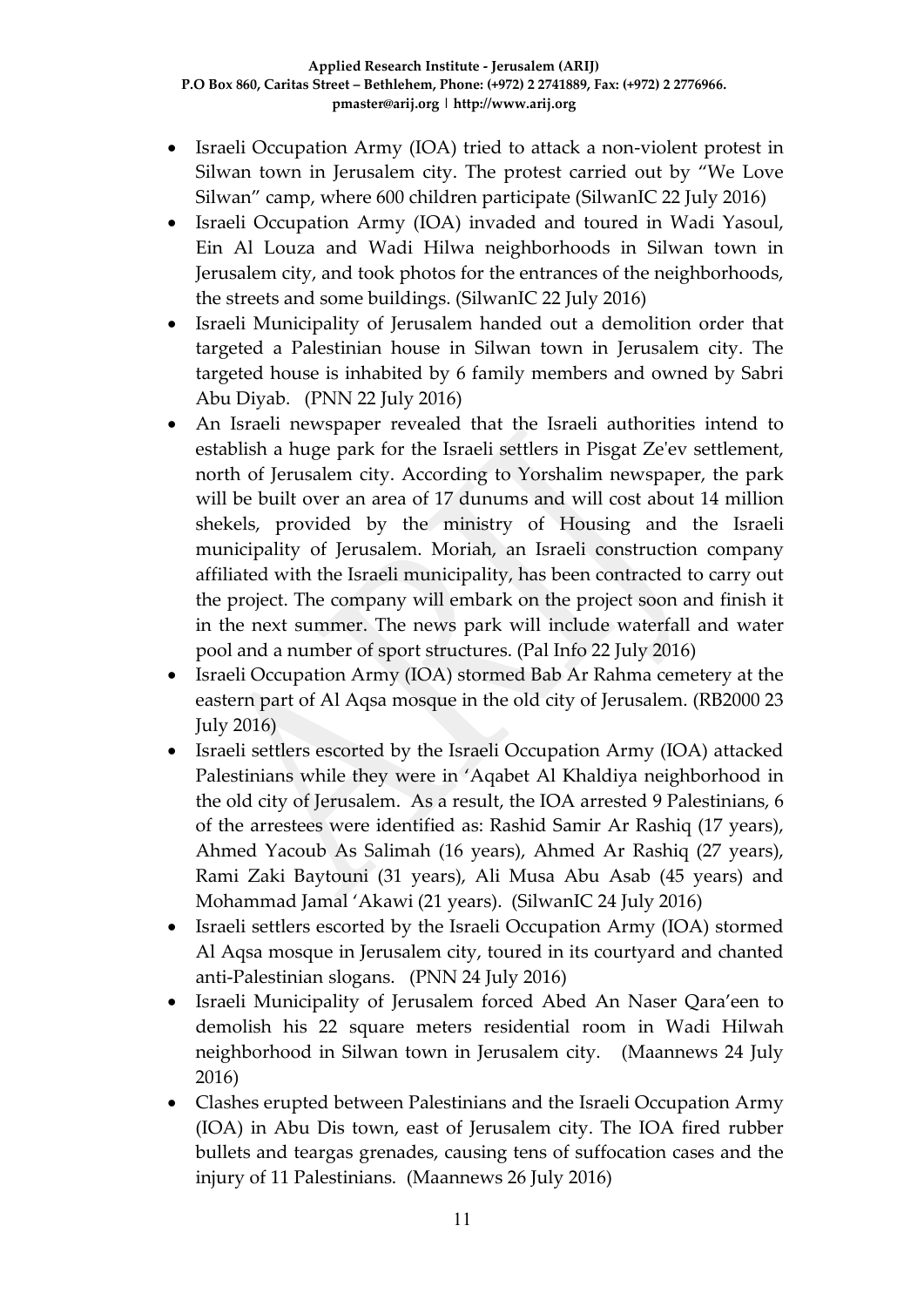- Israeli settlers escorted by the Israeli Occupation Army (IOA) stormed Al Aqsa mosque in Jerusalem city and toured in its courtyard. (Pal Info 26 July 2016)
- Israeli Occupation bulldozers demolish an under construction house in Wadi Qaddum neighborhood in Silwan town in Jerusalem city. (Maannews 26 July 2016)
- Israeli Occupation bulldozers demolished a 140 square meters under construction house, a 60 square meters commercial structure, and two retaining walls in Al Issawiya town in Jerusalem city. The targeted structures are owned by: Salah Abed An Nadi Mahmoud, Haitham Mustafah, Raid Sabri Bouja and Yousif Mahmoud Mustafah. (SilwanIC 26 July 2016)
- Israeli Occupation Army (IOA) and Israeli bulldozers invaded Qalandiya village, north of Jerusalem city, and demolished 12 Palestinian buildings consist of 38 apartments, located near the Israeli Segregation wall. Noted that the IOA handed out the demolition orders before few hours from the demotion campaign. Clashes erupted between Palestinians and the IOA, where the IOA fired rubber bullets, teargas and stun grenades, causing tens of suffocation cases and the injury of others. (Maannews 26 July 2016)
- Israeli Planning and Building Committee in the Israeli Municipality of Jerusalem approved a plan to construct 58 housing units in the Israeli settlement of Ramot, north of Jerusalem city. (Al-Ayyma 26 July 2016)
- Israeli Occupation Army (IOA) erected a sudden checkpoint in Wadi Ar Rababa neighborhood in Silwan town in Jerusalem city. The IOA stopped and searched Palestinian vehicles and checked ID cards. (Safa 26 July 2016)
- Israeli Occupation Army (IOA) shoot and injured a Palestinian girl while she was crossing Qalandiya refugee camp, north of Jerusalem city. (Maannews 27 July 2016)
- Israeli settlers escorted by the Israeli Occupation Army (IOA) stormed Al Aqsa mosque in Jerusalem city and toured in its courtyard, and tried to perform Talmudic rituals. During the operation, the IOA arrested two Palestinians, identified as: Hamza An Nabali and Hamza Ad Disi. (Wattan 27 July 2016)
- Israeli Occupation Army (IOA) stormed and searched a number of Palestinian houses in several areas and neighborhoods in Silwan town in Jerusalem city and confiscated five vehicles. (Maannews 28 July 2016)
- Israeli settlers escorted by the Israeli Occupation Army (IOA) stormed Al Aqsa mosque in Jerusalem city and toured in its courtyard. (Sama News 28 July 2016)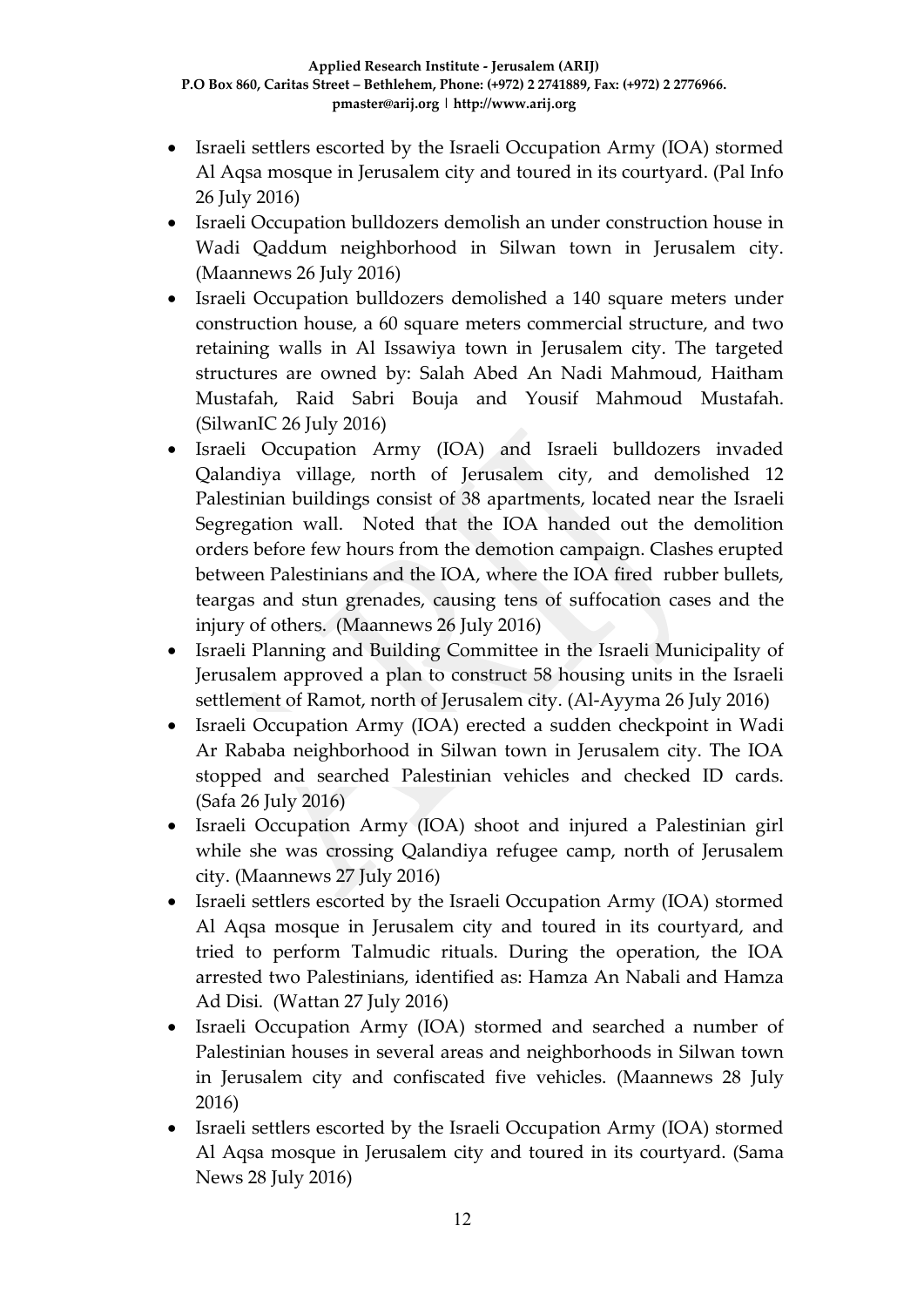- Israeli Occupation Army (IOA) attacked Palestinians in Qalandiya village, north of Jerusalem city. The IOA fired teargas and stun grenades, causing tens of suffocation cases. (Al-Quds 29 July 2016)
- Mohammad 'Alayan from Beit Safafa town, south of Jerusalem city, was injured after an Israeli settler hit him by his vehicle. (Al-Quds 29 July 2016)
- Israeli Municipality of Jerusalem forced Waleed Ash Shwiki to demolish his house in Ath Thawri neighborhood in Silwan town in Jerusalem city. (SilwanIC & Al-Quds 29 July 2016)
- Israeli Occupation Army (IOA) forced Izzat Al Kaswani to closed his 180 square meters coffee shop in Ash Sheikh Jarrah neighborhood, north of Jerusalem city. (SilwanIC 29 July 2016)
- Clashes erupted between Palestinians and the Israeli Occupation Army (IOA) in Abu Tayha neighborhood in Silwan town in Jerusalem city. (Safa 31 July 2016)
- Israeli Occupation Army (IOA) invaded and searched a number of Palestinian houses in Shufat refugee camp, north of Jerusalem city. (Safa 31 July 2016)
- Israeli Occupation Army (IOA) stormed and searched a Palestinian house in Al Issawiya town in Jerusalem city. The targeted house is owned by Watan Rajab Abed. During the operation, clashes erupted between Palestinians and the IOA. (Safa 31 July 2016)
- Israeli settlers escorted by the Israeli Occupation Army (IOA) stormed Al Aqsa mosque in Jerusalem city and toured in its courtyard. (Orient FM 31 July 2016)
- Israeli Occupation Army (IOA) imposed blockade on Himza town, northwest of Jerusalem city, where the IOA closed with cement blocks the entrances of the town. (Wafa 31 July 2016)

### **Hebron**

- Israeli Occupation Army (IOA) shoot and killed Sara Tarirah (27 years) from Bani Na'im village, east of Hebron city, while she was crossing an Israeli checkpoint erected at the entrance of the Ibrahimi mosque in the old city of Hebron. (Wafa & Orient FM 1 July 2016)
- Israeli Occupation Army (IOA) decided to demolish a Palestinian house in Bani Na'im village, east of Hebron city. The targeted house is owned by the family of the Palestinian martyr; Mohammad Naser Tarirah. (Orient FM 1 July 2016)
- Israeli Occupation Army (IOA) closed with earth mounds the entrances of Bani Na'im village, east of Hebron city, and prevented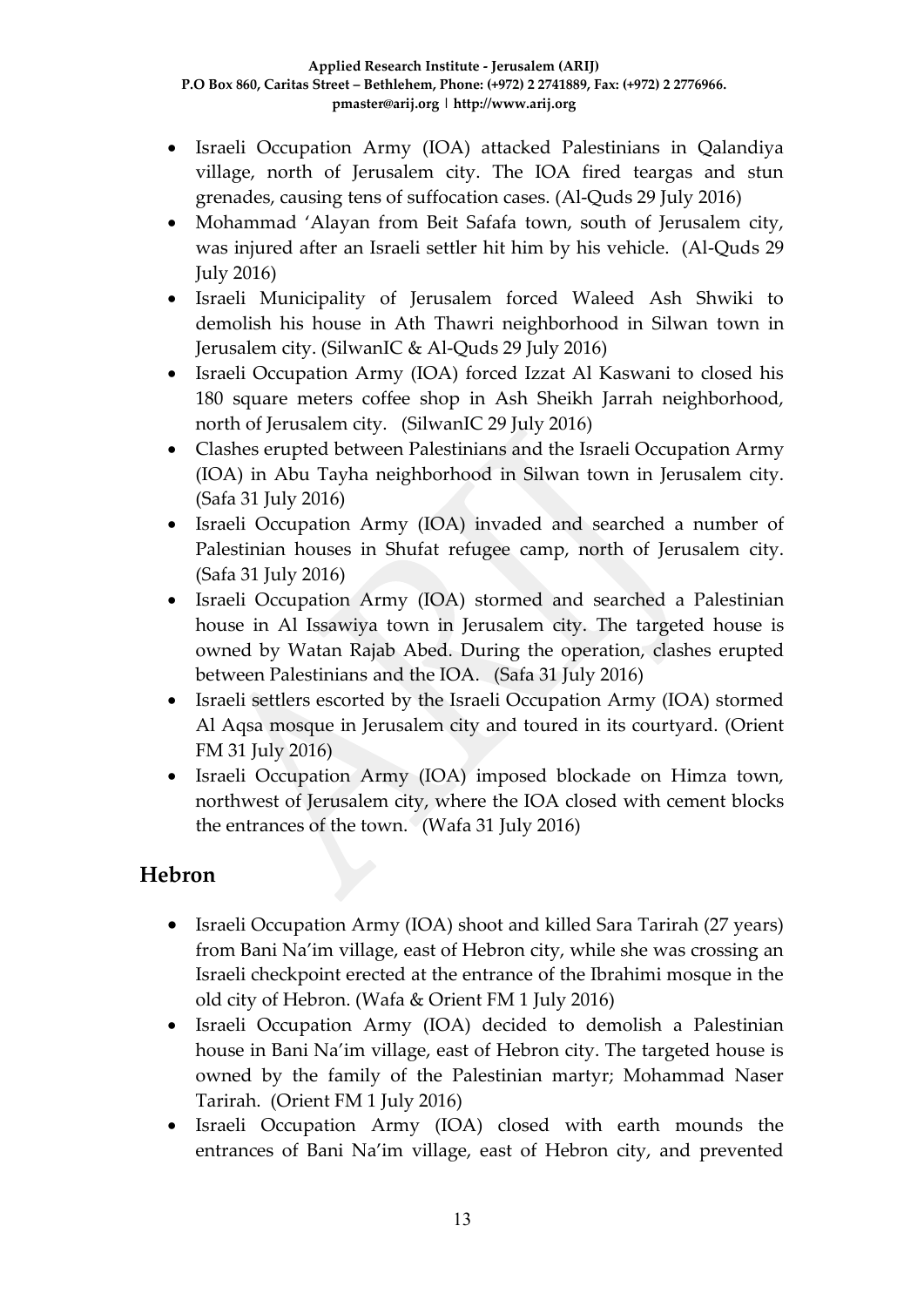Palestinians from leaving or entering the village. (Orient FM 1 July 2016)

- Israeli Occupation Army (IOA) closed all the entrances of Yatta town, south of Hebron city. (Orient FM 1 July 2016)
- Israeli Occupation Army (IOA) closed Al Fahes area, which link between the entrance of Hebron city and the entrance of Al Fawar refugee camp. (Orient FM 1 July 2016)
- Clashes erupted between Palestinians and the Israeli Occupation Army (IOA) in Bab Az-Zawiya area in Hebron city. The IOA fired teargas and stun grenades, causing tens of suffocation cases. (RB2000 2 July 2016)
- Clashes erupted between Palestinians and the Israeli Occupation Army (IOA) at the entrance of Zif area, in Yatta town, south of Hebron city. (RB2000 2 July 2016)
- Clashes erupted between Palestinians and the Israeli Occupation Army (IOA) at the entrance of Beit Einun village, north of Hebron city. (RB2000 2 July 2016)
- Israeli Occupation Army (IOA) raided and searched a number of Palestinian houses and commercial stores in Haninah area in Dura town, southwest of Hebron city. Clashes erupted between Palestinians and the IOA, where the IOA fired teargas grenades and live bullets, causing dozens of suffocation cases and the injury of a Palestinian. (Wafa & Orient FM 2 July 2016)
- Israeli Occupation Army (IOA) invaded and searched dozens of Palestinian commercial stores in Al Karma and Khursa villages, southwest of Hebron city. Clashes erupted between Palestinians and the IOA, where the IOA fired teargas grenades and rubber bullets, causing the injury of two Palestinians. (Wafa & Orient FM 2 July 2016)
- Israeli Occupation Army (IOA) stormed and searched tens of Palestinian houses and commercial stores in Sair, As Samu and Ad Dhahiriya towns in Hebron Governorate. (Wafa 2 July 2016)
- Israeli settlers living in Kiryat Arba settlement hurled stones at Palestinian houses in Jabal Johar area in Hebron city. (RB2000 2 July 2016)
- Israeli Occupation Army (IOA) imposed blockade on Bani Na'im village, east of Hebron city, after closing all the entrances, and preventing Palestinians from leaving or entering the village. (Orient FM 2 July 2016)
- Israeli Occupation Army (IOA) closed the entrance of a number of Palestinian towns and villages in Hebron governorate. Where the IOA closed the he entrance of Deir Einun village and Beit Ummetr and Sair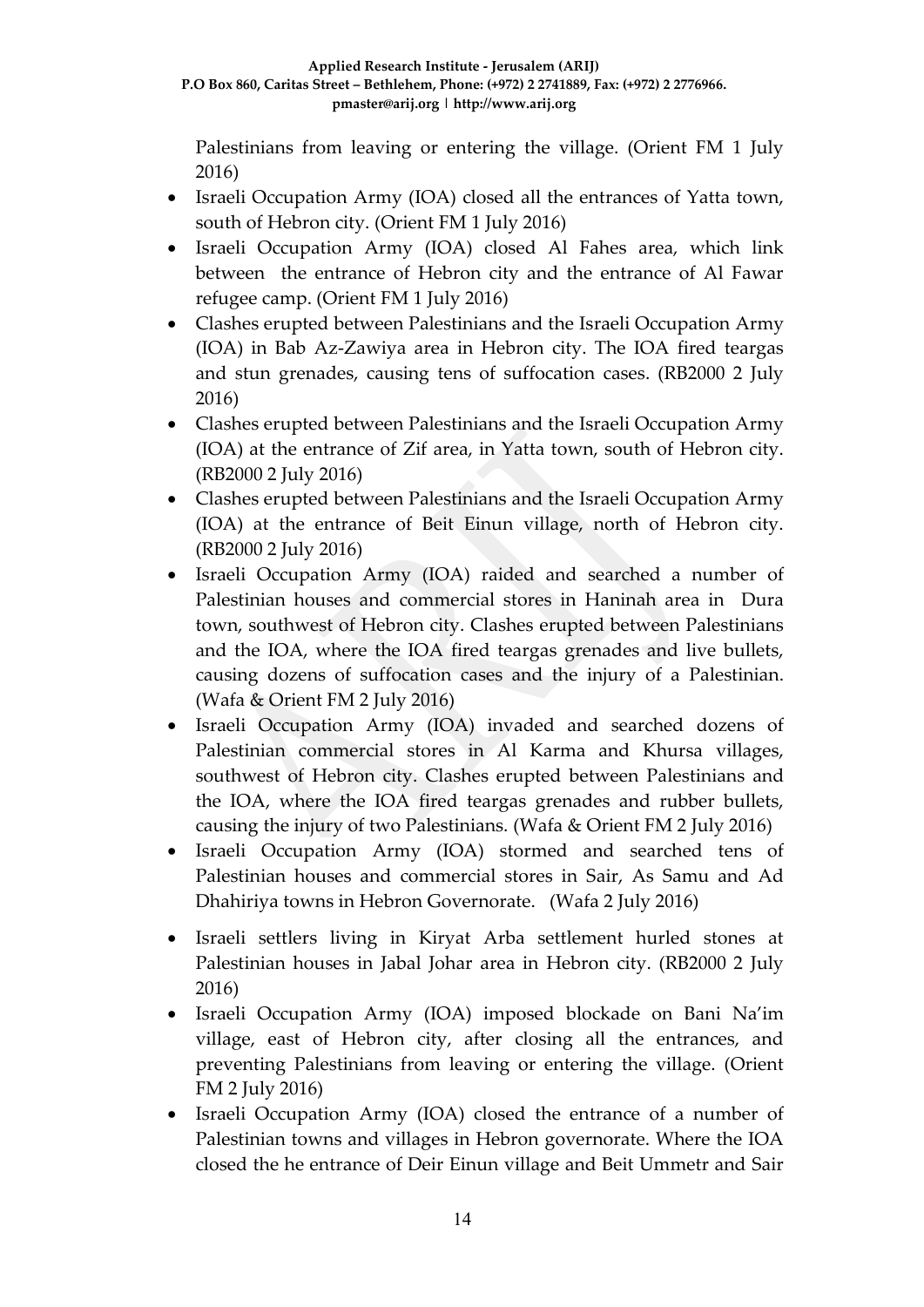towns, and closed with cement block An Nabi Younis and Al Hawawra areas at the entrances of Hebron city . The IOA also, closed the entrance of Dura, Al Fawar refugee camp, As Samu and Ad Dhahiriya towns and the entrance of Frush Al Hawa village. Also, the IOA erected military checkpoints at the entrances of Halhul and Al Arroub refugee camp. (Orient FM 2 July 2016)

- Israeli Occupation Army (IOA) tightened its procedures around Hebron Governorate and closed a number of road and the entrance of a number of villages and towns. (RB2000 3 July 2016)
- Israeli settlers carried out provocative actions at the entrance of Bani Na'im village, east of Hebron city. (RB2000 3 July 2016)
- Israeli settlers carried out provocative actions at Beit Einun junction, at the western entrance of Sair town, north of Hebron city. (RB2000 3 July 2016)
- Israeli settlers escorted by the Israeli Occupation Army (IOA) gathered at the southern entrance of Hebron city; at Al Hara'iq area, carried out provocative actions, chanted anti-Palestinian slogans and obstructed the movement of the Palestinians. (Orient FM 3 July 2016)
- Israeli Occupation Army (IOA) stationed at Al Fawar junction, south of Hebron city, prevented the movement of the Palestinians at the entrance of Al Fawar refugee camp and at the eastern entrance of Dura town. (RB2000 3 July 2016)
- Israeli settlers living in Negohot settlement established a new outpost named "Michael base" on a hilltop located between Negohot and Otn'iel settlements and adjacent to the Israeli Bypass road No.60. (Al-Ayya, 4 July 2016)
- Israeli Occupation Army (IOA) still imposing blockade on Hebron governorate, where the IOA closed all the entrance of towns and villages led to the Israeli bypass road No.60. (RB2000 4 July 2016)
- Clashes erupted between Palestinians and the Israeli Occupation Army (IOA) in Al Arroub refugee camp, north of Hebron city, after the IOA invaded the camp. (RB2000 5 July 2016)
- Israeli Occupation Army (IOA) handed out military order to demolish a Palestinian house in Bani Na'im village, east of Hebron city. (RB2000 5 July 2016)
- Clashes erupted between Palestinians and the Israeli Occupation Army (IOA) in Dura town, southwest of Hebron city. The IOA fired teargas and stun grenades, and live and rubber bullets, causing tens of suffocation cases and the injury of 8 Palestinians. (RB2000 6 July 2016)
- Israeli settlers escorted by the Israeli Occupation Army (IOA) gathered at the entrance of Bani Na'im village, east of Hebron city, and chanted anti-Palestinian slogans. (RB2000 6 July 2016)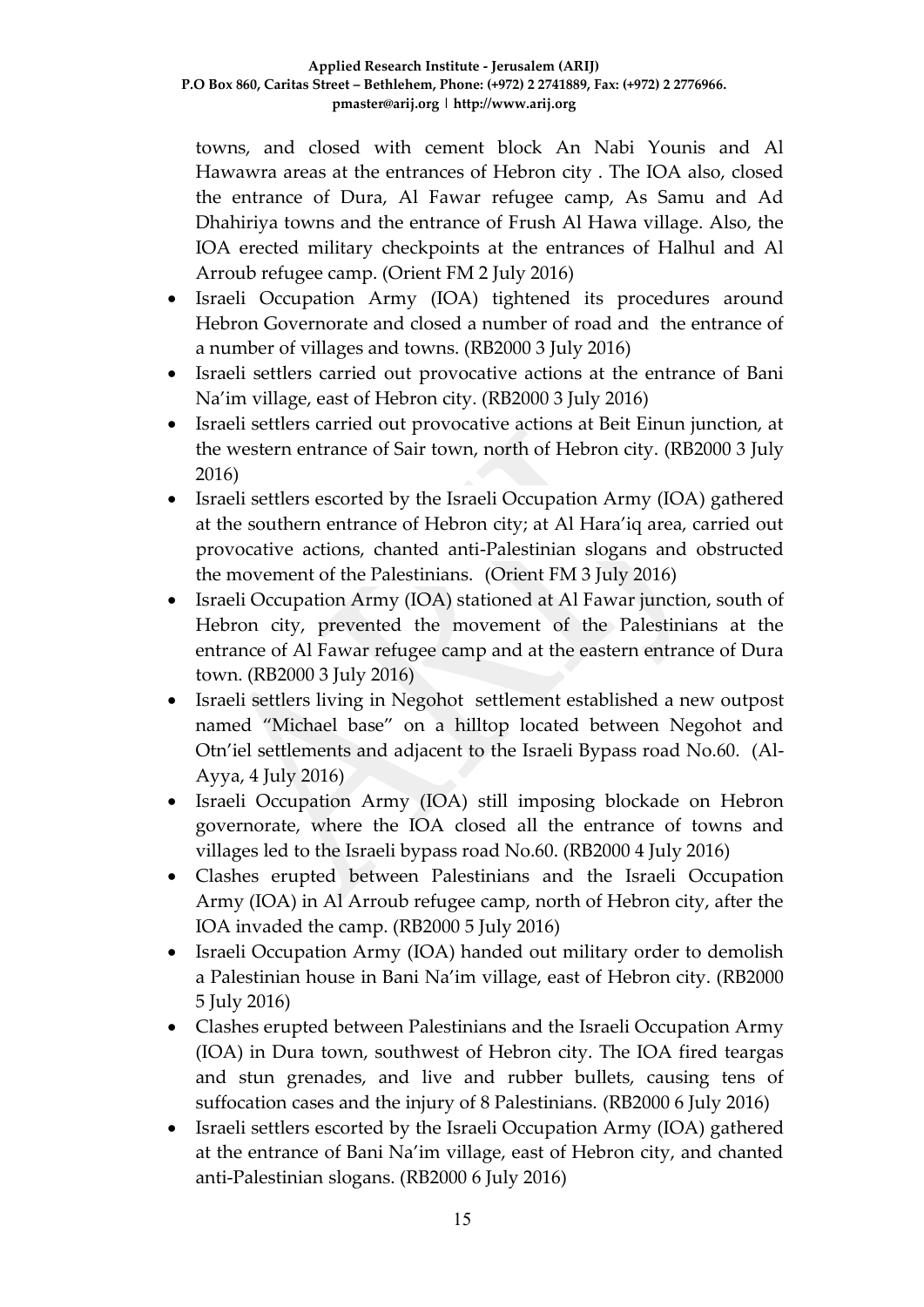- **Peace Now Settlement Watch: Tender for 42 Housing Units in Kiryat Arba Issued. T**he Israeli Ministry of Housing issued a tender for the construction of 42 housing units in Kiryat Arba. The tender was issued today but bids can only be submitted at the 31st of July. This means that the Government wanted to publish the tender quickly, before the paperwork is completed, in order to make the connection between the deadly attacks against Israelis last week and the promotion of the construction in Kiryat Arba. This is the first tender issued in the settlements since November 2015 when a tender for 438 units in Ramat Shlomo in East Jerusalem was issued. **The Government Seeks to Expand Kiryat Arab Despite the Low Demand** "The tender issued in Kiryat Arab is a "renewed tender", after the Government failed to build the housing units. On January 2013 the Ministry of Housing issued a tender for 84 units in Kiryat Arba, but there were no bids to build it. On January 2015 the Government tried to sell the units again in another tender adding additional 18 units, but again, the 42 units were not sold. The low demand could be explained by the fact that in the last 6 years, approximately 1,480 settlers left Kiryat Arba. The ICBS data (updated until the end of 2014) shows that since Netanyahu took office in 2009 the number of Kiryat Arba residents decreased from 7,096 at the end of 2009 to 6,951 at the end of 2014. According to the ICBS data during these years an average of 250 babies were born each year in Kiryat Arba (approximately 1,500 in total) and between 25 and 30 people passed away (approximately 165 individuals in total). [\(Peace Now](http://peacenow.org/entry.php?id=19012#.V4Neffl94dU) 6 July 2016)
- For the sixth days in a row, the Israeli Occupation Army closed the southern and eastern entrances of Hebron city, with cement blocks and earth mounds. The IOA also, closed the entrance of Bani Na'im village, and Dura , Idhna and Yatta towns. (Al-Quds 6 July 2016)
- Clashes erupted between Palestinians and the Israeli Occupation Army (IOA) in Dura town, southwest of Hebron city. The IOA fired rubber and live bullets, and teargas grenades, causing tens of suffocation cases and the injury of a Palestinian. During the clashes, the IOA seized a Palestinian vehicle owned by Sohaib Jabarah Al Faqeh. The IOA also, detained Mus'ab and Nabel Ash Sharawnah and arrested Adam Taha Abu Shararah (30 years). (RB2000 9 July 2016)
- Israeli Occupation Army (IOA) invaded and toured in several areas in Sair and Ash-Shuyyukh towns, north of Hebron city. (RB2000 9 July 2016)
- Clashes erupted between Palestinians and the Israeli Occupation Army (IOA) in Yatta town, south of Hebron city. The IOA fired teargas and stun grenades, causing tens of suffocation cases. The IOA closed the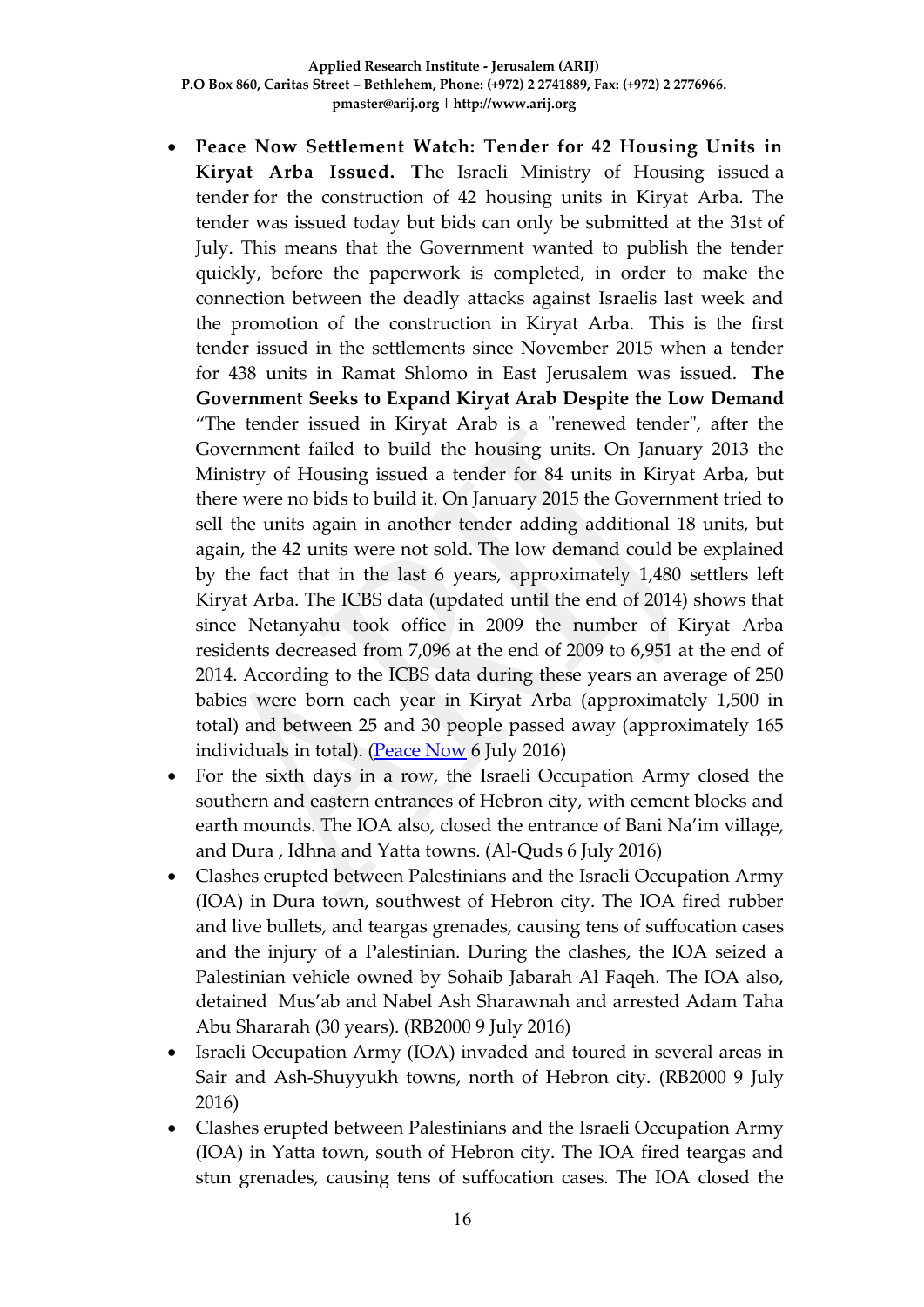main road link between Yatta town and the Israeli Bypass road No. 60, the IOA stopped and searched Palestinian vehicles and checked ID cards. (RB2000 9 July 2016)

- Israeli Occupation Army (IOA) stationed at a road link between Al Karml and At Tawani villages, east of Yatta town, south of Hebron city, and fired teargas grenades at Palestinians, causing tens of suffocation cases. (RB2000 9 July 2016)
- Israeli Occupation Army (IOA) tightened its procedures at the main entrance of Al Fawar refugee camp, south of Hebron city, where the IOA closed all the entrances of the camp. (RB2000 9 July 2016)
- Israeli Occupation Army (IOA) still imposing blockade on Bani Na'im village, east of Hebron city. The IOA prevented Palestinians from entering or leaving the village. (RB2000 9 July 2016)
- Clashes erupted between Palestinians and the Israeli Occupation Army (IOA) in Sair town, north of Hebron city, after the IOA invaded and searched tens of Palestinian houses and commercial stores. The IAO fired teargas and stun grenades, and rubber bullets, causing tens of suffocation cases. During the operation, the IOA closed all the entrances and declared the town as "Close Military Area". (Wafa & Safa 10 July 2016)
- Israeli Occupation Army (IOA) stormed and searched a number of Palestinian houses in Dura town, west of Hebron city. Two of the targeted houses are owned by: the family of the Palestinian martyr; Mutaz Ash Sharawnah, and Nimir 'Abarosh. (Wafa 10 July 2016)
- Israeli settlers escorted by the Israeli Occupation Army (IOA) carried out a demonstration starting from Beit Hagai settlement and ending in O'tini'el settlement. As a result, the IOA closed Beir As-Sabe' road, which link between Hebron city and Ad Dhahiriyah town. (NBPRS & Pal Today 10 July 2016)
- Israeli Occupation Army (IOA) erected two military checkpoints near Dura town, southwest of Hebron city. (Wafa 10 July 2016)
- Israeli Occupation Army (IOA) erected military checkpoints at An Nabi Younis area; the eastern entrance of Hebron city, Al Harib area; the southern entrance of the city and Al Fahes area; the southeastern entrance of the city. (Wafa 10 July 2016)
- Israeli Occupation Army (IOA) still closing all the entrances of As Samu' town, south of Hebron city, with earth mounds. (Wafa 10 July 2016)
- Israeli Occupation Army (IOA) closed the entrance of Al Fawar refugee camp, south of Hebron city, and prevented Palestinians from entering or leaving the camp. (Wafa 10 July 2016)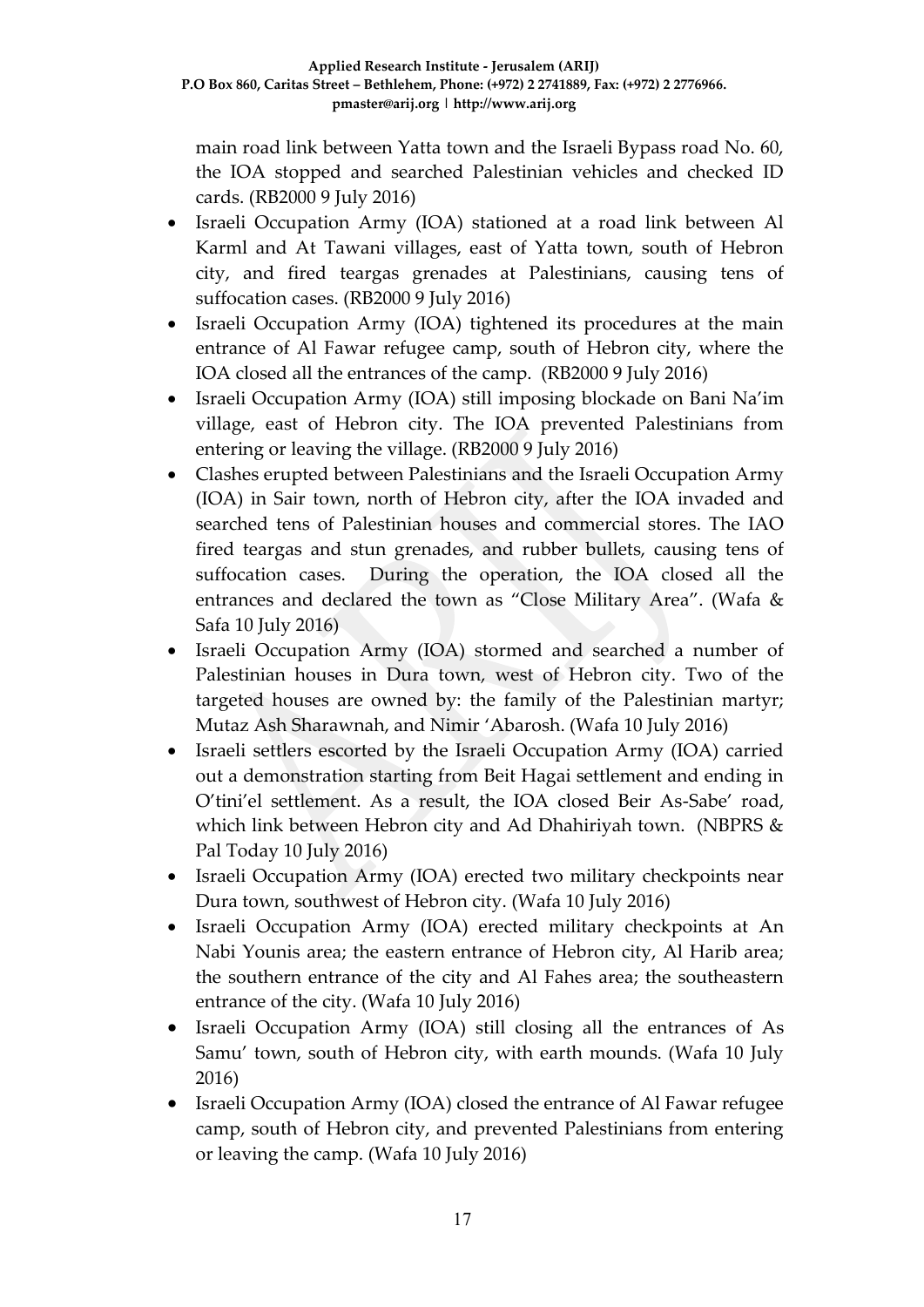- Israeli Occupation Army (IOA) closed the entrance of Yatta town, south of Hebron city, and the road link between the town and the Israeli bypass road No.60. (Wafa 10 July 2016)
- Israeli Occupation Army (IOA) closed the main entrance of Al Arroub refugee camp, north of Hebron city, and prevented Palestinians from using it. (Wafa 10 July 2016)
- Ministers approve millions in aid for West Bank settlement. After deadly terror attacks, cabinet okays first installment of reported NIS 50m bump for Kiryat Arba renovations, educational programs. The Israeli cabinet on Sunday approved a NIS 6 million (\$1.5 million) aid package for the West Bank settlement of Kiryat Arba to refurbish public areas and advance educational programming. The funding boost, which will be drawn from the Housing Ministry budget, 10 days after 13-year-old Hallel Ariel was stabbed to death in her bed in Kiryat Arba, and as the government has sought to respond to terror by pushing settlement projects. Some NIS 4.5 million (\$1.1 million) will be used in 2016-2017 to renovate local buildings, public areas, and stairwells. The remaining money will be funneled toward educational programming, the founding of a youth center, and other local community initiatives over the course of three years. "It is our responsibility to empower the residents of Kiryat Arba and strengthen the local community, particularly at this time, days after the inconceivable murder of a girl in her sleep in the settlement," said Housing Minister Yoav Galant (Kulanu). The government approval appeared to be the first installment of a reported NIS 50 million (\$12.8 million) plan for Jewish settlements in the West Bank city of Hebron and nearby Kiryat Arba. [\(Time of Israel](http://www.timesofisrael.com/ministers-approve-millions-in-aid-for-west-bank-settlement/) 10 July 2016)
- Israeli Occupation Army (IOA) invaded Ash Shuyyukh village, north of Hebron city, and confiscated a vehicle owned by Hamza Al Haliqah. (Wafa 11 July 2016)
- Israeli Occupation Army (IOA) occupied a Palestinian house in Sair town, north of Hebron city, and transformed it to a military base. The targeted house is owned by Ismail Saber Ash Shalalda. As a result, clashes erupted between Palestinians and the IOA. Noted that the IOA still imposing blockade on the town, and declared it as "closed military area" after closing with cement blocks and earth mounds all the entrances. (Wafa 11 July 2016)
- Israeli Occupation Army (IOA) torched 10 dunums of Palestinian land planted with olive trees in Umm Sawana area in Ar Ramadin village, south of Hebron city. The targeted land is owned by As Sawa'da family. (Maannews 11 July 2016)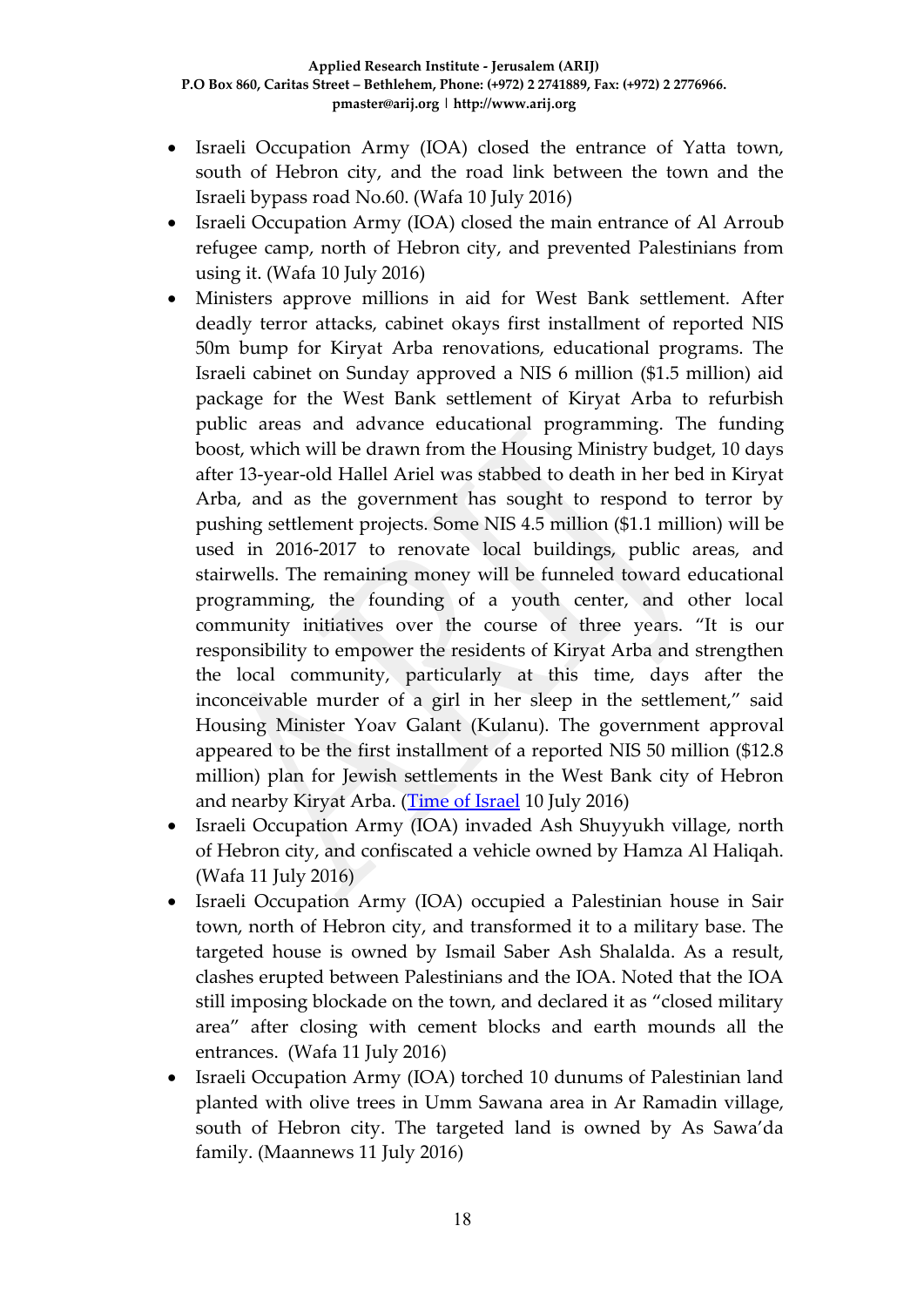- Clashes erupted between Palestinians and the Israeli Occupation Army (IOA) in Ash Shuyyukh village, north of Hebron city. The IOA fired teargas and stun grenades, and rubber bullets, causing tens of suffocation cases and the injury of three Palestinians. During the operation, the IOA arrested Hamza Rajab Haliqah. (Maannews 12 July 2016)
- Israeli Occupation Army (IOA) invaded and searched tens of Palestinian houses in Sair town, north of Hebron city. (Maannews 12 July 2016)
- Israeli Occupation Army (IOA) stormed and searched a number of Palestinian houses in Dura town, southwest of Hebron city. Clashes erupted between Palestinians and the IOA. During the operation, the IOA arrested 6 Palestinians, identified as: Khalid Ahmed Al Faqej and his wife Yaghred Al Faqeh and their two sons Mohammad and Muaz, Amir Abed Al Hamed Mutlaq (22 years) and Ashraf Abu Az Zeiat. (Wafa & Maannews 12 July 2016)
- Israeli Occupation Army (IOA) stormed and searched tens of Palestinian houses in Yatta, Surif, As Samu' and Bani Na'im towns in Hebron governorate. (Wafa 12 July 2016)
- Israeli Occupation Army (IOA) still closing with cement blocks and earth mounds the entrances of Yatta, Sair, Ash Shuyyukh and Bani Na'im towns in Hebron city. (Wafa 12 July 2016)
- Clashes erupted between Palestinians and the Israeli Occupation Army (IOA) in Sair town, north of Hebron city. The IOA fired rubber bullets and teargas grenades. (RB2000 13 July 2016)
- Clashes erupted between Palestinians and the Israeli Occupation Army (IOA) in Shuyyukh village, north of Hebron city. The IOA used rubber bullets and teargas grenades to attack Palestinians. (RB2000 13 July 2016)
- Israeli Occupation Army (IOA) invaded and searched tens of Palestinian houses in Yatta town, south of Hebron governorate. (Maannews 13 July 2016)
- Clashes erupted between Palestinians and the Israeli Occupation Army (IOA) in Sair town, north Of Hebron city. The IOA fired teargas and stun grenades at Palestinians. (RB2000 14 July 2016)
- Israeli Occupation Army (IOA) invaded and searched s number of Palestinian houses in Ash Shuyyukh village, north of Hebron city. (RB2000 14 July 2016)
- Israeli Occupation Army (IOA) raided and searched a Palestinian building consist of 8 apartment in Beir Al Mahjar and Frish Al Hawa neighborhoods in Hebron city, questioned the residents and destroyed the main doors. The IOA also, destroyed three water wells. During the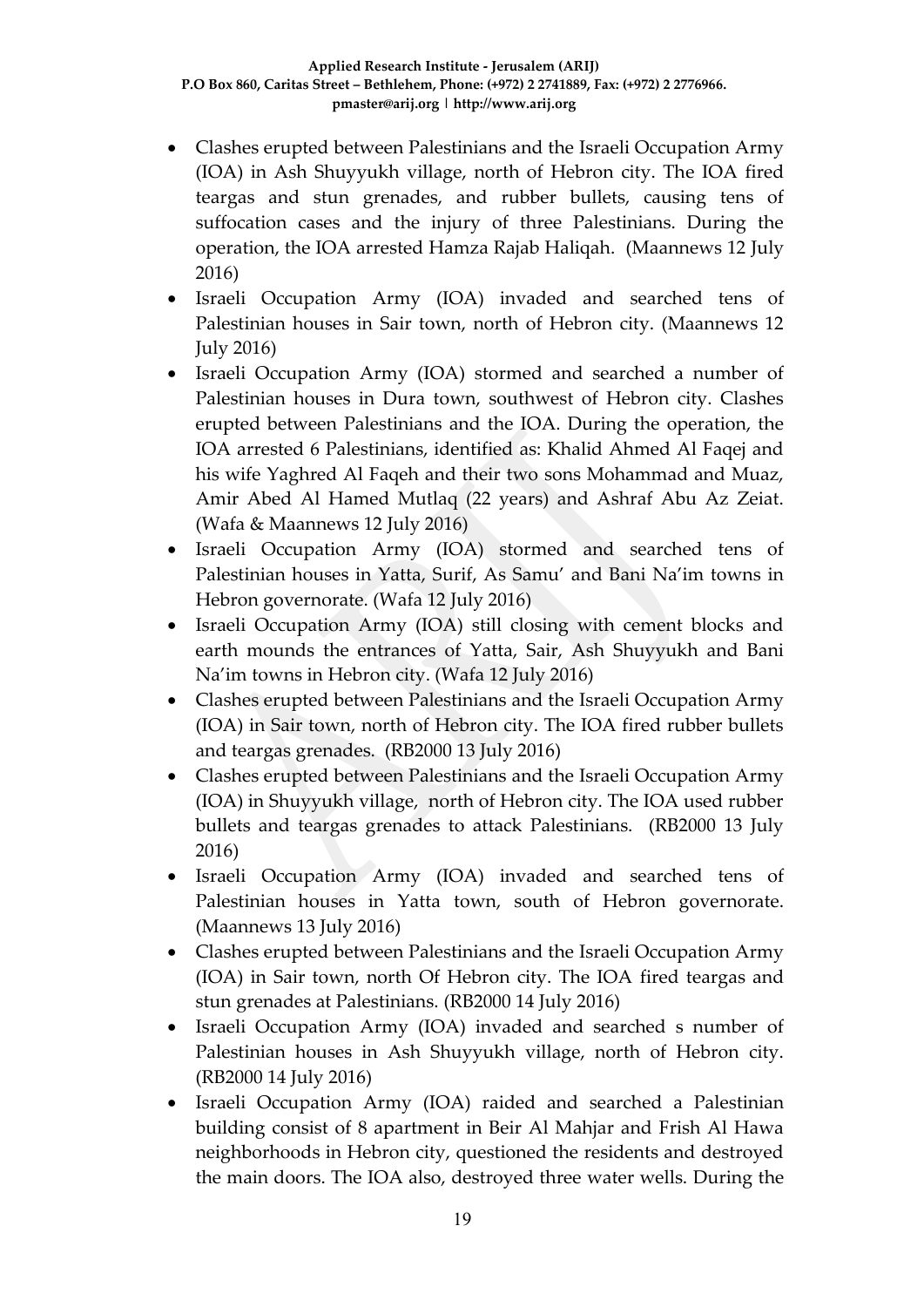operation, the IOA arrested three Palestinians, two of them were identified as: Khalid Abu Za'rour and Raja'I Al Hroub. (Maannews & RB2000 & Al-Quds 14 July 2016)

- Israeli Occupation Army (IOA) invaded and searched a number of Palestinian houses in Bani Na'im village, east of Hebron city. (RB2000 14 July 2016)
- Israeli Occupation Army (IOA) raided and searched a number of Palestinian houses in Idhna and Tarqumiya villages in Hebron Governorate. (Maannews 14 July 2016)
- Israeli Occupation Army (IOA) closed with cement blocks the northern entrance of Hebron city. (RB2000 14 July 2016)
- Israeli Occupation Army (IOA) invaded and searched two Palestinian houses in Dura town, southwest of Hebron city. The targeted houses are owned by: Mohammad 'Abrioush and Mohamamd Jabara Al Faqeh. Clashes erupted between Palestinians and the IOA, where the IOA fired teargas and stun grenades at Palestinians. (Orient FM 15 July 2016)
- Israeli Occupation Army (IOA) attacked a Palestinian event in Tal Ar Rumida neighborhood in Hebron city, and arrested 35 Palestinians and International activists. (Al-Quds 15 July 2016)
- Israeli Occupation Army (IOA) stormed and searched areas in Halhul town, north of Hebron city. (Wafa 17 July 2016)
- Israeli Occupation Army (IOA) invaded and searched tens of Palestinian houses in Sair town, north of Hebron city. One of the targeted houses is owned by: Issa Jaradat. (Wafa 17 July 2016)
- Israeli Occupation Army (IOA) tightened its procedures at the entrance of As Samu' town, south of Hebron city, after closing its with earth mounds. The IOA stopped and detained Palestinian vehicles. (Wafa 17 July 2016)
- Israeli Occupation Army (IOA) handed a military order to stop the construction of a water well in Khirbet Um Neir area, east of Yatta town, south of Hebron city. The targeted well is owned by Mohammad Huseen Al Jabour. (Wafa 17 July 2016)
- Israeli Occupation Army (IOA) closed with iron gates the entrances of: Al Fawar refugee camp, As Samu' and Yatta towns, and the southern entrance of Hebron city; near Beit Hagai settlement. (Wafa 17 July 2016)
- Israeli Occupation Army (IOA) stormed and searched a Palestinian house in Khursa village, west of Hebron city. The targeted house is owned by Nasser Al Faqeh. (Safa 18 July 2016)
- Israeli Occupation Army (IOA) stationed at the entrance of Al Arroub refugee camp, north of Hebron city, opened fire and injured a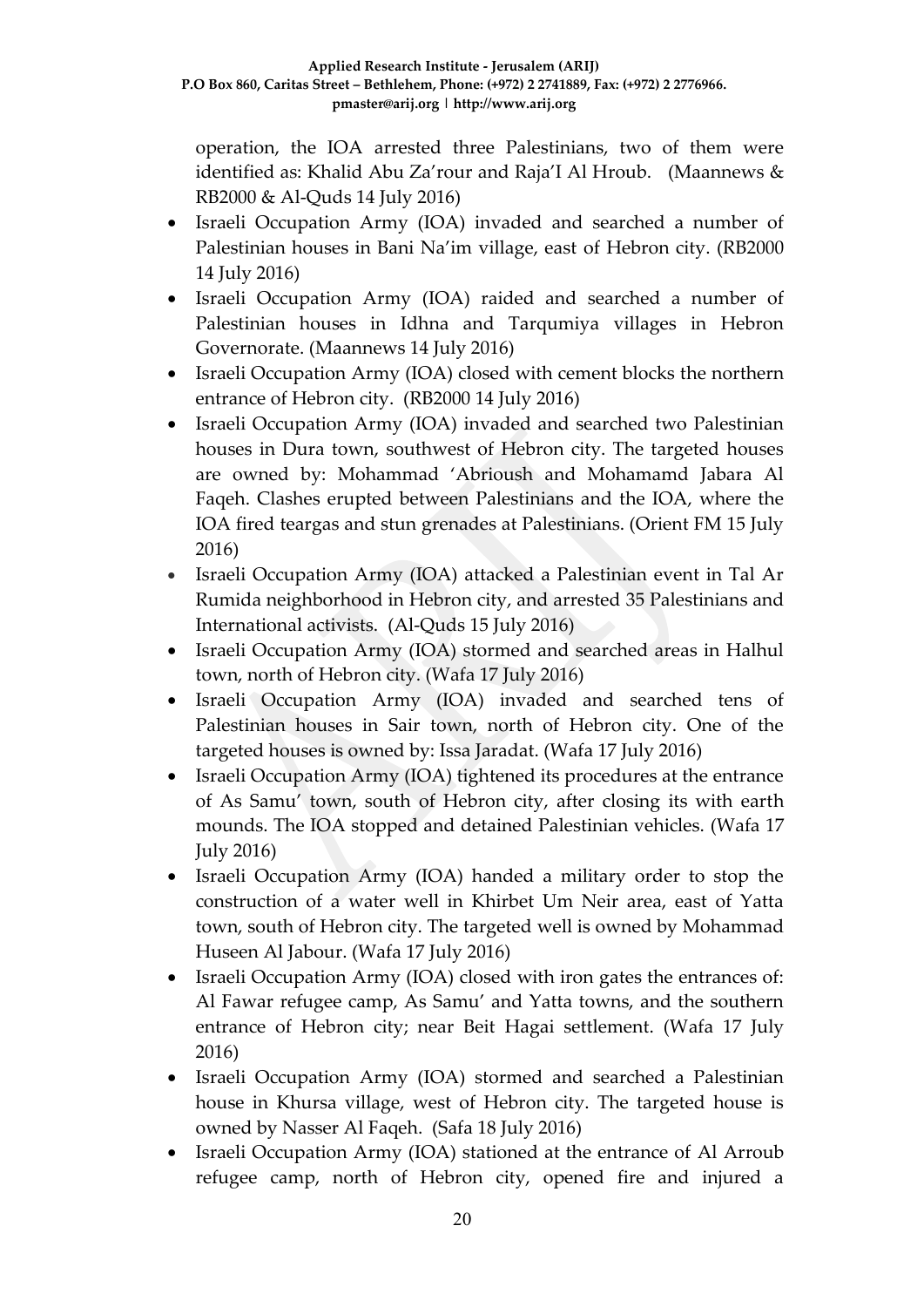Palestinian; identified as: Mustafah Barad'iya from Beit Fajjar village, south of Bethlehem city. (Maannews 18 July 2016)

- An Israeli settler opened fire at Palestinian truck traveling at the Israeli bypass road no.60. As a result, the Israeli Army arrested the Palestinian driver; Hisham Mahmoud Dhaher Abu 'Ayiash from Beit Ummer town, north of Hebron city. (Maannews & RB2000 18 July 2016)
- Hamza Mahmoud Rabe'I (12 years) was injured after an Israeli settler hit him by his vehicle while he was crossing the street in 'Aqbet 'Anjelah area, south of Hebron city. (Maannews 18 July 2016)
- Israeli Occupation Army (IOA) invaded and searched a Palestinian house in Yatta town, south of Hebron city. The targeted house is owned by the family of the Palestinian prisoner in the Israeli Jail; Younis Zein. (Safa 19 July 2016)
- Israeli Occupation Army (IOA) raided and searched a number of Palestinian houses in several neighborhoods in Hebron city. One of the targeted houses is owned by Mohammad Jabarah Al Faqeh. (Safa 19 July 2016)
- Israeli Occupation Army (IOA) stormed and searched dozens of Palestinian houses in Bani Naim village, east of Hebron city. (Safa 19 July 2016)
- Israeli settlers started the construction of a "stadium" near Al Ein area in Tal Ar Rumida neighborhood in Hebron city. Noted that the Israeli settlers tried to control over this area to construct a national park on it. (Wafa 19 July 2016)
- Israeli Occupation Army (IOA) erected a military checkpoint at western entrance of Hebron city. The IOA stopped and searched Palestinian vehicles and checked ID cards. (Wafa 19 July 2016)
- Israeli Occupation Army (IOA) still closing with cement blocks and earth mounds the entrances of Sair, Bani Naim and Yatta towns in Hebron governorate, and the southern and northern entrances of Hebron city. (Wafa 19 July 2016)
- Israeli Occupation Army (IOA) invaded and searched tens Palestinian house in Hebron city, and summoned Munther Al Qawasmi to interview the Israeli Intelligence Police in Gusgh Etzion settlement bloc. Two of the targeted houses are owned by: Ibrahim Hisham Qasrawi and Sameh Rateb Abu Isninah. (Wafa 20 July 2016)
- Israeli Occupation Army (IOA) stormed and searched a Palestinian houses in As Samu town, south of Hebron city. The targeted house is owned by: Nasser Jubrail Ad Daghameen. (Wafa 20 July 2016)
- Israeli Occupation Army (IOA) raided and searched a Palestinian house in Ash Shuyyukh village, north of Hebron city. The targeted house is owned by: Issa 'Awni Haliqah. (Wafa 20 July 2016)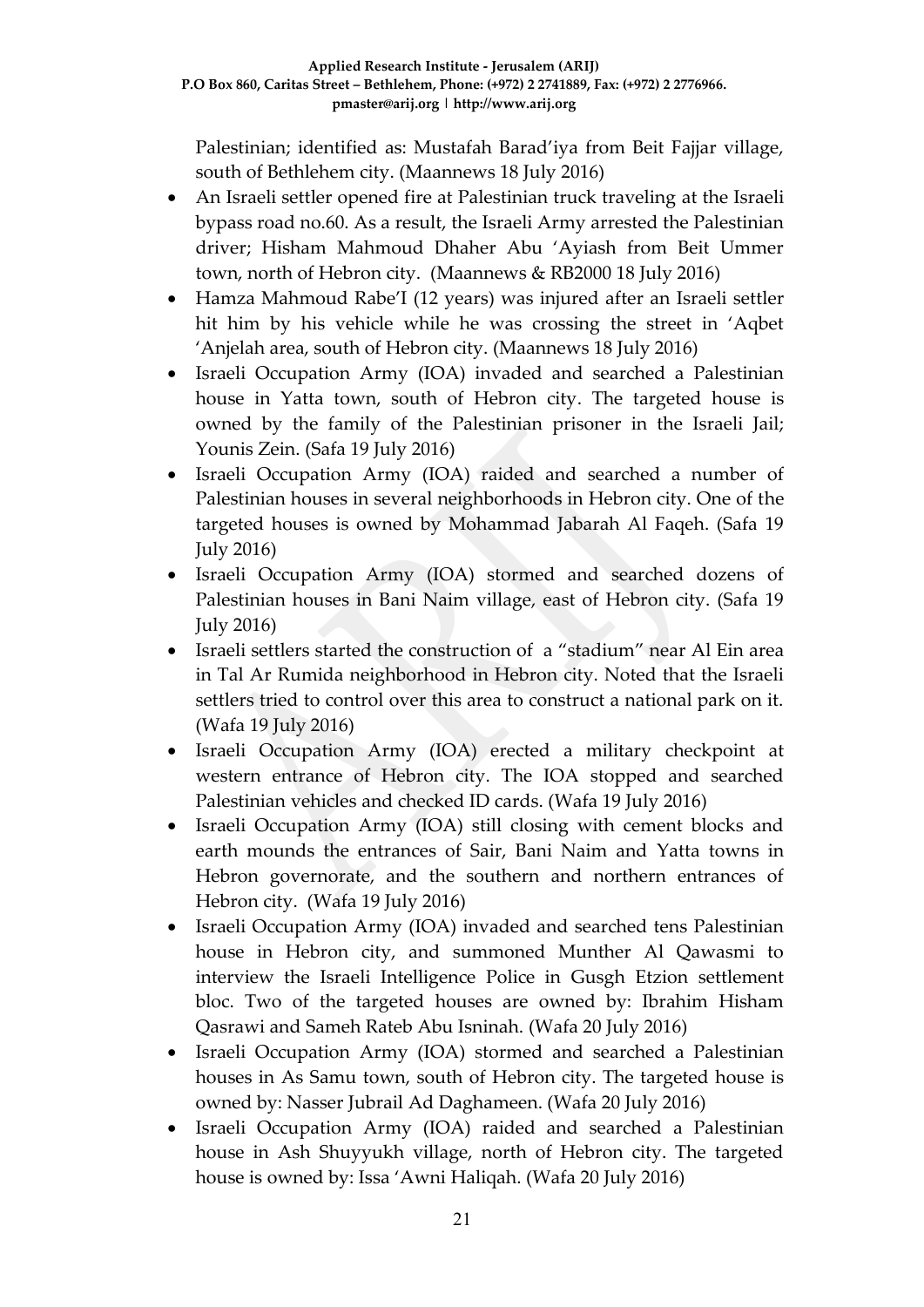- Israeli Occupation Army (IOA) closed three Palestinian building in Hebron Governorate, under the claim that the targeted building using for produce guns. (Wattan 20 July 2016)
- Israeli Occupation Army (IOA) still imposing blockade on several towns and villages in Hebron Governorate. Where the IOA still closing with cement blocks and earth mounds the entrances of: As Samu, Ad Dhahiriya, Al Fawar refugee camp, the northern and southern entrance of Hebron city, Beit Einun junctions. (Wafa 20 July 2016)
- Israeli Occupation Army (IOA) raided and searched tens of Palestinian houses in Yatta town, south of Hebron city, and questioned the residents. Two of the targeted houses are owned by: Musa Ash Shariqi and Ahmed Musa Ash Shariqi. During the operation, clashes erupted between Palestinians and the IOA, where the IOA fired teargas and stun grenades, causing tens of suffocation cases and the injury of two Palestinians. (Maannews 21 July 2016)
- Netanyahu: Barrier in South Hebron Hills important for Israel's security. Prime Minister Benjamin Netanyahu inspected the construction work being done on a new security barrier in the South Hebron Hills area, saying completing it was important for the country's security. The project that Netanyahu toured is a new 42-km. barrier from Meitar, near Beersheba, to Tarkumiya, west of Hebron. The new barrier, to be comprised mostly of a wall with warning mechanisms, will replace a security fence that was built there in the last decade and had many breaches in it. Netanyahu, who flew by helicopter to the site, was accompanied by Defense Minister Avigdor Liberman, Public Security Minister Gilad Erdan, Knesset Foreign Affairs and Defense Committee chairman Avi Dichter, and IDF Chief of Gen. Staff Lt.-Gen Gadi Eisenkot. Work on the project is to be completed in about a year. Liberman said that the new wall was a combination of an "iron wall and an iron fist." [\(JPOST](http://www.jpost.com/Arab-Israeli-Conflict/Netanyahu-Barrier-in-South-Hebron-Hills-important-for-Israels-security-460959) 21 July 2016)
- Clashes erupted between Palestinians and the Israeli Occupation Army (IOA) at the southern part of Hebron city. The IOA fired teargas and stun grenades, causing tens of suffocation cases. (Al-Ayyam & Safa 22 July 2016)
- Clashes erupted between Palestinians and the Israeli Occupation Army (IOA) at the entrance of Al Arroub refugee camp, north of Hebron city. The IOA fired teargas and stun grenades at Palestinians and their houses. (Safa 22 July 2016)
- Israeli Minister; Yo'af Ghlanet, and a group of Israeli settlers escorted by the Israeli Occupation Army (IOA) carried out a demonstration starting from Kiryat Arba settlement and ended in the Ibrahimi mosque in the old city of Hebron. The Israeli settlers stormed the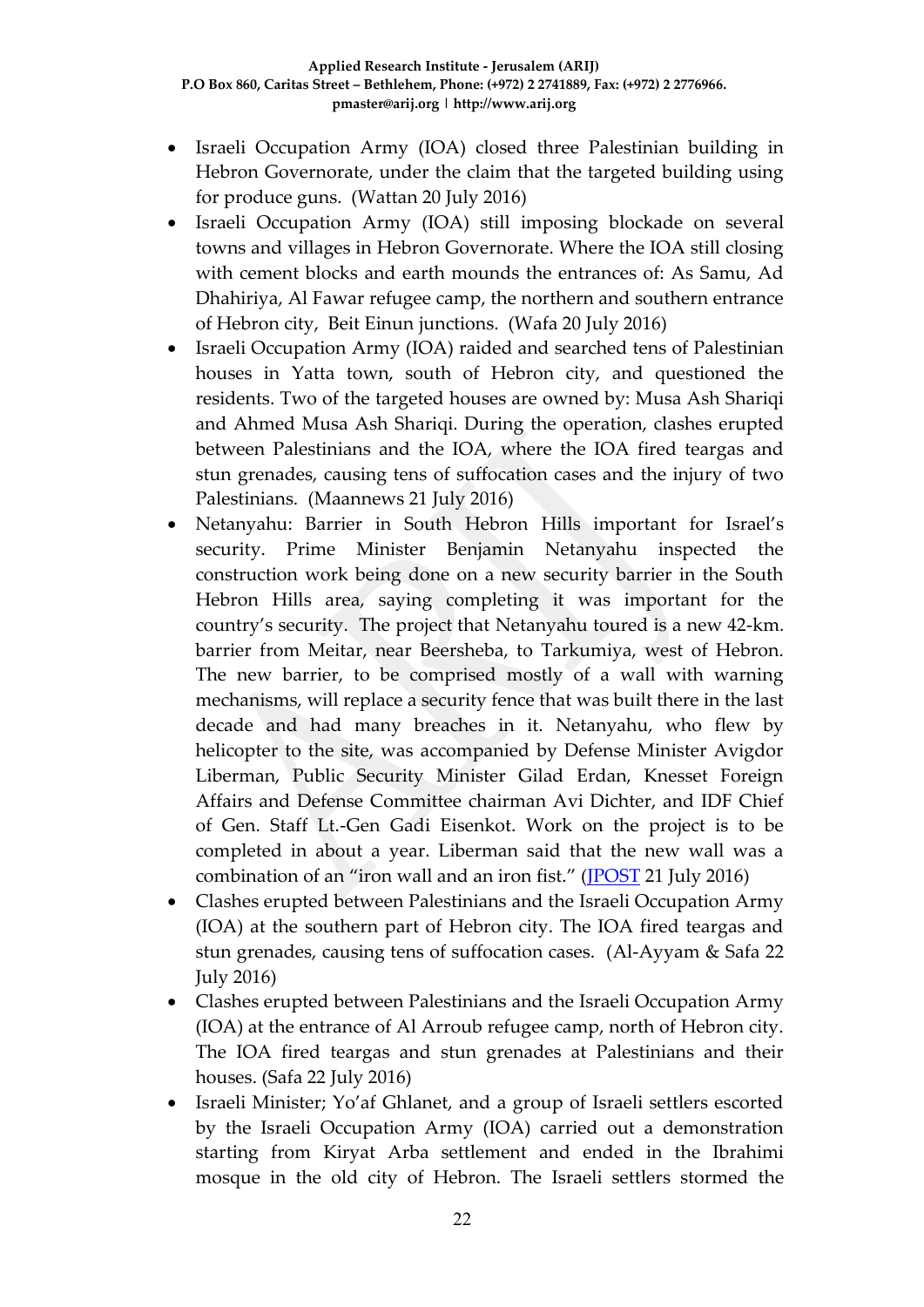mosque and performed Talmudic rituals. (Wattan & Orient FM 22 July 2016)

- Israeli Occupation Army are installing a stone checkpoint at the entrance of the Ibrahimi Mosque to restrict Palestinians from entering it, to visit and to pray. The new checkpoint will be made of stone in a permanent-style, in front of the historic holy site, which will affect the fabric of the building and the community. This development came from the Israeli Shamghar committee which also recommended the division of the mosque into two parts following the massacre of [Palestinians in the Ibrahimi Mosque in 1994.](https://en.wikipedia.org/wiki/Cave_of_the_Patriarchs_massacre) Subsequent to the division of the mosque, the holy site fell under tight control by Israeli security and surveillance. Military checkpoints around the Ibrahimi Mosque are placed strategically by Israeli forces to expel Muslim devotees from the area and increase Israeli presence, in and around the mosque. In the Old City of Hebron, 18 checkpoints currently exist, in addition to more than 130 other access restrictions, which the Israeli military claim are in place in order to provide "security" to the 600 illegal settlers living in the city center and the thousands living nearby. [\(IMEMC](http://imemc.org/article/israeli-authorities-to-erect-stone-checkpoint-at-ibrahimi-mosque-entrance/) 22 July 2016)
- Israeli Occupation Army (IOA) raided and searched a number of Palestinian houses in Beit 'Awa town, west of Hebron city. Two of the targeted houses are owned by: Huseen Al Masalmah and Sufian Omar. (RB2000 23 July 2016)
- Clashes erupted between Palestinians and the Israeli Occupation Army (IOA) in Sair town, north of Hebron city, after the IOA invade and searched a number of Palestinian houses and buildings. (RB2000 23 July 2016)
- Israeli Occupation Authorities handed out a demolition order that targeted a Palestinian house in Dura town, southwest of Hebron city. The targeted house is owned by the family of the Palestinian prisoner; Mohammad Abed Al Majed 'Abriosh. (RB2000 23 July 2016)
- Israeli settlers set up a number of tents and caravans in an area located between Khallit Ad Dabe' and Al Bouriya areas near the Israeli settlement of Kharsine, east of Hebron city, and erected a poster wrote on it "We back to our home". Noted that on 2012 the Israeli settlers established an outpost at the aforementioned area, but they evacuate it. (ARN 24 July 2016)
- Israeli High Court approved the demolition orders that targeted two Palestinian houses in Yatta town, south of Hebron city. The targeted houses are owned by Ahmed and Khalid Makhamrah. (Al-Quds & Orient FM 24 July 2016)
- Israeli Occupation Army (IOA) finished the construction of a military tower at Wad Sair area, near the entrance of Asfar settlement, southeast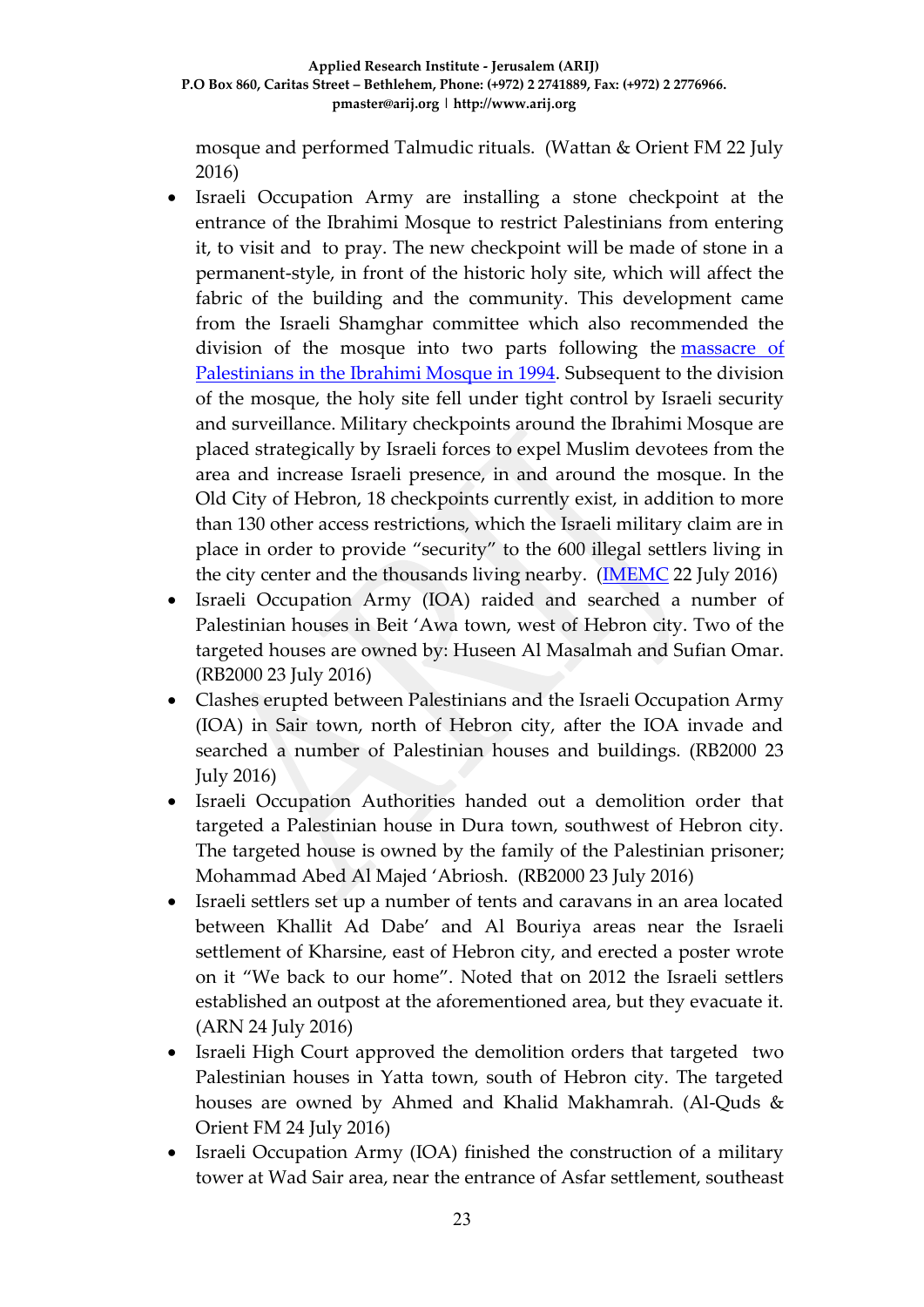of Bethlehem governorate. The IOA confiscated Palestinian land owned by Abed Raboh Shalalda to construct the new tower. (NBPRS 24 July 2016)

- Israeli Occupation Army (IOA) still closing the entrance of Al Fawar refugee camp and the southern entrance of Hebron city. (Orient FM 24 July 2016)
- Israeli Occupation Army (IOA) invaded and searched a number of Palestinian houses in Dura, Bani Naim and Khursa towns in Hebron governorate. Five of the targeted houses are owned by: Imad Shadad, Musa Abed, Harhasha Omro, Jehad Omro, and Salem Musa Sh added. (Raya 25 July 2016|)
- Israeli Occupation Army (IOA) invaded a Palestinian house in the old city of Hebron, and notified the owner to stop the construction of three rooms added to his house on the roof. The targeted house is owned by: Aref Jaber. (Al-Ayyam 25 July 2016)
- Clashes erupted between Palestinians and the Israeli Occupation Army (IOA) at the entrance of At Tawani village, east of Yatta town, south of Hebron city, after the Palestinians tried to open the entrances where the IOA closed it with cement blocks and earth mounds 25 days ago. The IOA fired rubber bullets and teargas grenades, causing tens of suffocation cases and the injury of others. (ARN 26 July 2016)
- Israeli Occupation Army (IOA) stormed and searched dozens of Palestinian houses in several areas and neighborhood in Hebron city. (Safa 26 July 2016)
- Israeli settlers escorted by the Israeli Occupation Army (IOA) stormed and toured in Thaghrit Ash Shabak area, in Beit Ummer town, north of Hebron city, and demonstrated to reach Beit Al Baraka area at the northern entrance of Al Arroub refugee camp, north of Hebron city. During the operation, the Israeli settlers assaulted Ahmed Khalid Abu Hisham (48 years) while he was in his vehicle. (Safa 26 July 2016)
- Israeli Occupation Army (IOA) erected military checkpoints at the southern and western entrances of Hebron city. The IOA stopped and searched Palestinian vehicles and checked their ID cards. (Safa 26 July 2016)
- Israeli Occupation Army (IOA) erected a military checkpoint at the entrance of Beit Ummer town, north of Hebron city. The IOA stopped and searched Palestinian vehicles and checked ID cards. (ARN 26 July 2016)
- Israeli Occupation Army (IOA) invaded Surif village, northwest of Hebron city and surrounded a Palestinian building consist of threestorey, where the IOA fired missiles at the building and killed Mohammad Al Faqeh (29 years) while he was inside it. Clashes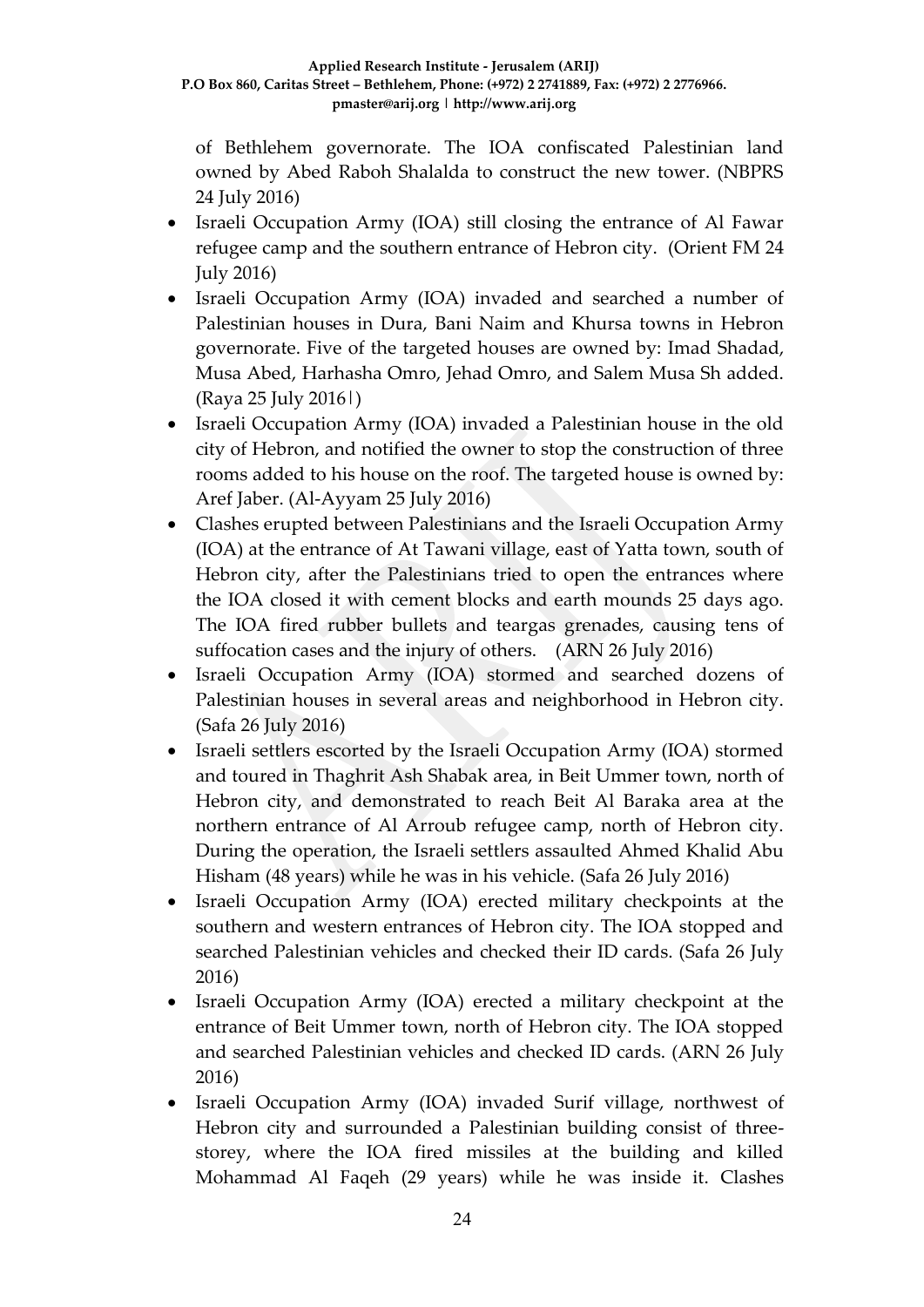erupted between Palestinians and the IOA, where the IOA fired live bullets at Palestinians. During the operation, the IOA demolished the building, and arrested four Palestinians, identifies as: Mohammad Ali Al Hih (the owner of the building) and his wife, Di'a Khalid Aghnemat (25 years) and Mohammad Zeiyd Hamidat (17 years). The IOA declared the village as "closed military area" and prevented the Palestinian ambulances from entering it. (Wafa 27 July 2016)

- Israeli Occupation Army (IOA) invaded and searched tens of Palestinian houses in Beit 'Awa town, west of Hebron city. (Wattan 28 July 2016)
- Israeli Occupation Army (IOA) erected a military checkpoint at the entrance of Dura town, southwest of Hebron city. The IOA stopped and searched Palestinian vehicles and checked ID cards. (Wattan 29 July 2016)
- Israeli Occupation Army (IOA) erected military checkpoints at the northern and western entrances of Hebron city. The IOA stopped and searched Palestinian vehicles and checked ID cards. (Wafa 30 July 2016)
- Israeli Occupation Army (IOA) invaded and searched a number of Palestinian houses in Beit 'Awa town, west of Hebron city. (Wafa 31 July 2016)
- Israeli Occupation Army (IOA) stationed at the entrance of Beit Ummer town, north of Hebron city, assaulted and injured Ramzi Nadi Akhalil (22 years). (PNN 31 July 2016)
- Israeli Occupation Army (IOA) erected military checkpoints at the entrances of Ad Dhahiriya town, Al Fawar refugee camp and the southern entrance of Hebron city, in Hebron governorate. The IOA stopped and searched Palestinian vehicles and checked ID cards. (Wafa 31 July 2016)

# **Qalqilyah**

- Israeli Occupation Army (IOA) attacked the weekly non-violent protest against the Segregation wall and settlements in Kafr Qaddum village, east of Qalqiliyah city. The IOA fired live bullets and teargas grenades, causing tens of suffocation cases and the injury of Ahmed Imad (15 years) and Mohammad Nedal (19 years). (Al-Quds 1 July 2016)
- Israeli Occupation Army (IOA) attacked the weekly non-violent protest against the segregation wall and settlements in Kafr Qaddum village, east of Qalqiliyah city. The IOA fired teargas and stun grenades, and rubber bullets, causing tens of suffocation cases and the injury of an International activist. (Al-Ayyam 8 July 2016)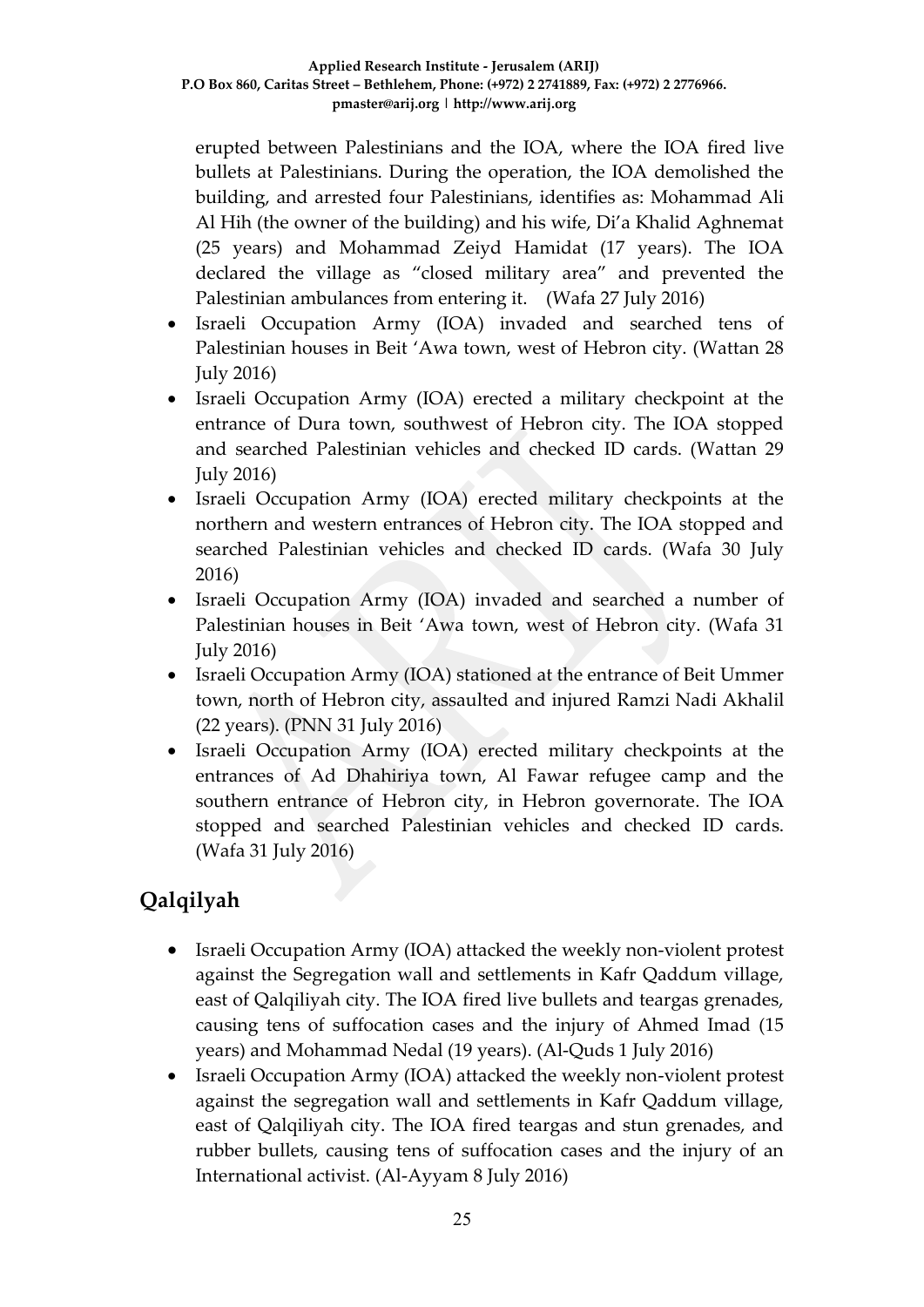- Israeli Occupation Army (IOA) attacked the weekly non-violent protest against the Segregation wall and Settlements in Kafr Qaddum village, east of Qalqiliyah city. The IOA fired teargas and stun grenades, causing tens of suffocation cases. During the operation, the Israeli bulldozers destroyed the main water network in the village, and closed with earth mounds a number of roads. (Al-Quds 15 July 2016)
- Clashes erupted between Palestinians and the Israeli Occupation Army (IOA) in Qalqiliyah city. The IOA fired rubber bullets, causing the injury of a Palestinian. During the clashes, the IOA stormed a house and assaulted a Palestinian woman. The IOA arrested two Palestinians, identified as: Ala Wajeh Abtili and his brother Anas, and Salem Ja'idi. The IOA transferred the arrestees to unknown location.(Wafa 18 July 2016)
- Israeli Occupation Bulldozers razed Palestinian land in Kafr Thulth village, east of Qalqiliyah city, and uprooted a number of olive trees. (Pal Info 19 July 2016)
- Israeli Occupation Army (IOA) attacked the weekly non-violent protest against the Segregation wall and settlements in Kafr Qaddum village, east of Qalqiliyah city. The IOA fired rubber bullets, and teargas and stun grenades, causing the injury of two Palestinians and dozens of suffocation cases. (Al-Quds 22 July 2016)
- Israeli Occupation Army (IOA) erected a military checkpoint at the eastern entrance of Qalqiliyah city. The IOA stopped and searched Palestinian vehicles and checked ID cards. (Safa 25 July 2016)
- Israeli Occupation Army (IOA) attacked the weekly non-violent protest against the Segregation wall and Settlements on Kafr Qaddum village, east of Qalqiliyah city. The IOA fired teargas and stun grenades, causing dozens of suffocation cases. (Al-Quds 29 July 2016)

### **Tubas**

- Israeli Occupation Army (IOA) invaded a Palestinian house in Rar Al Hamra area in the northern of Jordan Valley, and confiscated a bulldozer. The targeted house is owned by Jamel Suliman Bani Odeh and the bulldozer owned by Ghassan 'Aqab Bani Odeh. (RB2000 3 July 2016)
- Israeli Occupation Army (IOA) stormed Khirbet Ad Dair in the northern of Jordan valley and confiscated a water pump owned by Mahmoud Fauiz Yousif Abu Mtawi. (Wafa 11 July 2016)
- Israeli Occupation Army (IOA) tightened its procedures at Tayasir military checkpoint near Tubas city. The IOA stopped and searched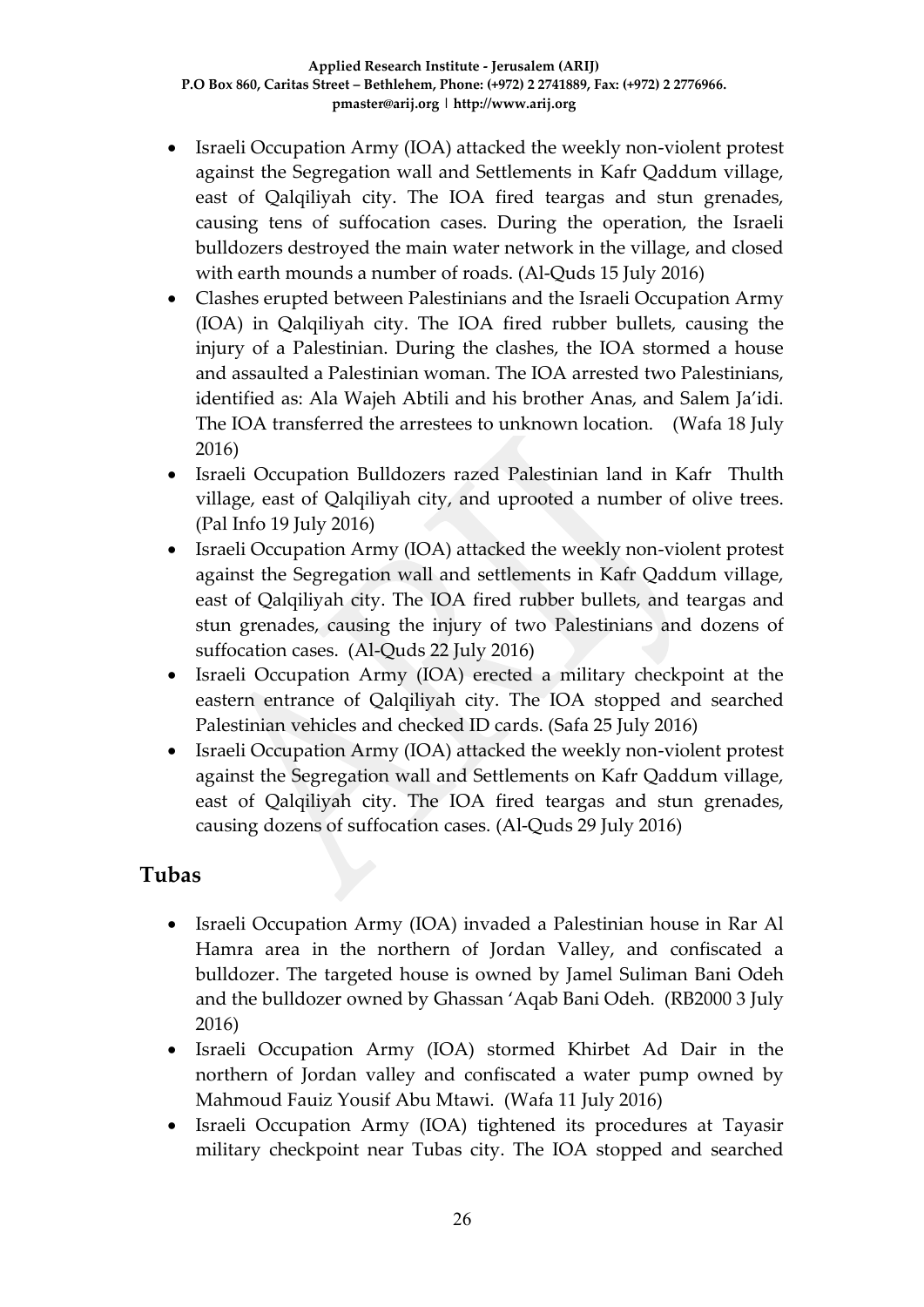Palestinian vehicles, and checked ID cards and questioned Palestinians. (Pal Info 14 July 2016)

• Israeli Occupation Army (IOA) attacked Palestinian shepherds living in Humsa Al Fuqa area, in the northern of Jordan valley. (Pal Info 17 July 2016)

### **Ramallah**

- Israeli Occupation Army (IOA) attacked the weekly non-violent protest against the Segregation wall and Settlements in Nilin village, west of Ramallah city. The IOA fired teargas and stun grenades, causing tens of suffocation cases and the torch of agricultural land. (Wafa 1 July 2016)
- Israeli settlers living in Dolev settlement escorted by the Israeli Occupation Army (IOA) carried out provocative actions at the entrance of Ein Ayoub village, west of Ramallah city, and chanted anti Palestinian slogans. (Orient FM 1 July 2016)
- Israeli Occupation Army (IOA) invaded and searched tens of Palestinian houses in Silwad town, northeast of Ramallah city. During the operation, Waled An Natour (48 years) suffered from heart attack after the IOA invaded his house. Clashes erupted between Palestinians and the IOA, where the IOA used stun grenades and live bullets to attack Palestinians. (RB2000 5 July 2016)
- Israeli Occupation Authorities issued an order to confiscate 600 dunums of Palestinian land in Al Muroj area, which located between Saffa and Beit Sira villages, west of Ramallah city. The IOA will use the land to construct an Israeli industrial area. (RB2000 5 July 2016)
- Israeli Occupation Army (IOA) erected a military checkpoint at the northern entrance of Al Bireh city. The IOA stopped and searched Palestinian vehicles and checked ID cards. (Wafa 6 July 2016)
- Israeli bulldozers escorted by the Israeli Army razed Palestinian land at the northern part of Nilin village and located within the village boundary of Deir Qaddis village, west of Ramallah city, to expand the Israeli settlement of Nili. (Wafa 11 July 2016)
- Israeli settlers torched Palestinian agricultural land in Ras Karkar village, west of Ramallah city (Al-Quds 12 July 2016)
- A Palestinian was injured after an Israeli settler hit him by his vehicle while he was at the entrance of Deir Qaddis village, west of Ramallah city. (Wafa 13 July 2016)
- Israeli Occupation Army (IOA) stormed and searched tens of Palestinian houses in Deir Abu Mish'al village, northwest of Ramallah city. Four of the targeted houses are owned by: Mohammad Taha,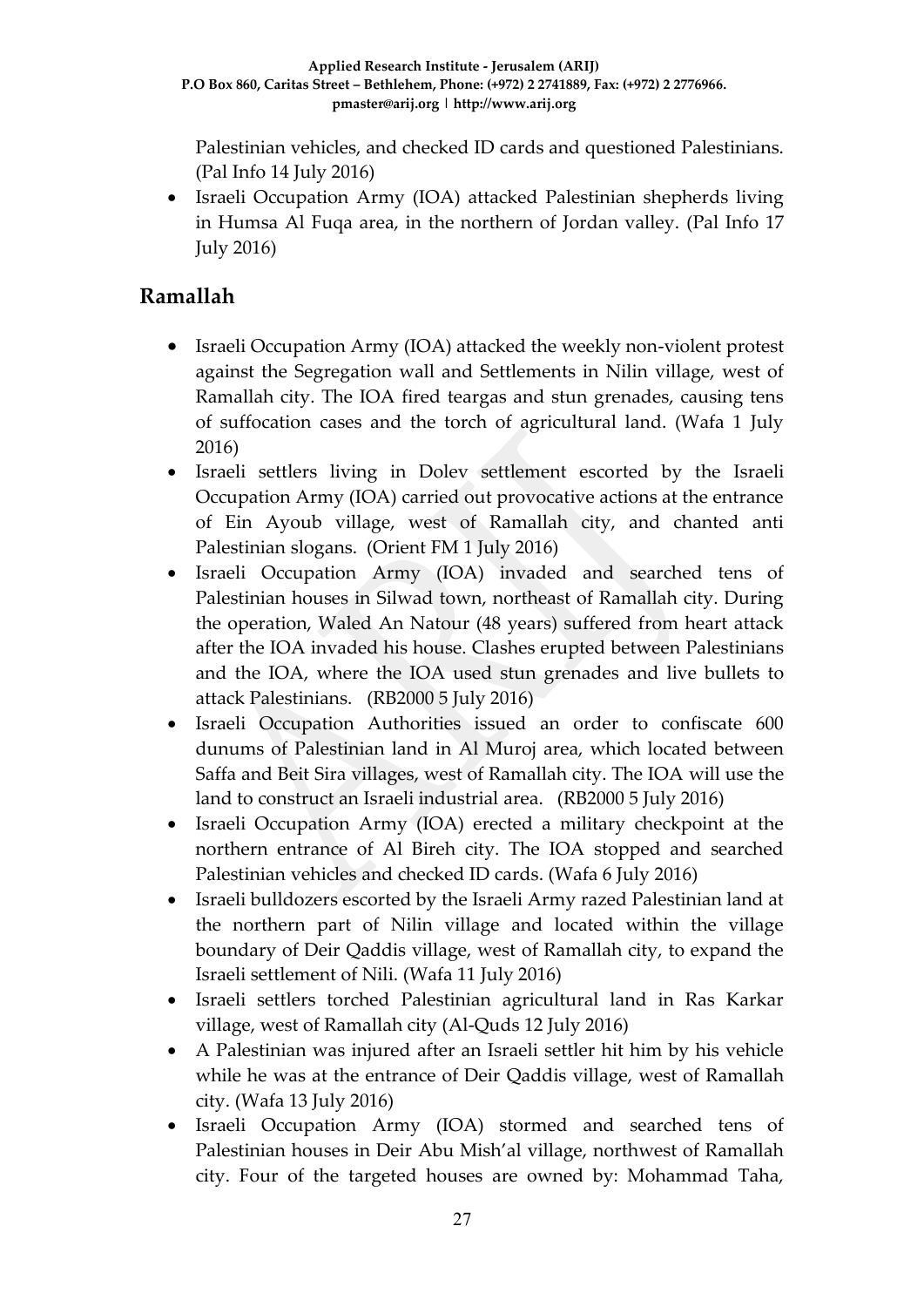Ibrahim Mohammad Yousif, Yousif Taha and Ibrahim Salah. Clashes erupted between Palestinians and the IOA, where the IOA fired teargas and stun grenades, and rubber bullets, causing the injury of three Palestinians. (Wafa 14 July 2016)

- Israeli Occupation Authorities issued a military order to confiscate 5.691 dunums of Palestinian land located between Al Bireh city and Beitin village in Ramallah Governorate. The targeted land will be used to construct military towers. (Wattan 14 July 2016)
- Undercover Israeli Army escorted by the Israeli Occupation Army (IOA) invaded Al Mazra'a Al Gharbiya village in Ramallah governorate, and kidnapped Tareq Rabee. Clashes erupted between Palestinians and the IOA, where the IOA fored live and rubber bullets, causing the injury of 9 Palestinians. (Al-Quds & Wafa 15 July 2016)
- Israeli Occupation Army (IOA) attacked the weekly non-violent protest against the Segregation wall and Settlements in Nilin village, west of Ramallah city. The IOA fired teargas and stun grenades at the participants. During the operation, the IOA arrested three International activist and the a journalist. (Al-Quds 15 July 2016)
- Israeli Occupation Army (IOA) attacked the weekly non-violent protest against the Segregation wall and Settlements in Bilin village, west of Ramallah city. (Al-Quds 15 July 2016)
- Israeli Occupation Army (IOA) invaded and searched a Palestinian house in Beituniya town, south of Ramallah city. The targeted house is owned by the family of the Palestinian martyr; Ahmed Riyad Shahda. (Safa 21 July 2016)
- Clashes erupted between Palestinians and the Israeli Occupation Army (IOA) in Umm Ash Sharait neighborhood in Ramallah city. The IOA fired teargas and stun grenades at Palestinians and their houses.(Safa 21 July 2016)
- Israeli Occupation Army (IOA) attacked the weekly non-violent protest against the Segregation wall and settlements in Nilin village, west of Ramallah city. The IOA fired teargas grenades at participants and the Palestinian houses, causing tens of suffocation cases. (PNN 22 July 2016)
- Israeli Occupation Army (IOA) stormed and toured in several areas in Beit Liqya and Kharbatah Al Misbah villages, west of Ramallah city. (Al-Quds & Wattan 22 July 2016)
- Israeli Occupation Army (IOA) attacked the weekly non-violent protest against the Segregation wall and settlements in Bilin village, west of Ramallah city. The IOA fired rubber bullets and teargas grenades, causing the injury of two Palestinians and tens of suffocation cases. During the operation, the IOA arrested four Palestinians, identified as: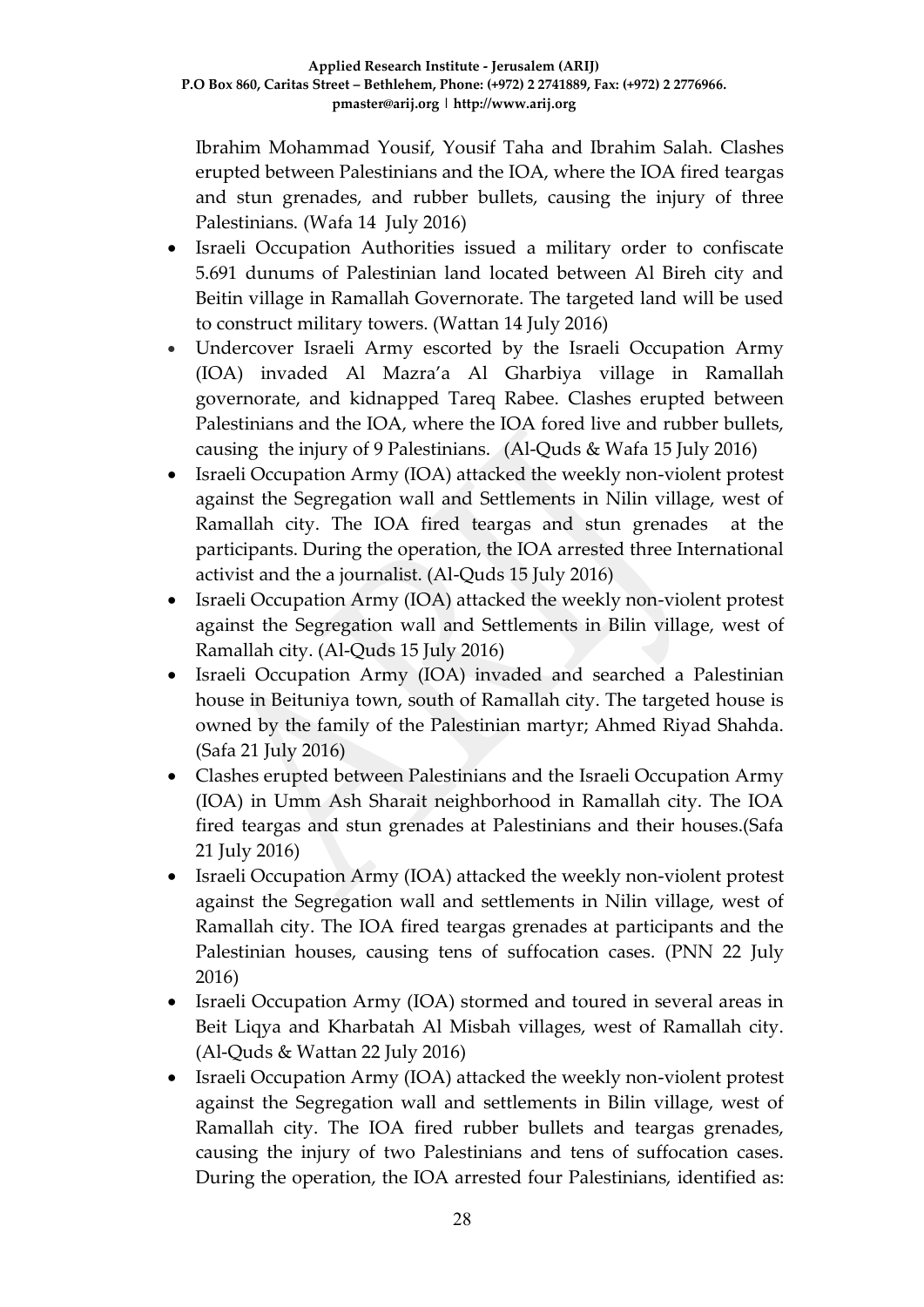Khalid Sabarnah, Hitham Al Khateb, Ashraf Abu Rahma and Imad Birnat. (Al-Quds 22 July 2016)

- Clashes erupted between Palestinians and the Israeli Occupation Army (IOA) in Al 'Am'ari refugee camp, south of Ramallah city. The IOA fired live bullets and teargas grenades, causing the injury of three Palestinians. (Al-Quds 26 July 2016)
- Clashes erupted between Palestinians and the Israeli Occupation Army (IOA) in Al 'Am'ari refugee camp, south of Ramallah city. (Wattan 28 July 2016)
- Israeli Occupation Army (IOA) attacked the weekly non-violent protest against the Segregation wall and Settlements in Nilin village, west of Ramallah city. The IOA fired rubber bullets, and teargas and stun grenades, causing tens of suffocation cases and the injury of a Palestinian. (Wafa 29 July 2016)
- Israeli Occupation Army (IOA) attacked the weekly non-violent protest against the Segregation wall and Settlements in Bilin village, west of Ramallah city. The IOA fired teargas and stub grenades at participants. During the operation the IOA arrested Hamza Ghazi Al Khateb (17 years) and an international activist. (Wafa 29 July 2016)
- Israeli Occupation Army (IOA) invaded and toured in several areas in Kafr Ein village in Ramallah governorate. The IOA stopped and questioned Palestinians and checked their ID cards. (Al-Quds 29 July 2016)
- Israeli Occupation Army (IOA) erected a military checkpoint at the entrance of Shuqba village, west of Ramallah city. The IOA stopped and searched Palestinian vehicles and checked ID cards. (Wattan 29 July 2016)
- Israeli Occupation Army (IOA) erected a military checkpoint at the entrance of Bir Nabala village, north of Jerusalem city. The IOA stopped and searched Palestinian vehicles and checked ID cards. (Wattan 31 July 2016)

## **Jericho**

## **Salfit**

 Israeli settlers gathered at the entrance of Yasuf village, east of Salfit city, closed the entrance, and hurled stones at Palestinian vehicles. (Wafa 3 July 2016)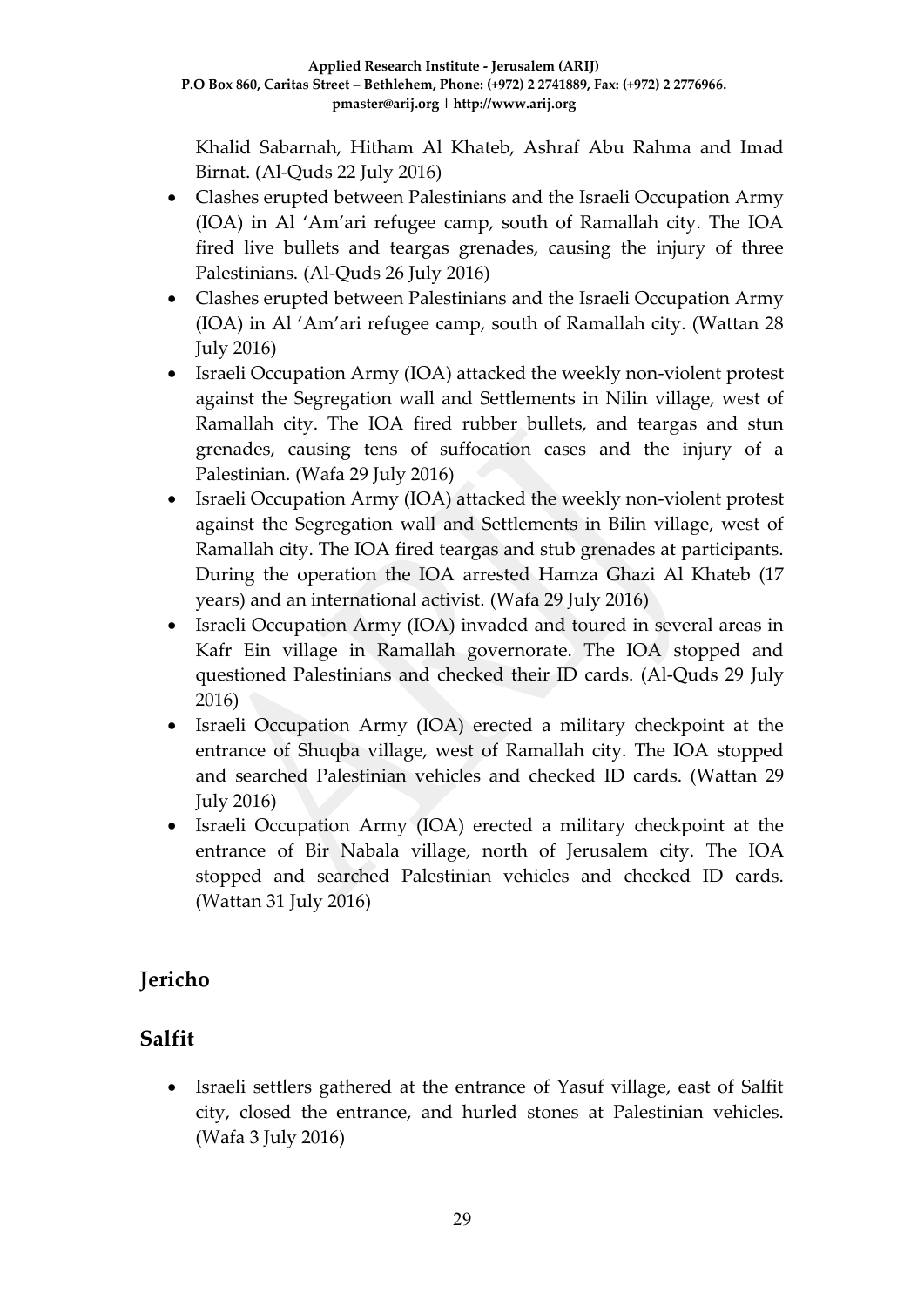- Israeli Occupation Army (IOA) opened fire and injured Jamela Daoud Hassan Jaber (17 years) from Az Zawiya village, west of Salfit city, while she was at the entrance of Kafl Haris village, north of Salfit city. (Wafa & RB2000 5 July 2016)
- Israeli settlers razed Palestinian land in Bruqin village, west of Salfit city, to construct wastewater network for Barqan industrial zone. (NBPRS 9 July 2016)
- Israeli settlers living in Bruchin settlement razed Palestinian land in Bruqin village, west of Salfit city, to construct new housing units in the settlement. (Maannews 10 July 2016)
- Israeli settlers escorted by the Israeli Occupation Army (IOA) stormed a tomb in Kafl Haris village, north of Salfit city, and performed Talmudic rituals. (Safa 12 July 2016)
- Israeli settlers living in Pedu'el and Leshem settlement razed Palestinian land, at the eastern part of Deir Ballut village, west of Salfit city, for the expansion of the aforementioned settlements. (Safa 13 July 2016)
- Israeli settlers living in Emmanuel settlement hurled stones and attacked Palestinian vehicles in Wadi Qana area, northwest of Salfit city, causing the injury of a Palestinian woman. (Wafa 15 July 2016)
- Israeli Occupation Army (IOA) uprooted a number of olive trees in Deir Istiya village, north of Salfit city, to construct a new bypass road for the Israeli settlers. (Wafa 20 July 2016)
- Israeli settlers living in Emmanuel settlement hurled stones at Palestinian vehicles traveling at the bypass road link between Deir Istiya and Jansafut village, north of Salfit city. (PNN 20 July 2016)
- Israeli settlers uprooted a number of trees in Wadi Qana area, northwest of Salfit city, for the expansion of the nearby Israeli settlement. (Al-Quds 21 July 2016)
- Israeli settlers escorted by the Israeli Occupation Army (IOA) stormed and toured in a number of Islamic tombs in Kafl Haris village, north of Salfit city, and performed Talmudic rituals. (NBPRS 24 July 2016)
- Israeli settlers escorted by the Israeli Occupation Army (IOA) invaded three tombs in Kafl Haris village, north of Salfit city, and performed Talmudic rituals. The targeted tombs are: Thi Al Kafl tomb; located southeast of the village, Thi An Non tomb, located at the western part of the village and Salah Ad Diy tomb. During the operation, the IOA imposed curfew on the residents of the village and erected military checkpoints at the entrances. (Al-Quds 28 July 2016)

### **Tulkarem**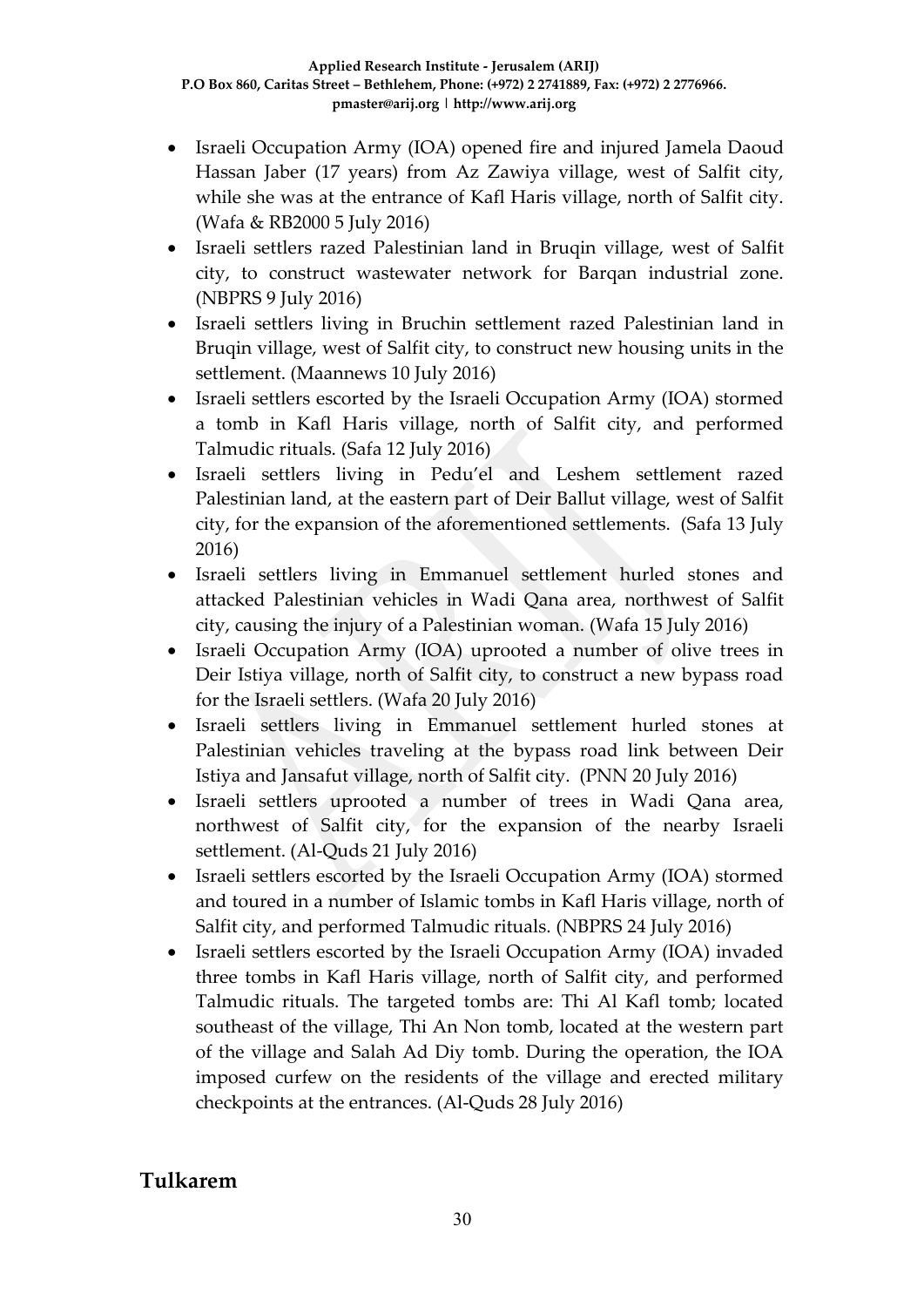- Israeli Occupation Army (IOA) stormed and searched a Palestinian house in Shwieka village, north of Tulkarm city, and questioned the residents. The targeted house owned by the family of the Palestinian martyr; Abu Salah. (Orient FM 1 July 2016)
- Israeli Occupation Army (IOA) closed with earth mounds the eastern, southern and northern parts of Tulkarm city. Where the IOA closed the entrance of Bal'a village, east of Tulkarm city, the road link between Bal'a and Deir Ghusun villages, the road link between Deir Ghusun and Al Jarushiya village, the road link between 'Anabta and Bizzariya villages and the Tulkarm- Al Kafiuat road. (Orient FM 1 July 2016)
- Israeli Occupation Army (IOA) invaded and searched a Palestinian house in Tulkarm city and questioned the residents. The targeted house is owned by Mutasem Samaro. (Wattan 26 July 2016)

### **Nablus**

- Israeli Occupation Army (IOA) stormed and searched Palestinian house in Awarta village, south of Nablus city. The targeted house is owned by Nadi Sharab. (Wafa 1 July 2016)
- Israeli settlers closed a road near Beita village, south of Nablus city, and near the entrance of Yetzher settlement, and hurled stones at Palestinian vehicles. As a result, two Palestinian were injured. (Wafa & RB2000 2 July 2016)
- Israeli settlers gathered near Huwara military checkpoint, south of Nablus city, and hurled stones at Palestinian vehicles, causing the injured of two Palestinians. (Orient FM 3 July 2016)
- Israeli Occupation Army (IOA) imposed curfew on the residents in Huwara village, south of Nablus city. The IOA forced the Palestinian to close their commercial stores. (Wafa 5 July 2016)
- Clashes erupted between Palestinians and the Israeli Occupation Army (IOA) in Al Makhfiya area, west of Nablus city. The IOA fired teargas and stun grenades, and rubber bullets, causing tens of suffocation cases and the injury of a Palestinian. During the clashes, the IOA arrested two Palestinians, identified as: Sharhabel Awad and Islam Az Zubidi. (RB2000 5 July 2016)
- Israeli Occupation Army (IOA) closed with cement blocks the main entrance of Beita village, south of Nablus city. (Wattan 8 July 2016)
- Israeli Occupation Army (IOA) closed Huwara and Za'tara military checkpoints, south of Nablus city. (Orient FM 8 July 2016)
- Israeli settlers escorted by the Israeli Occupation Army (IOA) stormed Joseph Tomb, at the eastern part of Nablus city, and performed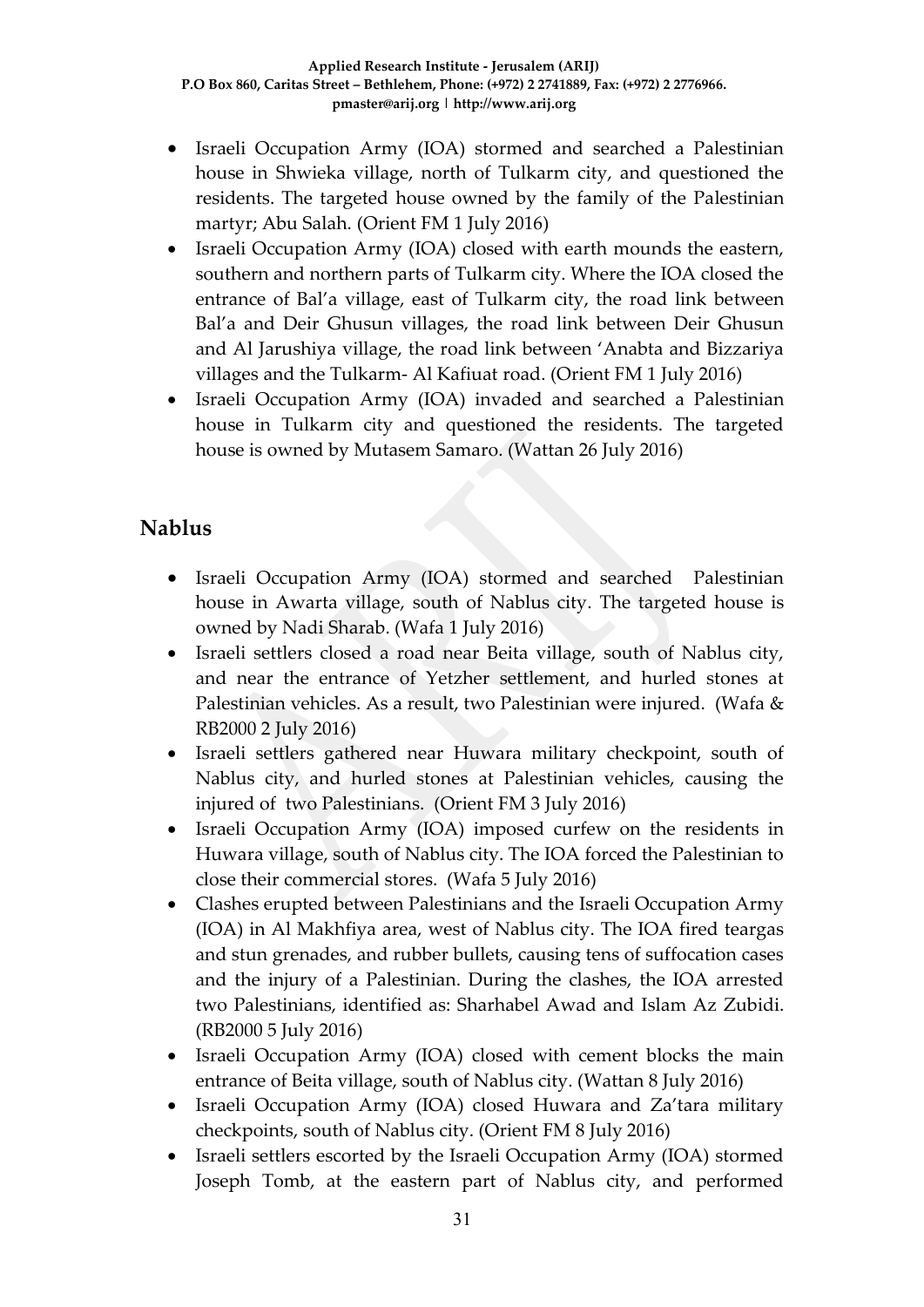Talmudic rituals. Clashes erupted between Palestinians and the IOA, where the IOA fired teargas and stun grenades, and rubber bullets at Palestinians. (RB2000 12 July 2016)

- Israeli Occupation Army (IOA) stormed and searched tens of Palestinian houses in Deir Al Hatab village in Nablus Governorate, and questioned the residents. Four of the targeted houses are owned by: Ismail and Ibrahim Al Jamal, Abu Ahmed Nasser and Hani Hashash. (Pal Info 14 July 2016)
- Israeli Occupation Army (IOA) raided and searched a number of Palestinian houses in Burin village, south of Nablus city. two of the targeted houses are owned by: Hamed Abed Ar ra'ouf Eid and Murad Ma'rouf Najar. (Pal Info 14 July 2016)
- Israeli Civil Administration issued halt construction orders that targeted 7 houses in Frush Beit Dajan area southeast of Nablus city. Five of the targeted houses are owned by: Nazeh Al Haj Mohammad, Ali Mohammad Ali Abu Jeish, Hilmi Abu Hanesh, Fadi Abu Jeish and Ali Al Hakim Abu Jeish. (Wafa & Al –Quds 17 July 2016)
- Israeli Occupation Army (IOA) assaulted and injured Ghassan Fathi Salem Abu Al Wafa (40 years) while he was crossing Za'tara military checkpoint, south of Nablus city. (Al-Quds 16 July 2016)
- Israeli Occupation Army (IOA) stormed and searched a Palestinian house in Awarta village, south of Nablus city. The targeted house is owned by the family of the Palestinian martyr: Jubrail Awad. (Al-Quds 19 July 2016)
- Israeli settlers torched a Palestinian house in Duma village, southeast of Nablus city. The targeted house is owned by Mohammad Raqi Dawabsha. (Maannews 20 July 2016)
- Israeli Occupation Army (IOA) handed out military orders to demolish 10 houses in Majdal Bani Fadel village, south of Nablus city. (ARIJ & Al-Quds 20 July 2016)
- Israeli Civil Administration issued military orders to demolish 4 agricultural rooms in Qusra village, south of Nablus city (Al-Quds 20 July 2016)
- Israeli Occupation Army (IOA) handed out military orders to close two agricultural roads in 'Aqraba village, south of Nablus city. (Al-Quds 20 July 2016)
- Clashes erupted between Palestinians and the Israeli Occupation Army (IOA) in Sabastiya village, northwest of Nablus city. The IOA fired stun grenades at Palestinians and their houses. (Pal Info 26 July 2016)
- Israel Occupation Army (IOA) stormed and toured in several neighborhoods in Beit Imrin village, north of Nablus city. (Pal Info 26 July 2016)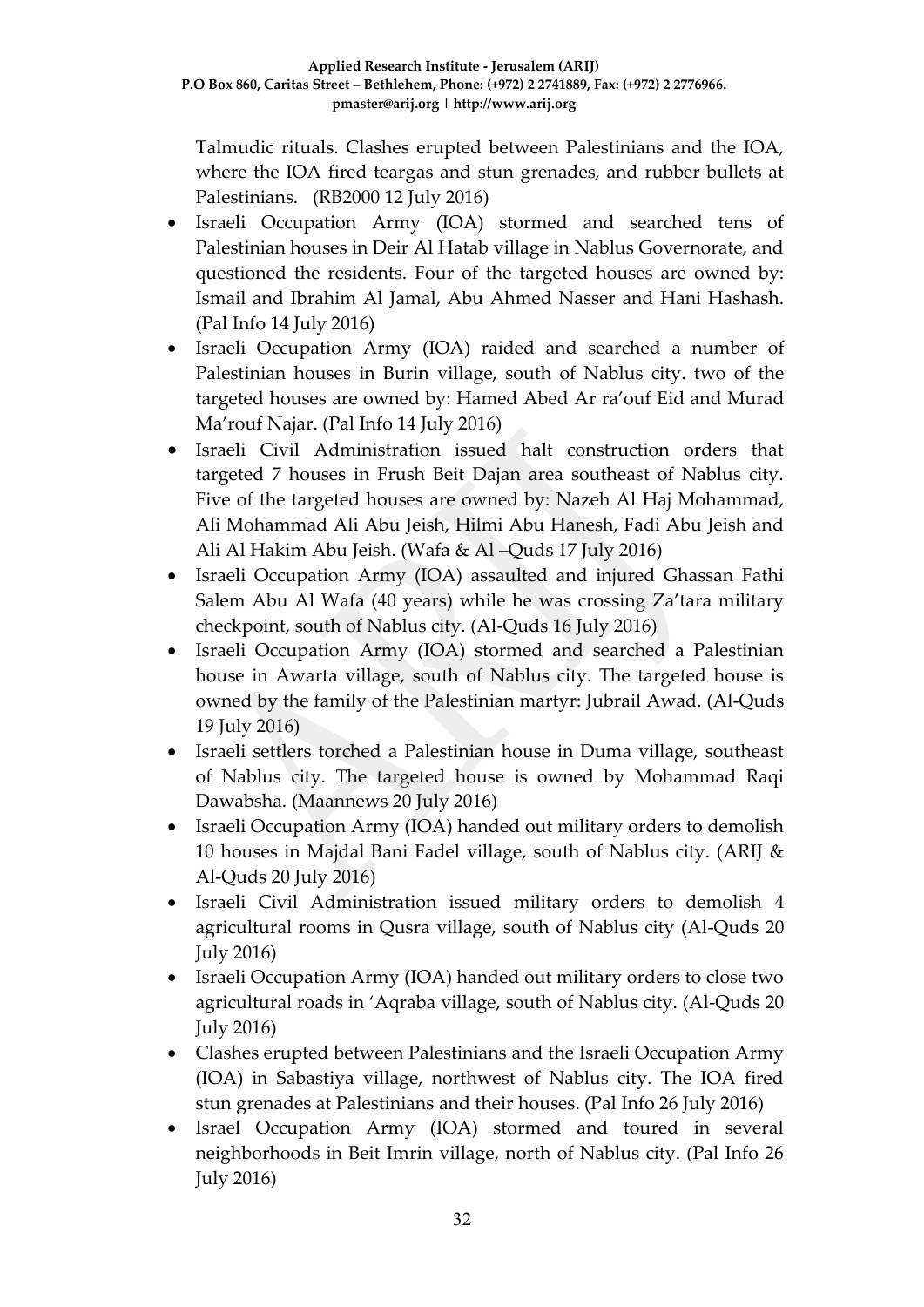- Clashes erupted between Palestinians and the Israeli Occupation Army (IOA) near Huwara military checkpoint, south of Nablus city. The IOA fired teargas grenades, causing tens of suffocation cases. (Al-Quds 29 July 2016)
- Israeli settlers escorted by the Israeli Occupation Army (IOA) invaded At Tawaheen area near Al Badhan village, north of Nablus city, and performed Talmudic rituals. (Maannews 29 July 2016)
- Israeli Occupation Army (IOA) shoot and killed Rami 'Awartani (31 years) while he was crossing Huwara military checkpoint, south of Nablus city. (PNN & Orient FM 31 July 2016)
- Israeli Occupation Army (IOA) erected a military checkpoint at the entrance of Beita village, south of Nablus city. The IOA stopped and searched Palestinian vehicles and checked ID cards. (Wafa 31 July 2016)
- Israeli Occupation Army (IOA) closed Huwara military checkpoint, south of Nablus city, and prevented Palestinians from crossing it. (Maannews 31 July 2016)

### **Gaza**

- Israeli Occupation gunboats opened fire at Palestinian fishing boats while they were sailing near An Nasriyat and Az Zahra' shores, north of the central part of Gaza strip. (Wafa & Wattan 1 July 2016)
- Israeli warplanes launched several missiles at an area at the southern part of Gaza city, and at a structure in Az Zaytoun neighborhood, east of Gaza city. (Orient FM 2 July 2016)
- Israeli Occupation warplanes launched missiles at vast area of empty land, at the eastern part of Jabaliya town, north of Gaza strip. (RB2000 2 July 2016)
- Israeli Occupation warplanes launched missiles at an area, west of Beit Lahiya town, north of the Gaza strip. (RB2000 2 July 2016)
- Israeli warplanes launched a missiles at a barrack near the Agricultural collage, east of Beit Hanoun town, north of Gaza strip. (RB2000 2 July 2016)
- Israeli Occupation warplanes launched missiles at a Palestinian land near Al Anfaq area, east of Rafah terminal, south of Gaza strip. (RB2000 2 July 2016)
- Israeli Occupation gunboats opened fire at Palestinian fishing boats while they were sailing near Khan Younis shore, southwest of Gaza strip. (Wattan 2 July 2016)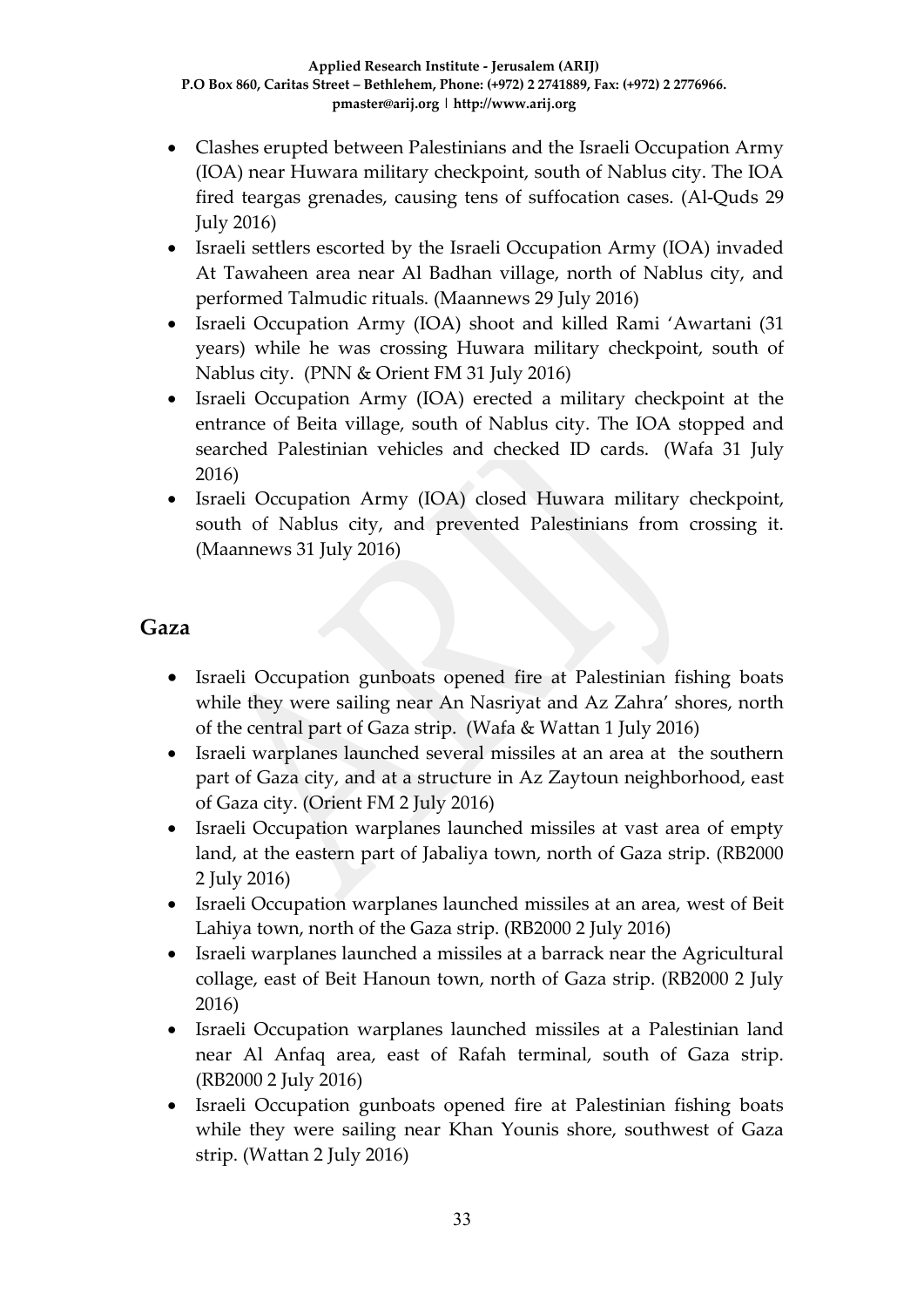- Israeli Occupation Army (IOA) staged few meters into the eastern part of Al Qarara town, northeast of Khan Younis city, south of Gaza strip, and opened fire at Palestinian houses. (RB2000 6 July 2016)
- Nael Salah (18 years) from Beit Lahiya town, north of Gaza strip, died of wounds he sustained on May 2015, during clashes that erupted between Palestinians and the Israeli Occupation Army (IOA) near the border fence, northwest of Beit Lahiya town. (RB2000 7 July 2016)
- Israeli Occupation Army (IOA) opened fire at Palestinian farmers while they were working in their land, near the border fence, east of Al Fukhari and Al Qarara towns, east of Khan Younis city, south of Gaza strip. (Al Ayyam 10 July 2016)
- Israeli Occupation bulldozers and jeeps staged more than 150 meters into Palestinian land, located near the border fence, east of Al Faraheen area, east of Absan town, east of Khan Younis city, south of Gaza strip. (Wafa & RB2000 11 July 2016)
- Israeli Occupation gunboats opened fire at Palestinian fishing boats while they were sailing at Al Waha and As Sudaniya shores, northwest of Gaza strip. (Al-Quds 12 July 2016)
- Israeli Occupation Army (IOA) fired teargas and stun grenades at Palestinian land, east of Al Khaza'a town, east of Khan Younis city, south of Gaza strip. As a result, vast area of Palestinian land were torched. (Al-Quds 12 July 2016)
- Israeli Occupation bulldozers staged few meters into the eastern part of Abssan town, east of Khan Younis city, south of Gaza strip. (Al-Quds 12 July 2016)
- A Palestinian was injured after the Israeli Occupation Army (IOA) opened fire at him while he was near the border fence, east of Beit Hanoun town, north of Gaza strip. (Wafa 13 July 2016)
- Israeli Occupation Army (IOA) opened fire at Palestinian houses and land, located near the border fence, east of Johr Ad Dik area, southeast of Gaza city. (Wafa 13 July 2016)
- Israeli Occupation jeeps and bulldozers staged 70 meters into Palestinian land, near the border fence, northwest of Beit Lahiya town, north of Gaza strip, and razed vast area of land. (Al-Quds 13 July 2016)
- Israeli Occupation gunboats opened fire at Palestinian fishing boats while they were sailing at Al Waha shore, northwest of Beit Lahiya town, north of Gaza strip. (Wafa 14 July 2016)
- Israeli Occupation warplanes launched missiles at Palestinian land in Al Burij refugee camp in the Gaza strip. (Wafa & Maannews 14 July 2016)
- Israeli Occupation Warplanes launched missiles at an area in Johr Ad Dik neighborhood in Gaza city. (Maannews 14 July 2016)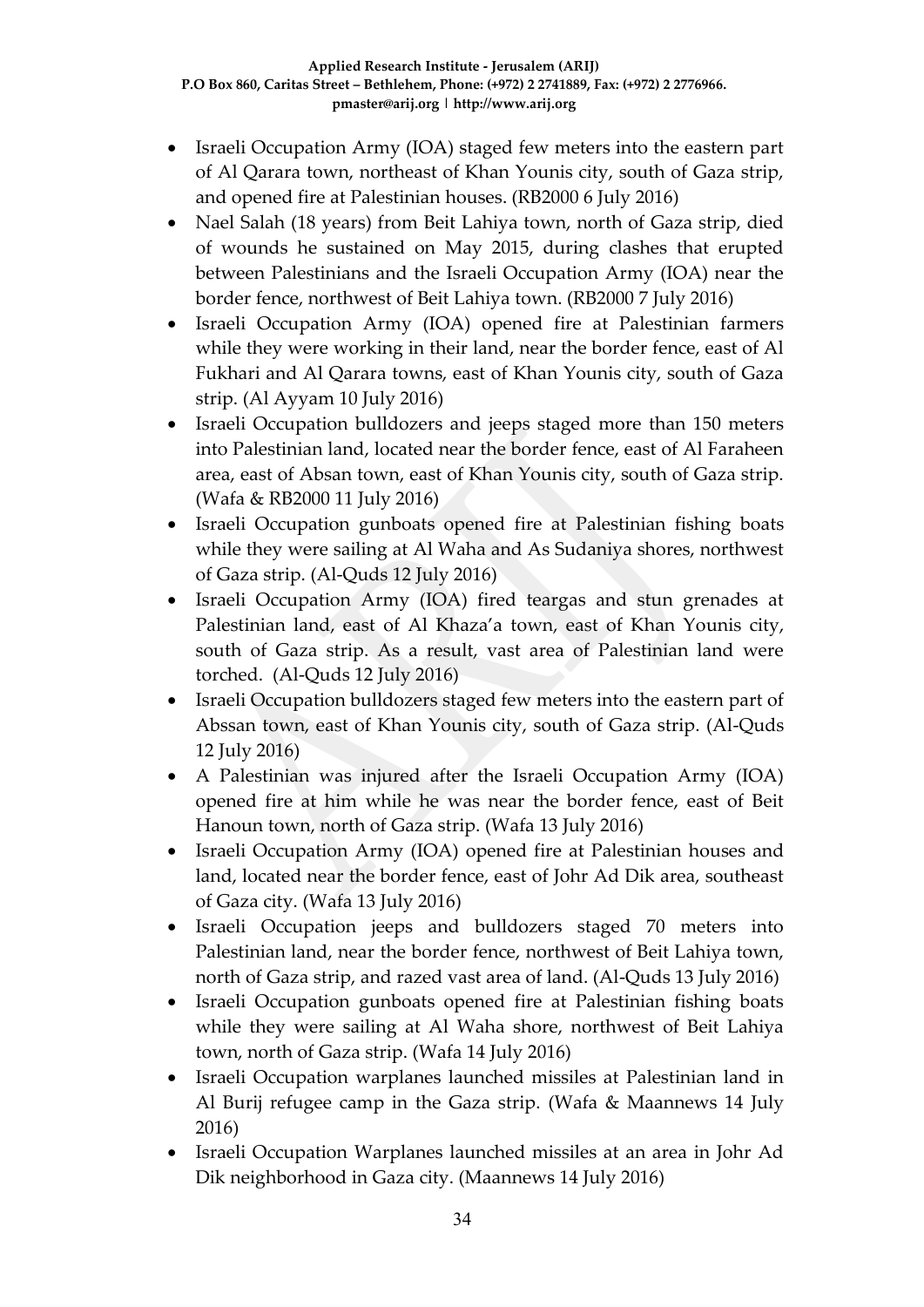- Clashes erupted between Palestinians and the Israeli Occupation Army (IOA) near the border fence, east of Ash Shuja'iya neighborhood, east of Gaza city. The IOA fired live bullets and teargas grenades, causing tens of suffocation cases and the injury of two Palestinians. (Wafa & Al-Quds 15 July 2016)
- Clashes erupted between Palestinians and the Israeli Occupation Army (IOA) near the border fence, east of Al Burij refugee camp, in the Gaza strip. The IOA fired live bullets and teargas grenades, causing a number of suffocation cases and the injury of four Palestinians. (Wafa 15 July 2016)
- Israeli Occupation Army (IOA) began the excavation work in Al Matbeq area, near the border fence, east of Rafah city, south of Gaza strip. (Wafa 17 July 2016)
- Israeli Occupation Authorities prevented 38 Palestinian players from leaving Gaza strip to West Bank, to attend Palestine First International Taekwondo Championship in Ramallah city. (Wafa 17 July 2016)
- Israeli Occupation gunboats opened fire at Palestinian fishing boats while they were sailing at As Sudaniya shore, northwest of Gaza strip. As a result, a Palestinian fisherman was injured . (Maannews 19 July 2016)
- Israeli bulldozers escorted by the Israeli Occupation Army (IOA) staged 70 meters into the Palestinian lands, located near the border fence, east of Deir Al Balah city in the Gaza strip, and razed vast area of land. (Maannews & Al –Quds 19 July 2016)
- Israeli Occupation bulldozers escorted by the Israeli Occupation Army (IOA) staged 150 meters into the Palestinian land, east of Qarara town, northeast of Khan Younis city, south of Gaza strip, and opened fire at the nearby houses. (Wafa 19 July 2016)
- A Palestinian farmer was injured after the Israeli Occupation Army (IOA) opened fire at him while he was working in his land, near the border fence, east of Deir Al Balah city in the Gaza strip. (Maannews 20 July 2016)
- Israeli Bulldozers escorted by the Israeli Occupation Army (IOA) staged 70 meters into Palestinian lands located near the border fence, east of Jabaliya town, north of Gaza strip. (Al-Quds & Maannews 20 July 2016)
- Israeli Occupation jeeps and bulldozers staged 50 meters into the Palestinian lands, located near the border fence at the eastern part of Rafah city, south of Gaza strip. (Maannews 21 July 2016)
- Israeli Occupation gunboats opened fire at Palestinian fishing boats while they were sailing at As Sudaniya shore, northwest of Gaza city. (Wafa 21 July 2016)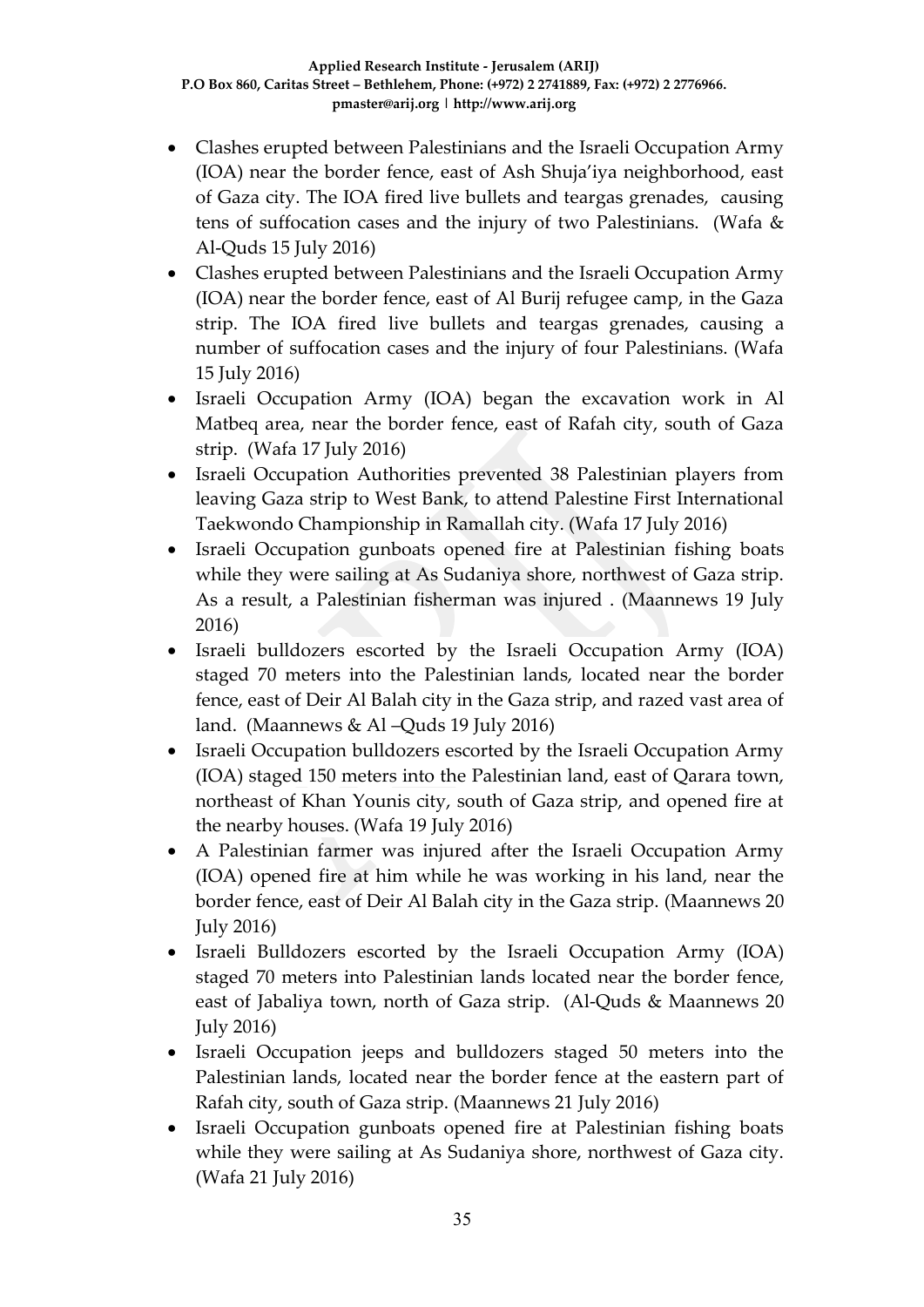- Israeli Occupation Army (IOA) opened fire at Palestinian shepherds while they were near the border fence, east of Al Burij refugee camp in the Gaza strip. (Maannews 22 July 2016)
- Israeli Occupation Army (IOA) opened fire at Palestinian farmers while they were working in their land near the border fence, east of Juhor Ad Dik area, east of Gaza city. (Al-Quds 22 July 2016)
- Israeli Occupation Army (IOA) opened fire at Palestinian farmers while they were working in their land near the border fence, at the eastern part of Khan Younis city, south of Gaza strip. (Al-Quds 22 July 2016)
- Israeli Occupation Army (IOA) opened fire at Palestinian houses and land located near the border fence, east of Abbsan village, east of Khan Younis city, south of Gaza strip. (RB2000 23 July 2016)
- Israeli Occupation gunboats opened fire at Palestinian fishing boats while they were sailing at Al Waha shore, northwest of Beit Lahiya town, north of Gaza strip. (Al-Quds 24 July 2016)
- Israeli Occupation Army (IOA) opened fire at Palestinian farmers while they were working in their land at the eastern part of Khan Younis city, south of Gaza strip. (Al-Quds 24 July 2016)
- Israeli Occupation Army (IOA) opened fire at Palestinian houses located near the border fence, east of Gaza city. (Wafa 26 July 2016)
- Israeli Occupation Army (IOA) opened fire at Palestinian farmers and shepherds while they were near the border fence, east of Al Maghazi refugee camp in the Gaza strip. (Safa 28 July 2016)
- Israeli Occupation Army (IOA) opened fire at Palestinian farmers while they were working in their land, near the border fence, east of Al Qarara town, east of Khan Younis city, south of Gaza strip. (Safa 28 July 2016)
- Clashes erupted between Palestinians and the Israeli Occupation Army (IOA) near the border fence, east of Ash Shuja'aiya neighborhood, east of Gaza city. The IOA fired live bullets and teargas grenades, causing tens of suffocation cases and the injury of three Palestinians. (Wafa 29 July 2016)
- Clashes erupted between Palestinians and the Israeli Occupation Army (IOA) near the border fence, east of Al Burij refugee camp in the Gaza strip. The IOA fired live bullets, causing the injury of a Palestinian. (Wafa 29 July 2016)
- Israeli Occupation Army (IOA) opened fire at Palestinians while they were near the border fence, east of Al Magahzi refugee camp in the Gaza strip, causing the injury of two Palestinians. (RB2000 29 July 2016)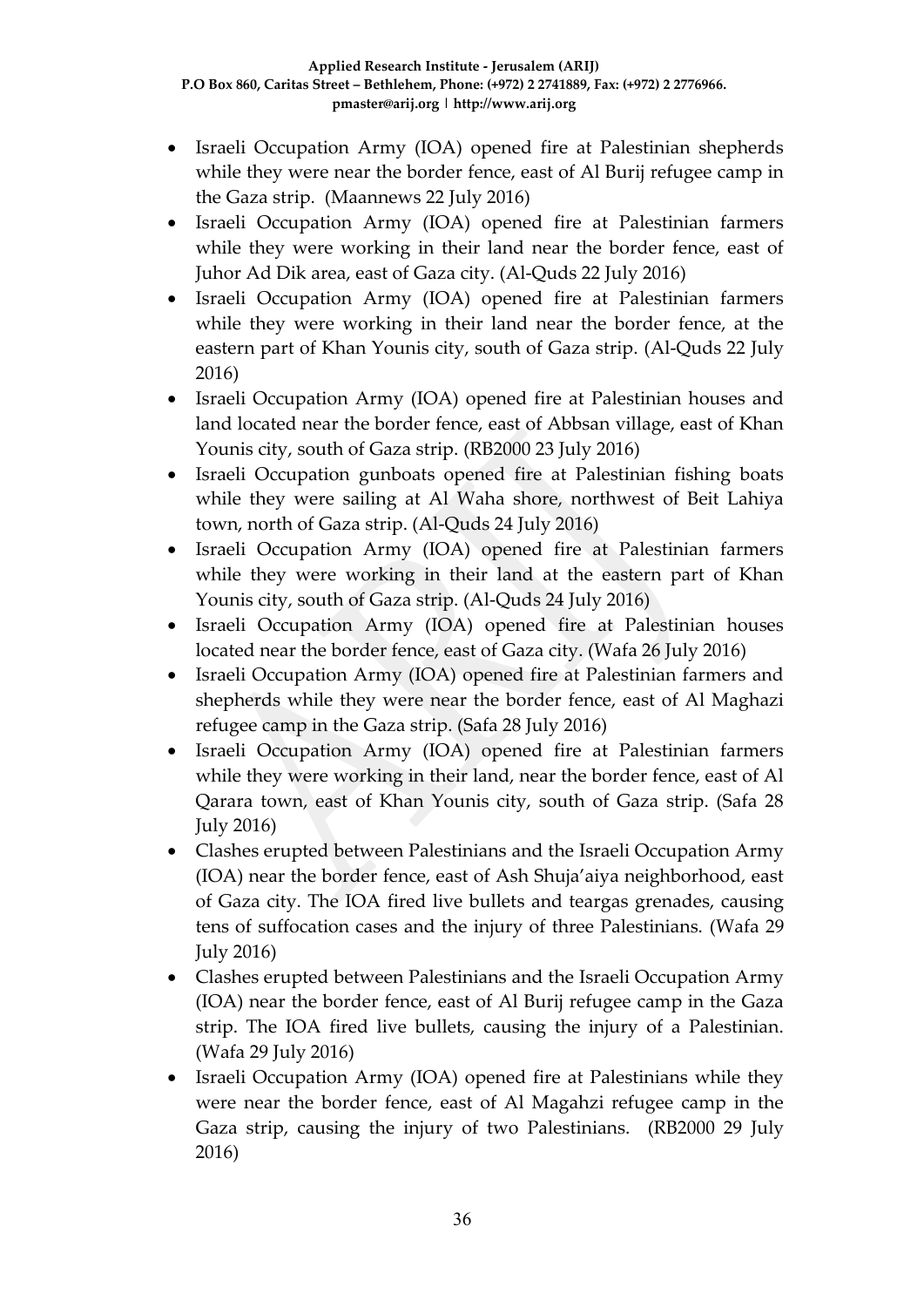- Israeli Occupation Army (IOA) opened fire at Palestinian farmers while they were working in their land near the border fence, at the eastern part of Johr Ad Dik area, east of Gaza city. (Wafa 30 July 2016)
- Israeli Occupation Army (IOA) opened fire at Palestinian farmers while they were working in their land, near the border fence, east of Khan Younis city, south of Gaza strip. (Orient FM 31 July 2016)
- Israeli Occupation Army (IOA) opened fire at Palestinian farmers while they were working in their land, near the border fence, southeast of Deir Al Balah city in the Gaza strip. (Wafa 31 July 2016)
- Israeli Occupation gunboats opened fire at Palestinian fishing boats while they were sailing at As Sudaniya shore, northwest of Gaza city. As a result, one of the targeted boats was damaged. (Wafa 31 July 2016)

### **Others**

 Hundreds of housing units to be built after terror attacks in Jerusalem and Maale Adumim. Netanyahu and Lieberman approved the construction of 560 housing units in Maale Adumim and 200 in Har Homa. Another 600 will be built in Beit Safafa for the Arab population there. Israeli Prime Minister Benjamin Netanyahu and Israeli Defense Minister Avigdor Lieberman approved the construction of over 700 units in Maale Adumim and Jerusalem. Around 200 units will be built in Har Homa and around 560 will be built in Maale Adumim that is outside of Jerusalem. Recently, MKs and Ministers called upon the Israeli Cabinet to apply Israeli sovereignty over Maale Adumim, even if it will cause controversy in the international community. The heads of the Land of Israel Lobby in the Knesset MK Yoav Kish and MK Bezalel Smotrich launched today a campaign to apply Israeli sovereignty over Maale Adumim and they welcomed the decision: "We welcome the decision to advance construction plans in Maale Adumim. The lobby like 80% of the Israeli public won't settle just for that and will work to apply sovereignty and to have massive construction in Maale Adumim and all over Judea and Samaria." In the background of the decision, 600 housing units were also approved for the Arab population in Beit Safafa in Jerusalem. Minister for Jerusalem Affairs Ze'ev Elkin stated in the background of the decision that "the one who cares for a Jewish majority in Israel's capital city cannot advance construction only for the Arab population. The 600 units for the Arab part is actually part of the Jewish neighborhood of Givat HaMatos in the future." Elkin added that "it is impossible to approve construction for the Arab population while not also advancing it for Jews in the same area. I call on the Prime Minister to also approve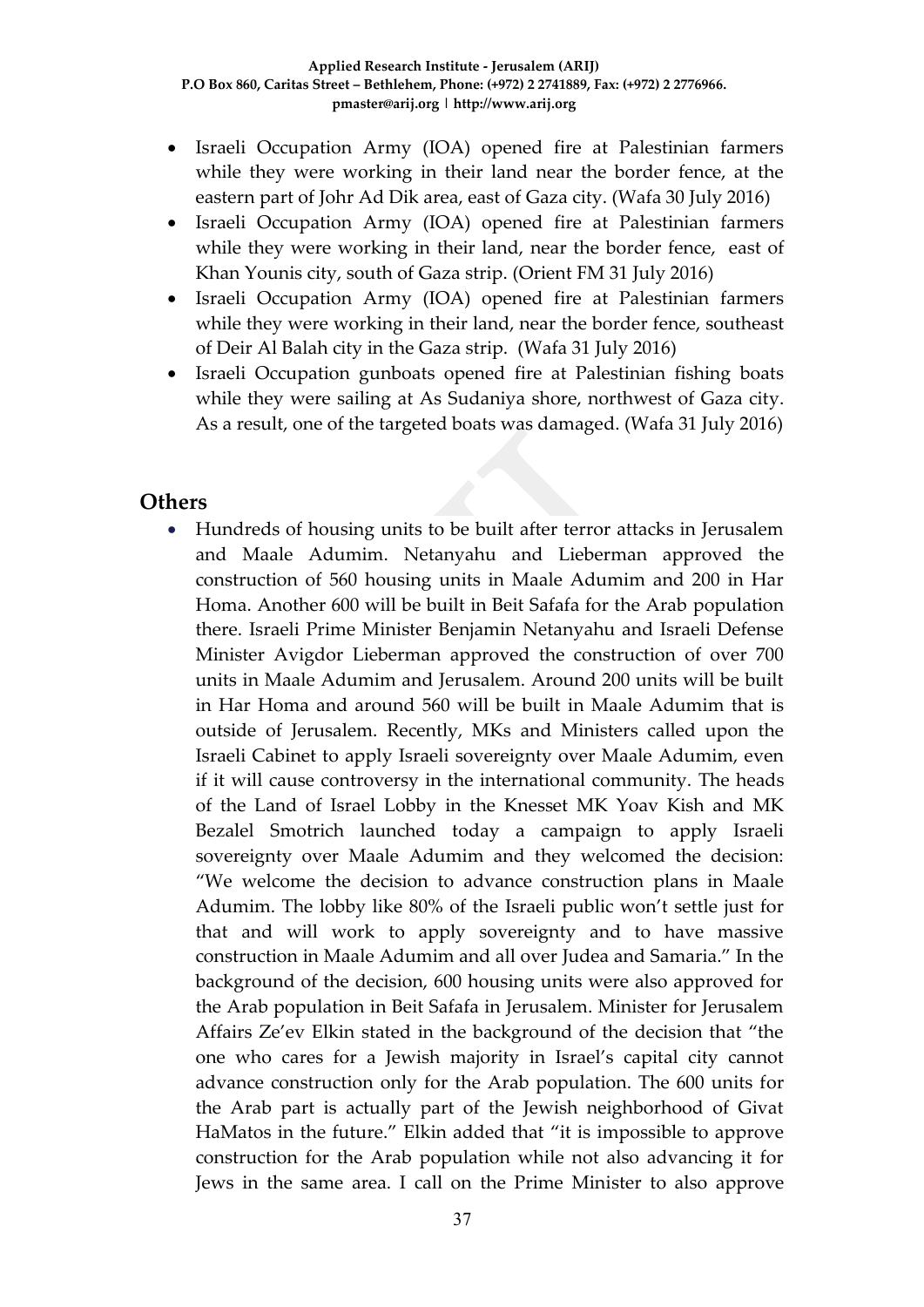construction for Jews in Givat HaMatos. Jerusalem needs this neighborhood and more than 2,000 housing units urgently. Givat HaMatos is of strategic importance to the development of the city similar to the Har Homa neighborhood at this time. Benjamin Netanyahu made history by having construction in Har Homa in his first term. I urge him to make history once again this term and to take immediate action to advance Givat HaMatos." ([Jerusalem Online](http://www.jerusalemonline.com/news/in-israel/local/hundreds-of-housing-units-to-be-built-after-terror-attacks-22108%20?utm_source=ActiveCampaign&utm_medium=email&utm_content=IDF+attacked+Syrian+military+targets%2C+two+brothers+of+terrorist+arrested%2C+hundreds+of+housing+units+to+be+built+and+more+news+at+JerusalemOnline&utm_campaign=MiddayNewsletter+-+Recurring) 4 July 2016)

- Chief Israeli Rabbi Shmuel Eliyahu announced that Palestinians should be executed in order to establish safety in Israel. "Israeli army has to stop arresting Palestinians," he posted on his Facebook wall, "but, it must execute them and leave no one alive." ( Al-Ayyam 5 July 2016)
- Coalition Reportedly Weighing Plan to Stave Off Evacuation of West Bank Settlement Outpost. Likud MK suggests offering state land to Palestinian owners in exchange for the Amona outpost. The coalition is considering a new proposal to prevent the evacuation of the Amona settlement outpost this December: allowing the settlers to remain on the Palestinian-owned land while offering to compensate the owners with nearby lands controlled by the state. Coalition chairman MK David Bitan (Likud), who came up with the idea, said the attorney general is currently studying it. Prime Minister Benjamin Netanyahu had urged coalition members to propose solutions that would enable him to avoid a court order to evacuate Amona, since the evacuation would probably spark a coalition crisis and a political clash with the settlers. Bitan therefore proposed a land swap of the kind sometimes used inside Israel when private land is expropriated for public use. Altogether 2,026 buildings in the settlements are built on privately owned Palestinian land, according to data submitted to the Knesset in May by Regavim, a right-wing NGO. [\(Haaretz](http://www.haaretz.com/israel-news/.premium-1.728956) 5 July 2016)
- Israel Seeks to Double Security Budget for Jewish Settlers in East Jerusalem. The \$10.3 million addition will bring the total expense for protecting homes of Jewish settlers in East Jerusalem to \$24.4 million or over \$7,700 per resident - in 2016. The government plans on adding 40 million shekels (\$10.3 million) to the sum already allocated for protecting Jewish settlers in East Jerusalem. A request to transfer this money was submitted by the Finance Ministry to the Knesset Finance Committee this week. The ministry requested money transfers totaling 469 million shekels for various purposes. The 41.5 million shekels' addition will bring the total expense for protecting East Jerusalem settlers to 94.5 million shekels in 2016, similar to last year. The figure may increase again by the end of the year, as it has in previous years.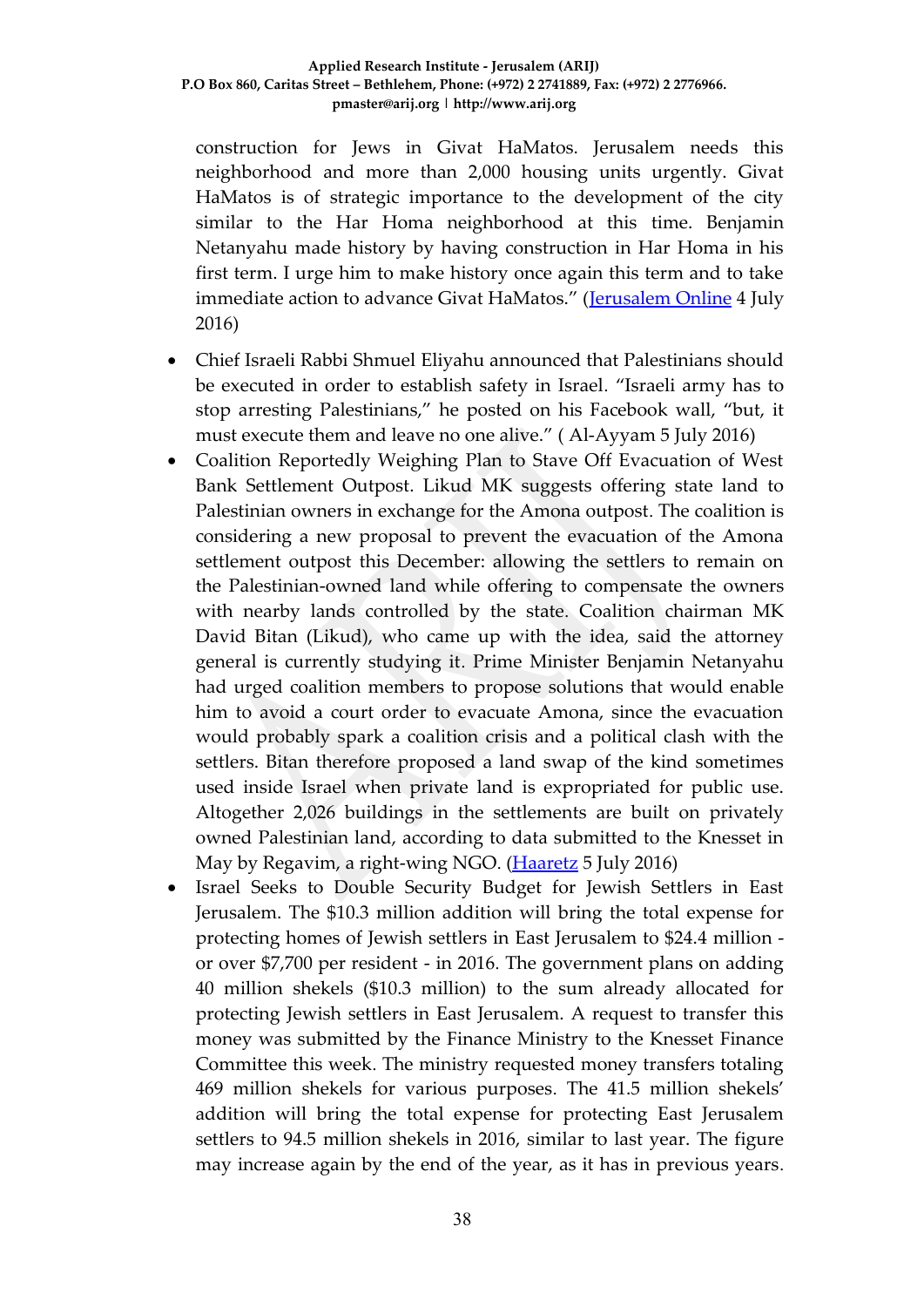The security budget for East Jerusalem comes out of the Housing Ministry and does not include the police troops required to protect 2,500-3,000 Jewish settlers who live in the Palestinian neighborhoods in the east of the city. The bulk of the budget is intended for armed escorts in bullet-proof cars for the settlers of Silwan neighborhood, and escorts on foot for settlers in the Muslim Quarter of the Old City and Jewish residents in the East Jerusalem side of the neighborhood of Musrara, near Damascus Gate. Other parts of the expense are earmarked for protecting the settlers' compounds in Ir David-Silwan, Mount of Olives, Kidmat Zion and other places. Until 2013 the East Jerusalem security budget was about 55 million shekels a year. In 2014, following a wave of violence in Jerusalem, the sum was increased to 101 million shekels. The Housing Ministry said at the time this was a one-time increase for installing cameras and security systems and the budget dropped in the following years. In 2015 the sum rose to 94 million. The budget increase reflects the sharp rise in violence in East Jerusalem, which is largely directed at the Jewish settlers' homes and cars, as well as the increase in the number of settlers living there. According to the Finance Ministry, the protection of each Jewish resident in East Jerusalem costs more than 30,000 shekels. The Finance Committee is due to discuss the transfers next week. Some of the requests stem from coalition agreements Likud made with the ultra-Orthodox parties and Habayit Hayehudi. They are earmarked for ultra-Orthodox institutions and schools and for subsidizing public transportation. Meanwhile, following Shas leader and Interior Minister Arye Dery's request, 650 million shekels will be allocated to the Transportation Ministry, to reduce public transportation prices. Also, the state will raise its subsidy to public transportation operators. This sum had been put in reserve when the state budget was drafted until such a time when the agreement with Shas was completed. Under the agreement with the ultra-Orthodox parties, a 532 million-shekel surplus in the Education Ministry budget will be transferred from 2015 to 2016. This will add 3.3 million shekels to the independent education system associated with United Torah Judaism budget, bringing it to 1.7 billion. It will also add 1.5 million to religious institutions, bringing their budget up to 1.07 billion shekels. The 469 million shekels requested by the Finance Ministry in transfers is to be covered by budgetary cutbacks in various ministries. In addition to the 41.5 million shekels for protecting East Jerusalem settlers, transfers include 15 million shekels in grants to young settlements in the West Bank, 40 million shekels for schools in the Galilee and Negev, 39 million shekels for the communities along the Gaza border and 30 million shekels for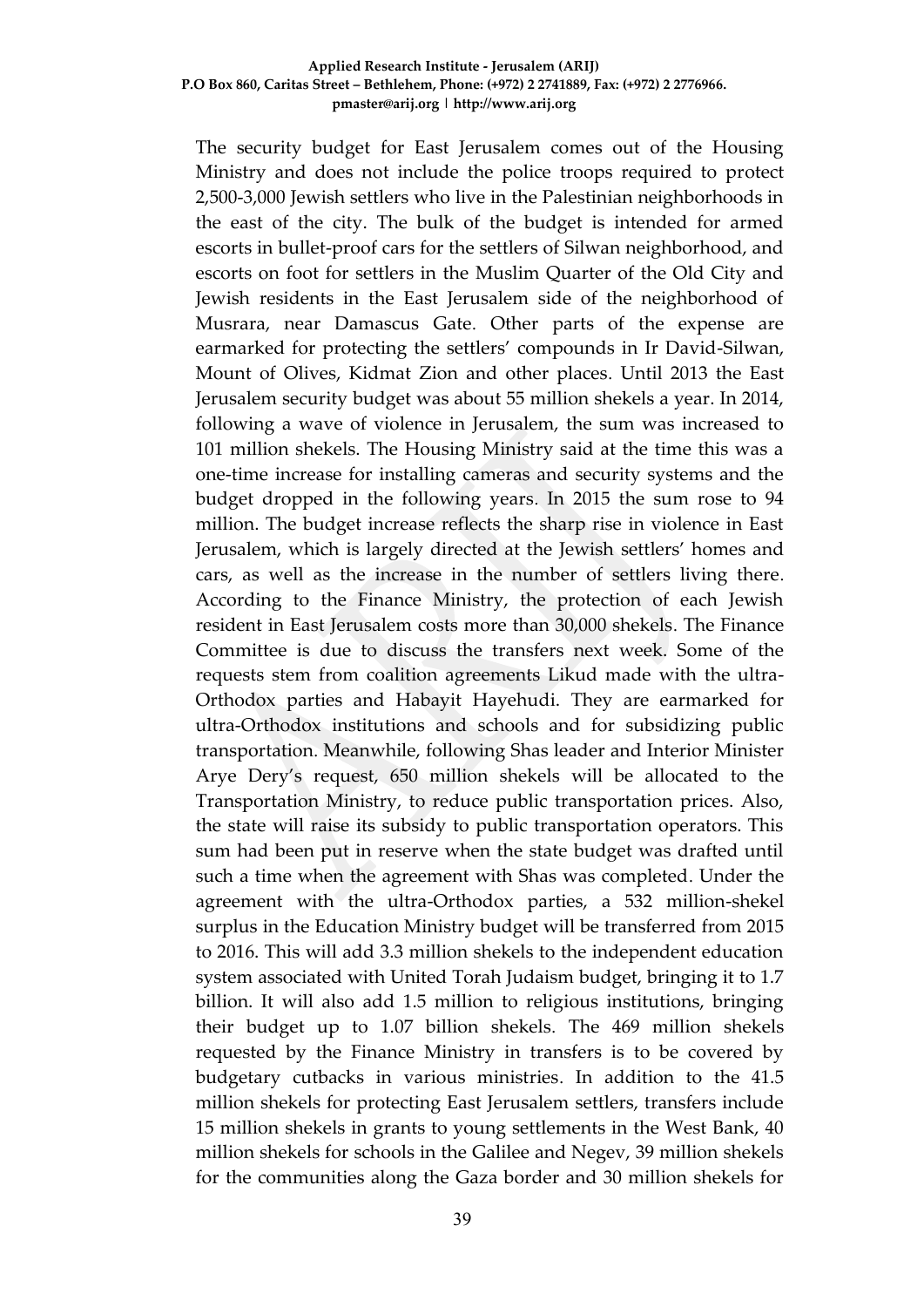poor people. The ministry said these allocations were decided on after the Knesset had approved the 2016 budget, so they will require a budget change. The Finance Ministry suggests transferring 29 million shekels from the reserve to the Religious Affairs Ministry, 12 million shekels of which will go to the ministry's activity at the Tomb of Rabbi Shimon bar Yochai at Mount Meron. The treasury also suggests transferring 5.8 million shekels to the Negev, Galilee and Periphery Development Ministry, headed by Dery. A sum of 1 million shekels will be allocated to hire three workers and two students in the ministry and 850,000 shekels will go to changing the ministry's name from the Negev and Galilee Development Ministry and Dery's move from the Economy Ministry to the Interior Ministry. [\(Haaretz](http://www.haaretz.com/israel-news/1.729403) 7 July 2016)

- Israeli Authorities published three settlement plans to construct 169 housing units in the illegal Israeli settlement in the east Jerusalem. According to the Israeli resources, the plans included the construction of 120 housing units in Ramot settlement; north of Jerusalem city, 30 housing units in Pisgat Ze'ev settlement; north of Jerusalem city, 19 housing units in Har Homa settlement; south of Jerusalem city.(NBPRS 9 July 2016)
- **'14 West Bank settler outposts to be legalized, 20 already approved'. According to Peace Now, in the first half of 2016, plans have been advanced to retroactively legalize 314 settler homes.** In the last four years Israel has advanced plans to legalize 14 West Bank outposts and has approved 20 such fledgling hilltop communities, Peace Now said in a new report it issued on Monday. It did so, after the Higher Planning Council for Judea and Samaria on July 6, advanced plan to legalize Horesh Yaron. It was first built in 1996 in the Binyamin region of the West Bank, near the Talmon settlement, with NIS 50,000 from the Ministry of Housing and Construction. But it was never given any official permits. It houses an education facility for teenagers and there are additional plans to build a sports center there, said Hagit Ofran of Peace Now. Before Netanyahu took office in 2009, the international community and many left-wing Israelis expected that Israel wold remove some 100 illegal fledgling settler communities, known as outposts. But Netanyahu's government shifted that policy to one that sought to authorize such communities when possible, out of a belief that such outposts were not illegal, but rather places that had not yet received authorization. Similarly Netanyahu has also sought to retroactively legalize unauthorized settler homes in existing settlements. According to Peace Now, in the first half of 2016, plans have been advanced to retroactively legalize 314 settler homes. In addition, plans were also advanced for the construction of 1,509 new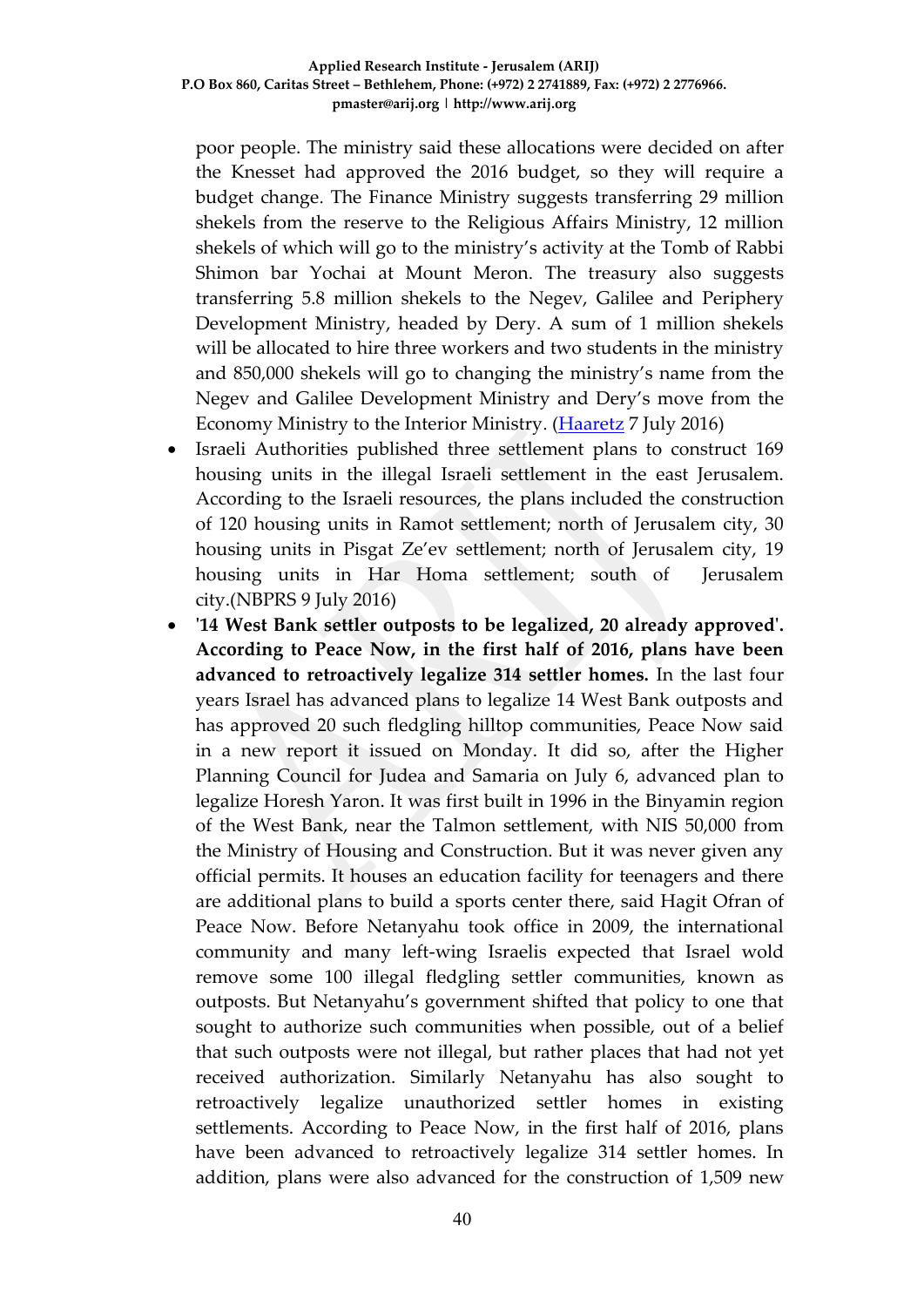settler homes. including 503 in Ma'aleh Adumim. The High Planning Council advanced those units under orders from Netanyahu and approved another 28 in that same city, which is the third largest in the West Bank. Separately, last week, under Netanyahu's orders tenders were published for 42 new homes in the West Bank settlement of Kiryat Arba. They are the first tenders for West Bank homes to be published this year. [\(JPOST](http://www.jpost.com/Israel-News/14-West-Bank-settler-outposts-to-be-legalized-20-already-approved-460071) 11 July 2016)

 Peace Now Settlement Watch: 531 Housing Units in Ma'ale Adumim / Legalization of an Illegal Outpost Promoted. On July 6, 2016 the High Planning Committee of the Civil Administration convened in order to discuss and approve construction plans in the settlements. The committee discussed the approval of 531 housing units in Ma'ale Adumim and the plan to retroactively legalize the illegal outpost of Horesh Yaron, which is located west of Ramallah. Since the beginning of 2016 construction plans for 1,823 housing units in the settlements were promoted. out of the 1,823, 314 are retroactive plans for housing units which were built illegally. It is important to note that the Quartet Report's criticism on Israel's settlement policy focused specifically on retroactive legalization of illegal outposts and illegal construction. **New Plans in Ma'ale Adumim:** Last week the PM and MoD announced the promotion of 560 housing units in Ma'ale Adumim and 240 housing units in East Jerusalem. Last week 169 housing units in East Jerusalem (Ramot, Pisgat Ze'ev and Har Homa) were published for depositing. Now we learned that on July 6, 2016, the High Planning Committee approved plans for 531 housing units in Ma'ale Adumim: Plan number 420/1/24 - 459 housing units discussed for depositing. Plan number 420/1/4/42 44 housing units discussed for depositing. Plan number 420/1/4/47 28 housing units discussed for validation. All plans are in the heart of the built area in Ma'ale Adumim. **Retroactive Legalization of an Illegal Outpost:** During the same meeting the High Planning Committee discussed plan number 235/11/1 meant to retroactively legalize the illegal outpost of Horesh Yaron, which includes an educational institution and housing for students and staff. This is the 34th outpost which is undergoing retroactive legalization in recent year, despite the heavy criticism of the Quartet on this issue specifically. In total 1,823 Housing Units in the Settlements Promoted Since January Despite the impression of a "freeze" which the government and the settlers are trying to create, since January the High Planning Committee of the Civil Administration promoted plans for 1,823 new housing units in the settlements. 314 out of the 1,823 are homes that were built illegally and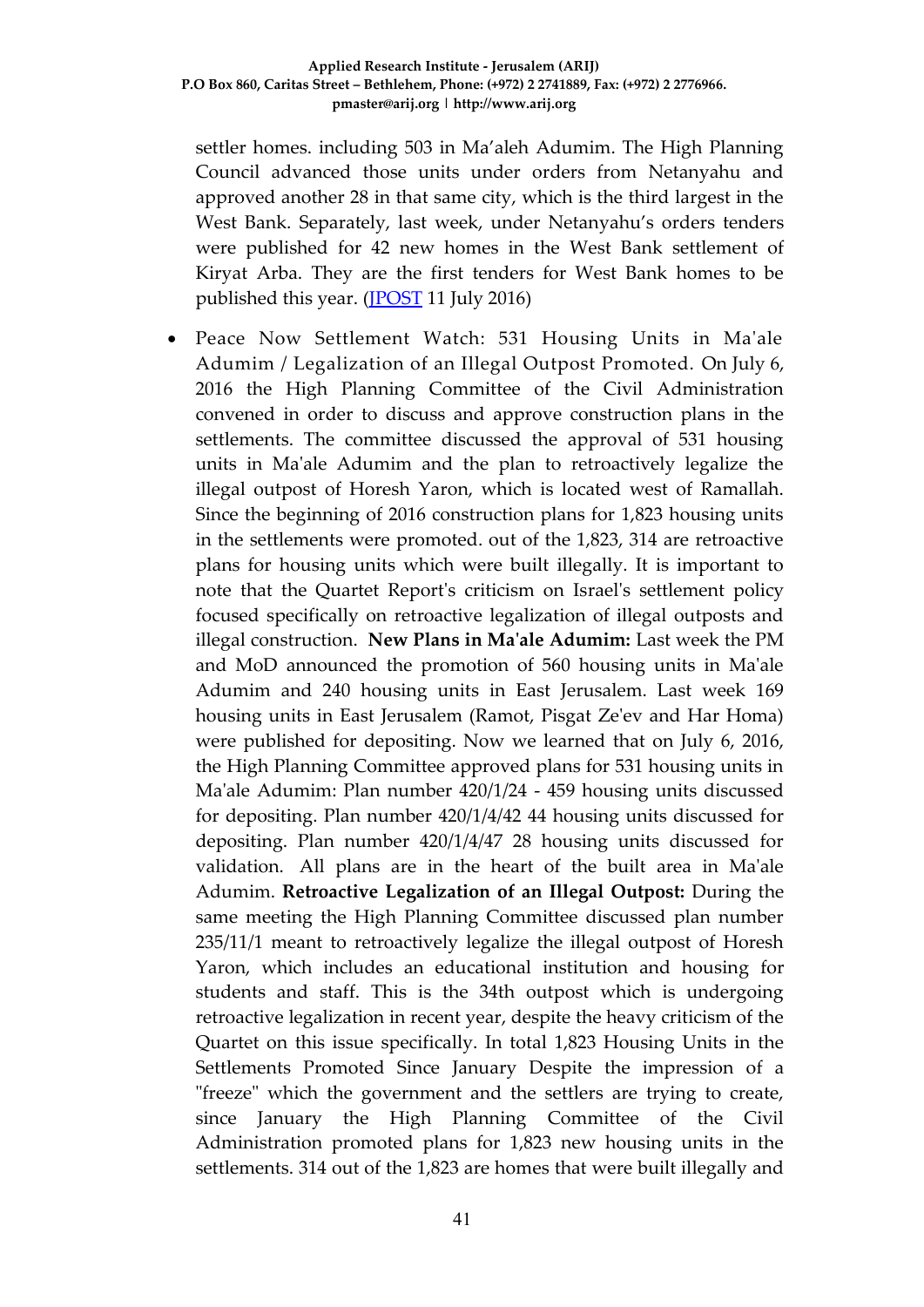are now being retroactively legalized. These retroactive legalizations happen often and in small plans that do not receive much public attention. Today it is very clear that there is no freeze, not in planning and not in construction. [\(Peace Now](http://peacenow.org/entry.php?id=19097#.V4SH__l94dV) 6 July 2016)

- The Israeli Civil Administration submitted a building scheme in Al Quds Daily Newspaper for Public Review**<sup>1</sup>** . The Regional Plan No. (121/20), Mandate scheme S/15/ירש , parts of basin number 4 in Haraq As Sawana in Sinniriya village, and basin No.9164; part of pool 79. The plan change the status of land from agricultural area to residential area. (Al-Quds 12 July 2016)
- RE/MAX Israel Pledges 'Business as Usual' Despite Plan to Pull Out of West Bank. Following pressure from Presbyterian Church, global real estate giant said it would cut ties with settlements, but Israeli franchise says it will keep working in West Bank. Despite a recent promise by RE/MAX international headquarters to stop selling property in West Bank settlements, the Israeli franchise of the real estate giant says it has no plans to change the way it operates. During its General Assembly two weeks ago, the Presbyterian Church (U.S.A.) had been scheduled to vote on a resolution sharply critical of RE/MAX for profiting from business in the occupied territories. Just before the vote, company CEO and co-founder Dave Liniger sent a letter to church officials reassuring them that he had "recently taken action to ensure that RE/MAX, LLC will no longer receive any income from the sale of Jewish settlement properties in the West Bank". As a result, the language of the resolution, ultimately passed by a wide majority, was toned down. However, RE/MAX Israel CEO Bernard Raskin told Haaretz last week that the decision "has zero impact on anything we are doing". "I have nothing to do with the Presbyterian Church and will have nothing to do with them. I will continue to operate under Israeli law," he said, adding that he had not been contacted by RE/MAX officials to discuss the matter. [\(Haaretz](http://www.haaretz.com/israel-news/1.730385) 12 July 2016
- Right-wing Lawmakers Seek to Legalize Largest West Bank Outpost. Habayit Hayehudi to push a bill that would allow the expropriation of private Palestinian land on which outposts have been illegally built. Habayit Hayehudi sought on Sunday to advance a bill regulating the expropriation of private Palestinian land in West Bank settlements, despite Prime Minister Benjamin Netanyahu's opposition to such a bill. The proposed law is intended to legitimize the Amona outpost, which was built illegally on private Palestinian land, and must be evacuated

1

<sup>1</sup> It is the last step before approving the building scheme, after which, building permits and tenders may be issued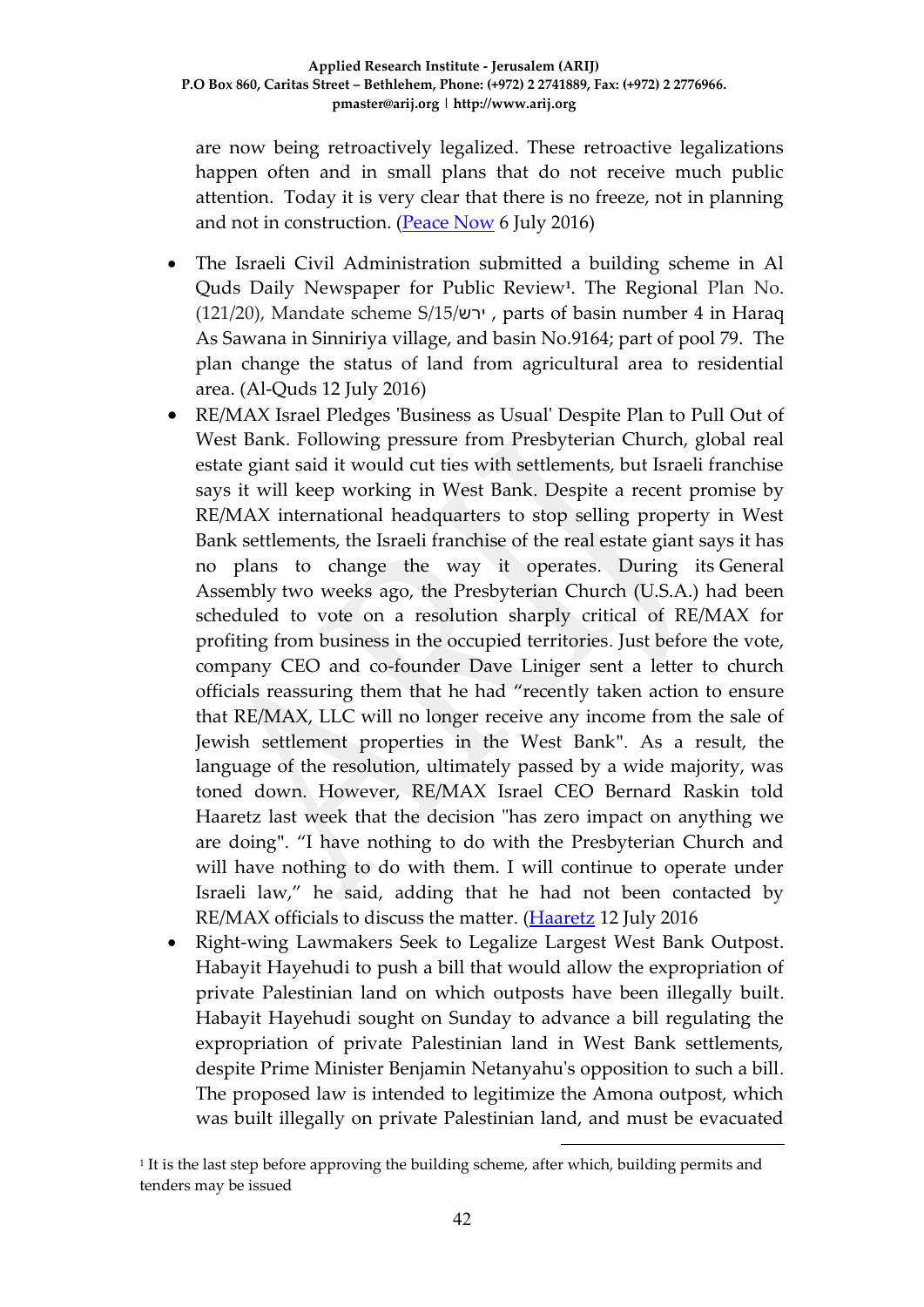by December by order of the High Court of Justice. Justice Minister Ayelet Shaked, the chairwoman of the Ministerial Committee for Legislation, had said she wanted the panel to vote on the bill on Sunday, but the coalition faction heads ultimately decided to postpone the vote by a week. The attorney general, who took part in their meeting, asserted that the proposed legislation is unconstitutional . Netanyahu has scuttled several previous attempts to pass such a bill, which enjoys strong support among Likud ministers. Netanyahu recently appealed to Likud members, asking them to propose other ways of legitimizing the Amona, which is the largest outpost in the West Bank. A senior Likud official believes that if no solution is found and the outpost is moved, the coalition may fall apart. The bill was resubmitted in June by Habayit Hayehudi whip MK Shuli Moalem, and will be brought to the Ministerial Committee for Legislation, along with an identical proposal by Likud MK Yoav Kish. Netanyahu blocked and criticized a similar bill three years ago. "We respect the rule of law, yet strengthen the settlements, with no contradiction between the two," he stated. "This bill will achieve the opposite, leading to evacuation of the outpost and harming the settlement enterprise". "Regulating Jewish settlement in Judea and Samaria is the only way of solving problems such as Amona, which was established with government support," said Moalem in June, upon submitting the bill. "It's unjustified for the state to harass settlers, destroy their homes and expose them to legal action while presenting them as lawbreakers," she stated. The bill stipulates that Palestinian landowners will receive generous compensation, in the form of cash or alternate land, with buildings already in place on their legally approved land. The law will not allow them to object to the actual expropriation. The right-wing NGO Regavim has reported that 2,026 structures have been built on private Palestinian land. Israel has never addressed the legal status of these structures. The bill is intended to bypass High Court of Justice rulings and to prevent discussions regarding future evacuation of settlements. The chances of the bill moving forward are thought to be slim, because of the severe international censure it would likely trigger. [\(Haaretz](http://www.haaretz.com/israel-news/1.731369) 17 July 2016)

 Knesset speaker calls for annexation of Ma'ale Adumim. In symbolic move, Yuli Edelstein says it's 'right and proper' to bring major settlement east of Jerusalem under Israeli sovereignty. Knesset Speaker Yuli Edelstein (Likud) said he backs the annexation of Ma'ale Adumim, a major West Bank settlement located to the east of Jerusalem. "The move to annex Ma'ale Adumim is right and proper,"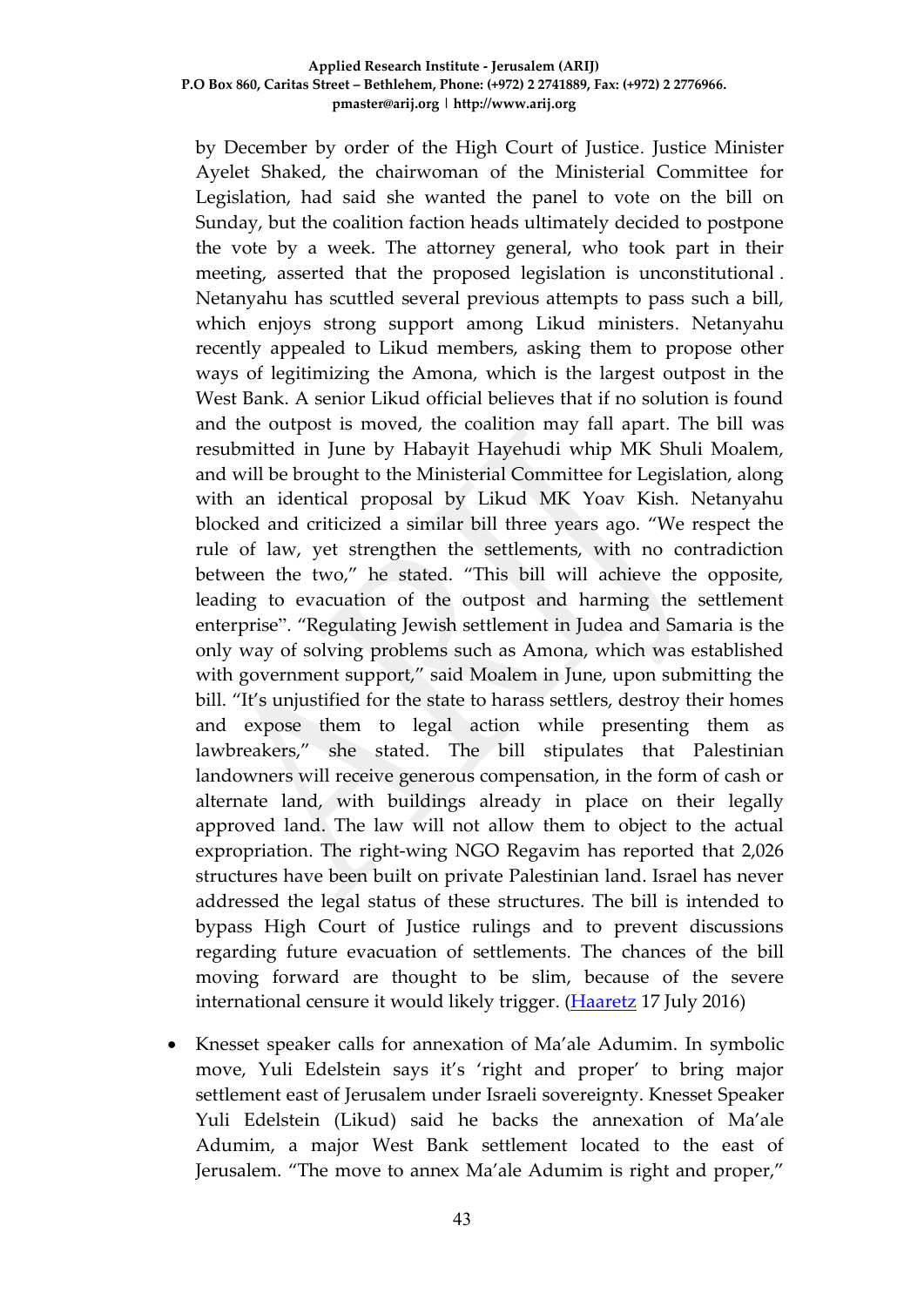Edelstein wrote in a [Facebook](https://www.facebook.com/YuliEdelstein/photos/a.371864017456.201102.371855757456/10154249098602457/?type=3&theater) post, explaining that he was "symbolically accepting" a proposed law to this effect submitted to him by the Knesset's Land of Israel lobby, which advocates widening Israeli sovereignty in the biblical Judea and Samaria. "By not building there, we are distancing peace," he added. "Reversing this trend is also important for (national) unity." MK Moti Yogev, of the pro-settlement Jewish Home party, also [backed](https://www.facebook.com/mottiyogev/photos/a.364483063624146.82181.364478330291286/1129833540422424/?type=3&theater) the idea, noting that he had introduced a bill to this effect in the last Knesset, and that it was awaiting discussing in the Ministerial Committee for Legislation. "Start with annexing Ma'ale Adumim," he urged. "Ma'ale Adumim is the eastern gate of Israel's capital Jerusalem and is what makes it into a metropolis." Israel captured East Jerusalem, the Old City and the West Bank from Jordan in 1967, and extended sovereignty to the Old City and East Jerusalem, but the status of the West Bank remains disputed. Edelstein acknowledged that annexing of Ma'ale Adumim would prompt criticism abroad and on the extreme left, and also trigger calls on the Israeli right for the complete annexation of the West Bank. But, he said, "it is better to stay within the consensus." Edelstein's comments followed a decision by Prime Minister Benjamin [Netanyahu](http://www.timesofisrael.com/israel-okays-800-new-housing-units-in-east-jerusalem-surrounding-area/) and Defense Minister Avigdor [Liberman](http://www.timesofisrael.com/israel-okays-800-new-housing-units-in-east-jerusalem-surrounding-area/) two weeks ago to okay the building of 560 new housing units in Ma'ale Adumim. There was indeed widespread international criticism of the housing announcement, which covered 800 new homes in all. UN Secretary-General Ban Ki-moon said the plans raised "legitimate questions" about Israel's long-term intentions. And the State Department said the expansion of settlements was "fundamentally undermining the prospects for a two-state solution" and "counterproductive to the cause of peace in general." Ma'ale Adumim's size and location makes it particularly important for both Israelis and Palestinians. Many Israelis see the settlement, home to some 40,000, as a suburb of Jerusalem and important to the defense of the capital from the east, while for Palestinians, its presence renders the prospect of a contiguous Palestinian state in the West Bank and East Jerusalem almost impossible. [\(Time of Israel](http://www.timesofisrael.com/knesset-speaker-calls-for-annexation-of-maale-adumim/) 19 July 2016)

 Israel Approves Fence Along Jordan Border to Prevent Infiltration of Jihadists. Fear of shootings and booby-trapped cars speeding towards the border prompted the plan; the separation fence is the second one Israel is to erect along its eastern border. Israel is planning to build a separation fence along the northern part of the border with Jordan in order to prevent the infiltration of global jihadists from Islamic State and other movements. Fear of scenarios in which booby-trapped cars speed towards the border or shootings occur prompted the plan, which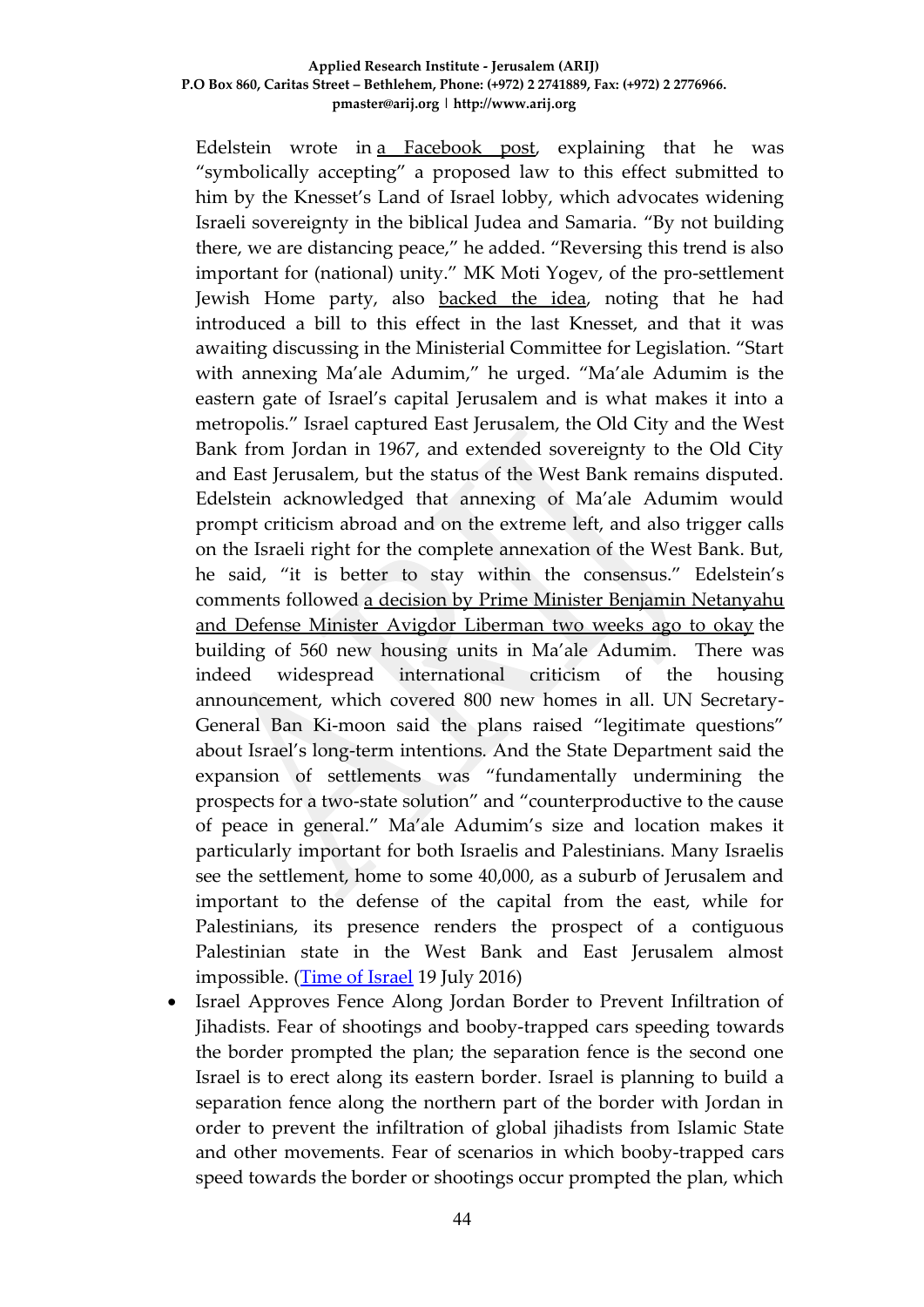was drawn up by the Defense Ministry and approved by senior ministry officials. This stretch of the fence will be located in the southern Golan Heights, close to where the borders of Israel, Jordan and Syria meet. On Tuesday, Israeli security forces arrested two Palestinians attempting to smuggle firearms across the border from Jordan. The troops seized 20 handguns and five M16 assault rifles. The suspects were taken for interrogation. In 2013 the Defense Ministry completed the construction of a massive 90-kilometer-long separation fence in the Golan Heights that stretches from Mount Hermon in the north until Hamat Gader. The new fence — which includes a surveillance system to detect border infiltrations — will be erected south of Hamat Gader. It will be a few kilometers long and cost 27 million shekels (\$7 million), according to a source in the defense establishment. Last year the cabinet approved the start of another separation fence along Israel's southern border with Jordan, in the Arava desert, near the site of the international airport being constructed in Timna. The construction of the fence along the Jordan border is a sensitive issue for the two countries. When the first fence was announced last year, the Prime Minister's Office noted that it would be built on the Israeli side of the border, and would "not harm the sovereignty of the Hashemite Kingdom of Jordan and its national interests, which will be honored". A fence built along the Israeli-Egypt border in 2010 has dramatically stemmed the flow of asylum seekers crossing into Israel from over 10,000 a year to just a few hundred or a even few dozen a year. The Israel Defense Forces is preparing for the possibility of infiltrations on the eastern border. Earlier this month, a Jordanian citizen jumped the border into Israel and was shot by a security guard after throwing rocks at a car in the Jordan Valley. There have also been instances of people crossing into Israeli territory from the southern border with Jordan in the Arava desert. ISIS activity in the region is a problem not only for the IDF, but for the Jordanian army as well. The area where the fence is being built is prime agricultural land, but the IDF believes its presence will not hinder farmers. In a tour of the southern Golan Heights, where a separation fence has already been built, agriculture continues unabated adjacent to five-meter-high metal plates. The IDF wants farmers to continue working, even in a situation in which there is "agriculture next to the fence — right across from the Islamic State," according to one of the officers serving in the region. The cost of a fence along the entire length of the Jordan border is estimated at 3 billion shekels. [\(Haaretz](http://www.haaretz.com/israel-news/.premium-1.732099) 20 July 2016)

 Jerusalem: construction beyond green line continues. Despite international condemnation, Jerusalem's District Planning and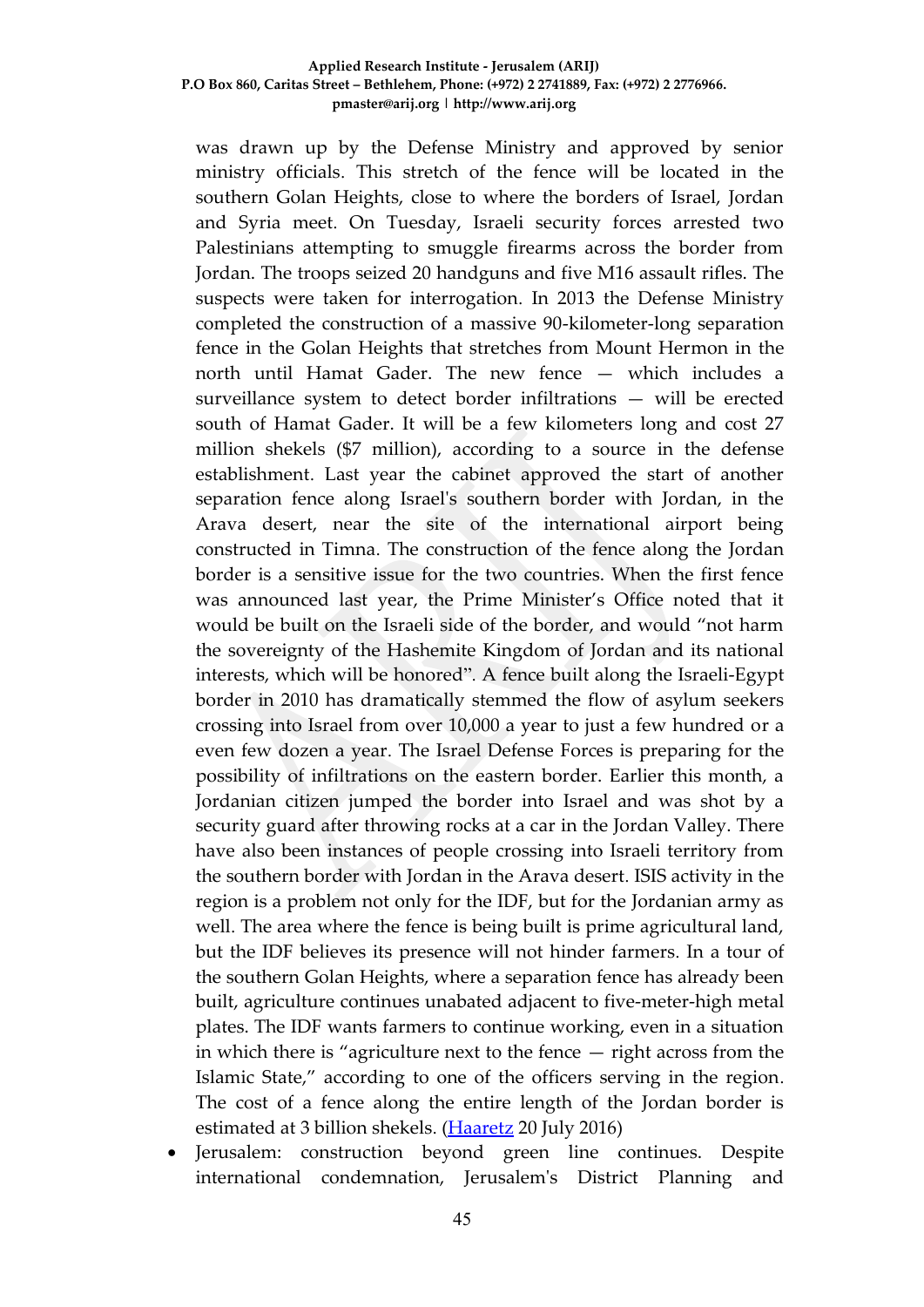Building Committee has submitted a plan for 770 homes near Gilo. Following the Jerusalem Municipality's promotion of a new 15,000 home Jewish neighborhood, the District Planning and Building Committee has deposited a plan for the construction of 770 new housing units beyond the green line between the Jerusalem neighborhood of Gilo and Beit Jala. This plan is for part of the 1,200 housing unit Mordot Gilo neighborhood. The project is facing the Cremisan monastery, near where the separation fence is currently being built. North of this project, infrastructure works have been underway for about 700 housing units in the western Mordot Gilo neighborhood, approved for deposit in December 2015. It was submitted for objections last week. The Ir Amim organization responded, "Talks about an ostensible halt in construction are followed by a line of unilateral Israeli moves. This policy only draws us further from the peace and security the residents of Israel need." In the past month, Israel's Prime Minister and Minister Of Defense decided to move forward with the construction of 800 housing units in Ma'ale Adumim and Jerusalem in response to the wave of terrorist attacks. The US State Department has condemned this decision. "This will be the latest step in what appears to be a systematic process of land seizures, settlement expansions and legalization of outposts that is fundamentally undermining the prospects for a two-state solution." [\(Global](http://www.globes.co.il/en/article-jerusalem-construction-beyond-the-green-line-continues-1001141456) 24 July 2016)

 Showdown This Week Over Tax Breaks for Settlements. Habayit Hayehudi pushing measure over objections of treasury, Knesset Finance Committee chief. A showdown over expanding tax benefits is coming to a head this week as right-wing lawmakers seek to override treasury objections to grant tax benefits to some 60 West Bank settlements. The plan, which was originally proposed by MK Bezalel Smotrich (Habayit Hayehudi) and has since won the backing of party chairman Naftali Bennett, who is also education minister, and Prime Minister Benjamin Netanyahu. But treasury officials, backed by the Israel Tax Authority, strongly oppose the measure, both on the grounds that it would cost the government 150 million shekels (\$39 million) in lost tax revenues and because it threatens to reopen last year's wrenching debate over what localities would be entitled to the benefits. Bennett and Finance Minister Moshe Kahlon are due to meet this week to try to reach an understanding on Smotrich's proposed legislation. But Smotrich and other Habayit Hayehudi MKs said that on Tuesday they planned to submit the bill for the first of the three readings it needs to become law, whether or not Kahlon gives his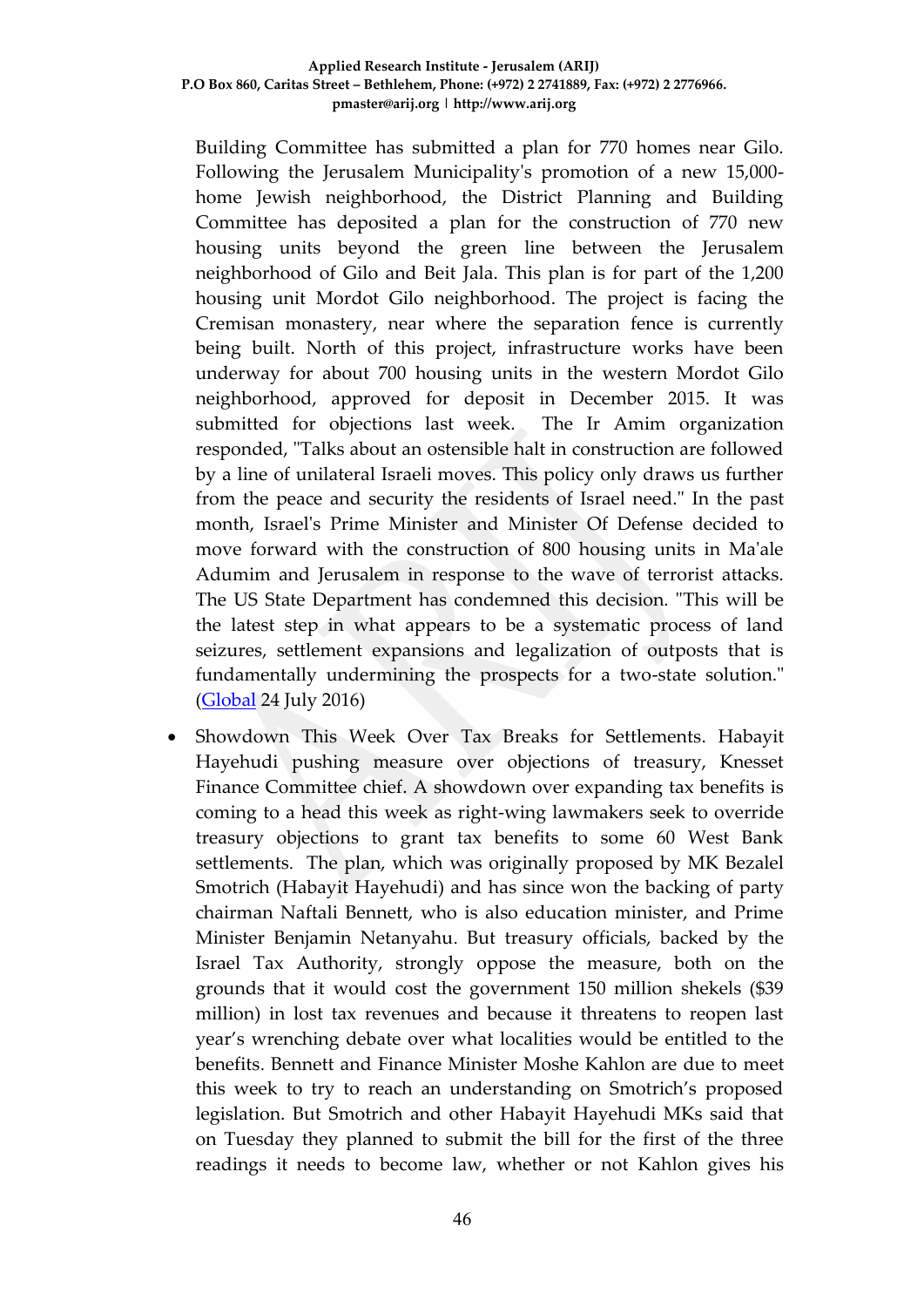consent. Tuesday is the last day lawmakers can submit new legislation before the Knesset breaks for summer recess at the end of this week. Justice Minister Ayelet Shaked, who also belongs to Habayit Hayehudi, said she would lobby MKs on the Knesset Law Committee on Monday to vote for the bill. The so-called "benefits map," approved by the Knesset at the end of 2015, increased the number of localities entitled to benefits from 180 to 403 at a cost of 1.2 billion shekels in annual tax revenues. Moshe Gafni (United Torah Judaism), the Knesset Finance Committee chairman who shepherded the original legislation through the Knesset, angrily made clear at a meeting of coalition partners on Sunday that he also firmly opposed expanding the list. The fact that Smotrich reopened the issue prompted other local authority heads to pressure him to add their jurisdictions to the list, Gafni said. On the other hand, an effort by Miki Zohar (Likud) to add a host of communities inside the Green Line to the map was rejected on Sunday by the Ministerial Legislative Committee. The list included Zohar's hometown of Kiryat Gat as well as other Likud strongholds. The map approved in 2015 fixed standard criteria for awarding the benefits based on socio-economic criteria. Smotrich's bill would add security risks to the criteria entitling West Bank communities to the benefits. He said the criteria would be based on Defense Ministry assessments on the security risks they face in a way that is similar to the benefits awarded to Israel's border communities. "Settlement in Judea and Samaria has stood up heroically against chronic terror in their communities and on the roads. We need to encourage them with, among other things, tax benefits," he said. Smotrich had sought to add these criteria in the 2015 legislation, but Netanyahu ultimately rejected the idea because it would scuttle the benefits map. However, he pledged at the time he would support a separate initiative later. [\(Haaretz](http://www.haaretz.com/israel-news/.premium-1.733028) 25 July 2016)

 Rights group: West Bank demolitions in 2016 unusually high. B'Tselem says Israel's wrecking of Palestinian homes in past 7 months exceeds almost every year in past decade. A leading Israeli human rights group says Israel has demolished more Palestinian homes in the West Bank this year than it did nearly every other year in the last decade. The B'Tselem group reported Monday that Israeli authorities demolished 168 homes in the West Bank from January to the end of June this year. It says that's more than the number of homes demolished in 2015, and higher than the annual rate of demolitions since 2006, except for the 175 Palestinian homes demolished in 2013. The group says this year's demolitions left 740 Palestinians homeless. B'Tselem says most of the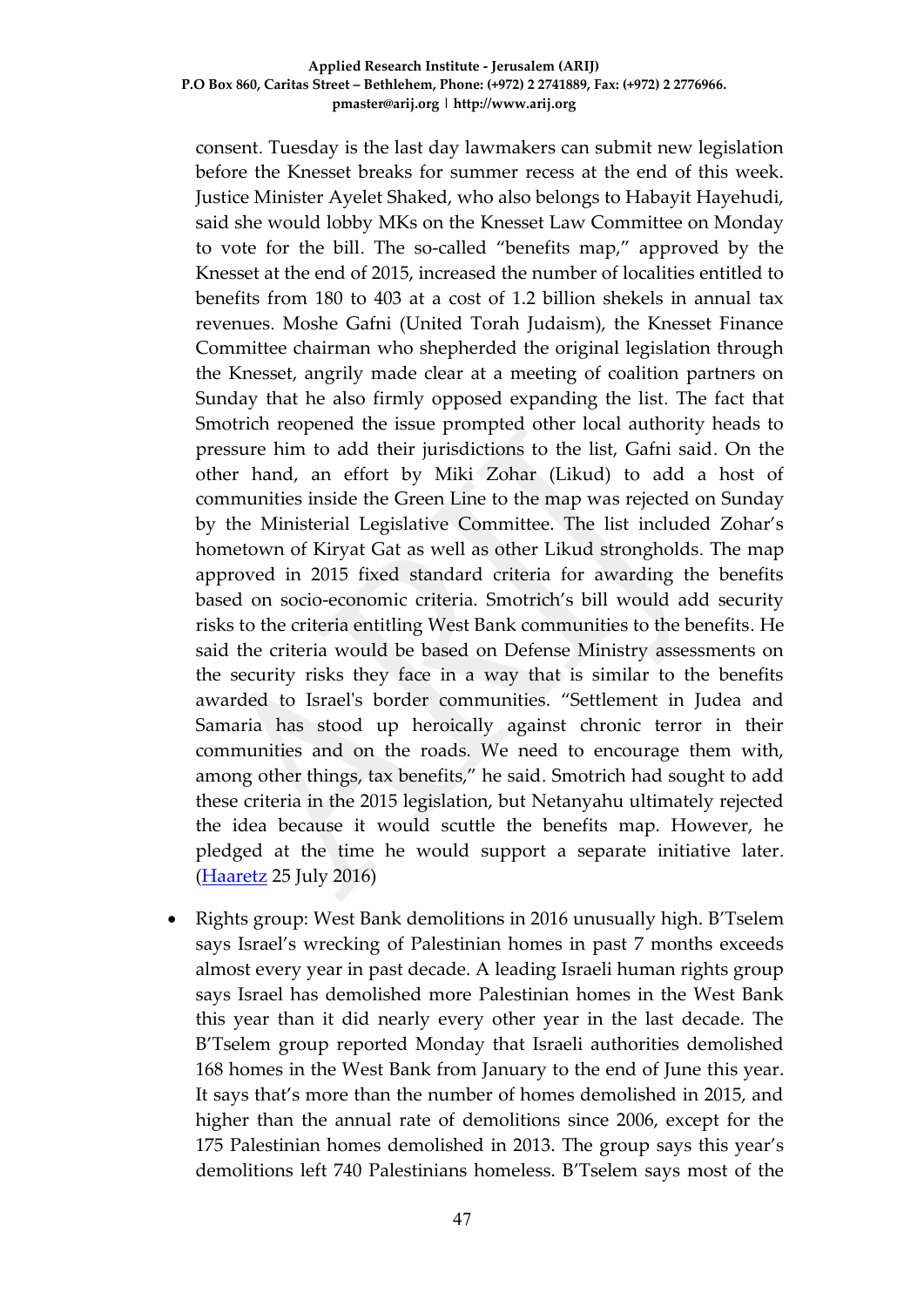demolitions were in areas of the West Bank where Israel controls building. Israel says much of the Palestinian building in those areas is illegal. Israeli defense officials had no immediate comment. [\(Time of](http://www.timesofisrael.com/rights-group-west-bank-demolitions-in-2016-unusually-high/)  [Israel](http://www.timesofisrael.com/rights-group-west-bank-demolitions-in-2016-unusually-high/) 26 July 2016)

 . **Israel demolished more Palestinian homes in West Bank in first half of 2016 than in all of 2015.** In the first half of 2016, Israeli authorities demolished more homes in Palestinian communities in the West Bank than in the entire previous year. This information, compiled by B'Tselem, will be presented today (Wed, 27 .7.2016) in a Knesset conference on Israel's policy of Palestinian home demolition in [Area C.](http://www.btselem.org/topic/area_c) In fact, the number of homes demolished over the last half year is greater than the number of homes demolished every year over the last decade – with the exception of 2013, in which the number was slightly higher, amounting to 175. From January to the end of June 2016, the Civil Administration demolished 168 homes in the West Bank, leaving 740 Palestinians homeless – 384 of them minors. In some communities, residents had their homes demolished more than once (when a family home is demolished more than once, B'Tselem counts the people made homeless only once). In comparison, throughout 2015 the Civil Administration demolished 125 homes, leaving 496 Palestinians, including 287 minors, homeless. Over the last decade, from the beginning of 2006 to 30 June 2016, Israel demolished at least 1,113 homes of Palestinians in the West Bank (not including East Jerusalem). As a result, at least 5,199 people, including at least 2,602 minors, were left homeless. Most of the demolitions were carried out in small, underprivileged communities located far from Palestinian population centers, primarily in the Jordan Valley, in the South Hebron Hills, and in the east of Jerusalem, in and around E1. Israel has full control of planning and building matters in these locations, which are part of the area defined Area C under the Oslo Accords, and refuses to recognize these communities. Efforts to expel these communities include repeated demolition of the homes of the same families. Over the last decade, until 30 June 2016, Israeli authorities demolished the homes of at least 656 Palestinians (including 284 minors) more than once in the Jordan Valley and the South Hebron Hills. In Nablus District, the same occurred with 65 Palestinians (including 27 minors) and East of Jerusalem (E1 area), with 48 Palestinians (including 29 minors). These figures only relate to homes that were demolished on the grounds that they were built without a permit. They do not include homes demolished as collective punishment for the families of Palestinians who carried out attacks against Israelis, which B'Tselem documents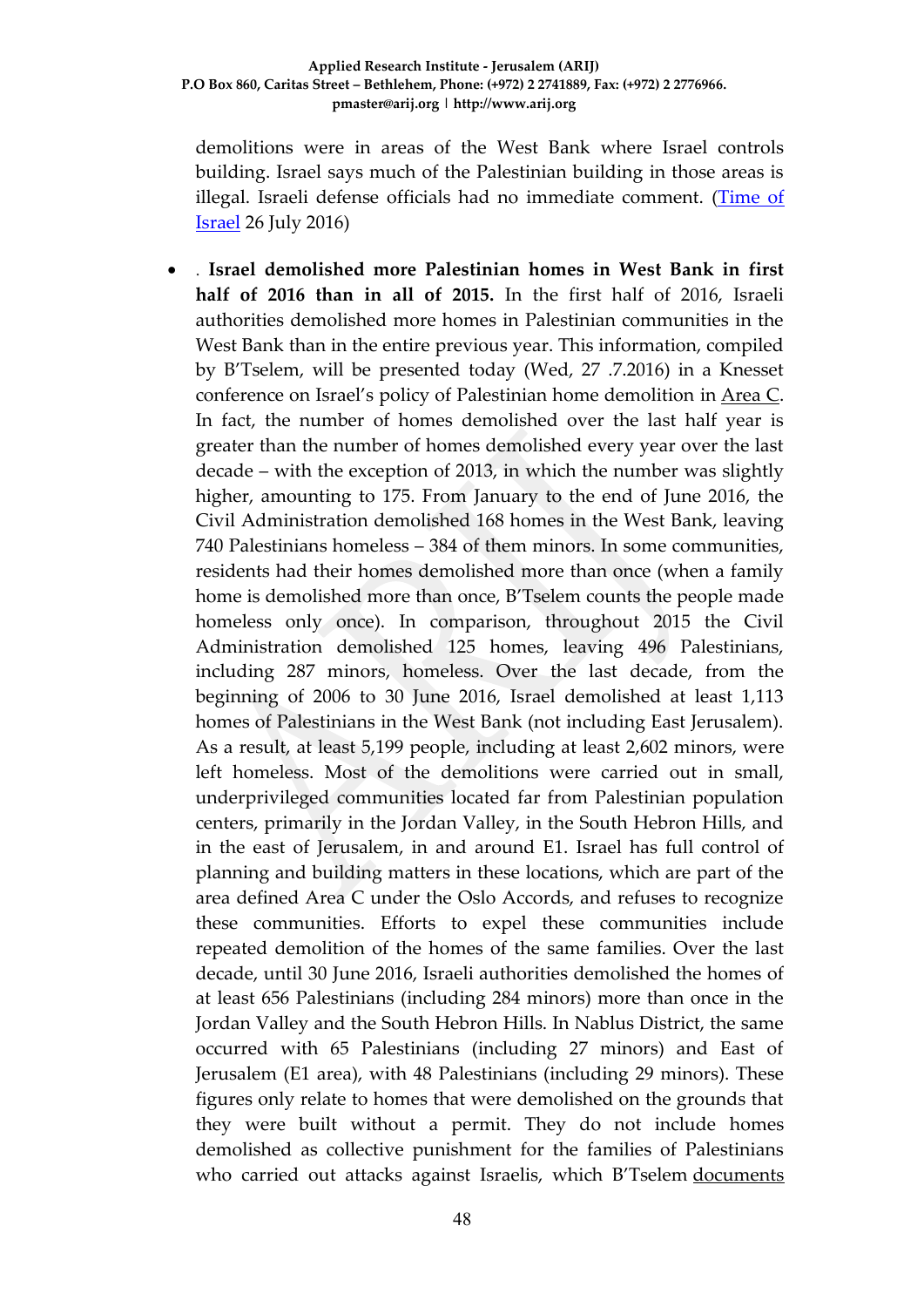[separately.](http://www.btselem.org/punitive_demolitions/statistics) In every demolition, the Civil Administration demolishes not only homes but also various structures that the communities rely on for their livelihoods, such as livestock pens, bathroom facilities, and storage sheds. Also, Civil Administration personnel confiscate water tanks and solar panels from communities that are not hooked up to the water or power grids, as well as vehicles used for farming and other equipment. In doing so, the Civil Administration not only leaves these residents homeless but also severely lacking basic services and the ability to earn a living. The Israeli authorities impose an impossible daily reality on Palestinian communities in Area C by repeatedly demolishing their homes, constantly threatening further demolition, and [other violations](http://www.btselem.org/facing_expulsion_blog) of their rights. This governmental policy, implemented systematically for years, constitutes the forced transfer of protected Palestinian residents within the occupied territory, in breach of international humanitarian law. The extensive demolitions are part of a broader Israeli policy in Area C. This policy is based on the approach that this area, which spans some 60 percent of the West Bank, is intended primarily to serve Israeli needs. Accordingly, Israel acts to establish facts on the ground and to create a reality that it will be difficult to change in any future agreement. These measures include exploiting natural resources, establishing settlements, and expanding existing ones. At the same time, it has been the longstanding policy of various Israeli governments to displace and expel Palestinian residents from Area C, under flimsy pretexts such as "illegal construction" – a spurious claim given the absence of any real possibility for Palestinians to build legally in the area. Furthermore, this separation of Area C from the areas transferred to the Palestinian Authority is artificial and ignores the geo-economic reality of life in the West Bank. ([B'Tselem](http://www.btselem.org/press_releases/20160727_house_demolitions_in_area_c) 27 July 2016)

 A-G to rule on use of 'abandoned property law' to save Amona outpost. Defense Minister Avigdor Liberman is hoping a new interpretation of the law can be found, which would allow the state to seize Palestinian property that had been abandoned for decades. Attorney General Avichai Mandelblitt is set to rule by the end of August on whether the Defense Ministry use the abandoned property law to save the West Bank outpost of Amona. Defense Minister Avigdor Liberman is hoping a new interpretation of the law can be found, which would allow the state to seize Palestinian property that had been abandoned for decades. If Mandelblitt authorizes such a move, then the Defense Ministry could legalize for construction a plot of land close to the existing site of the Amona outpost, which is located on the outskirts of the Ofra settlement. The High Court of Justice ruled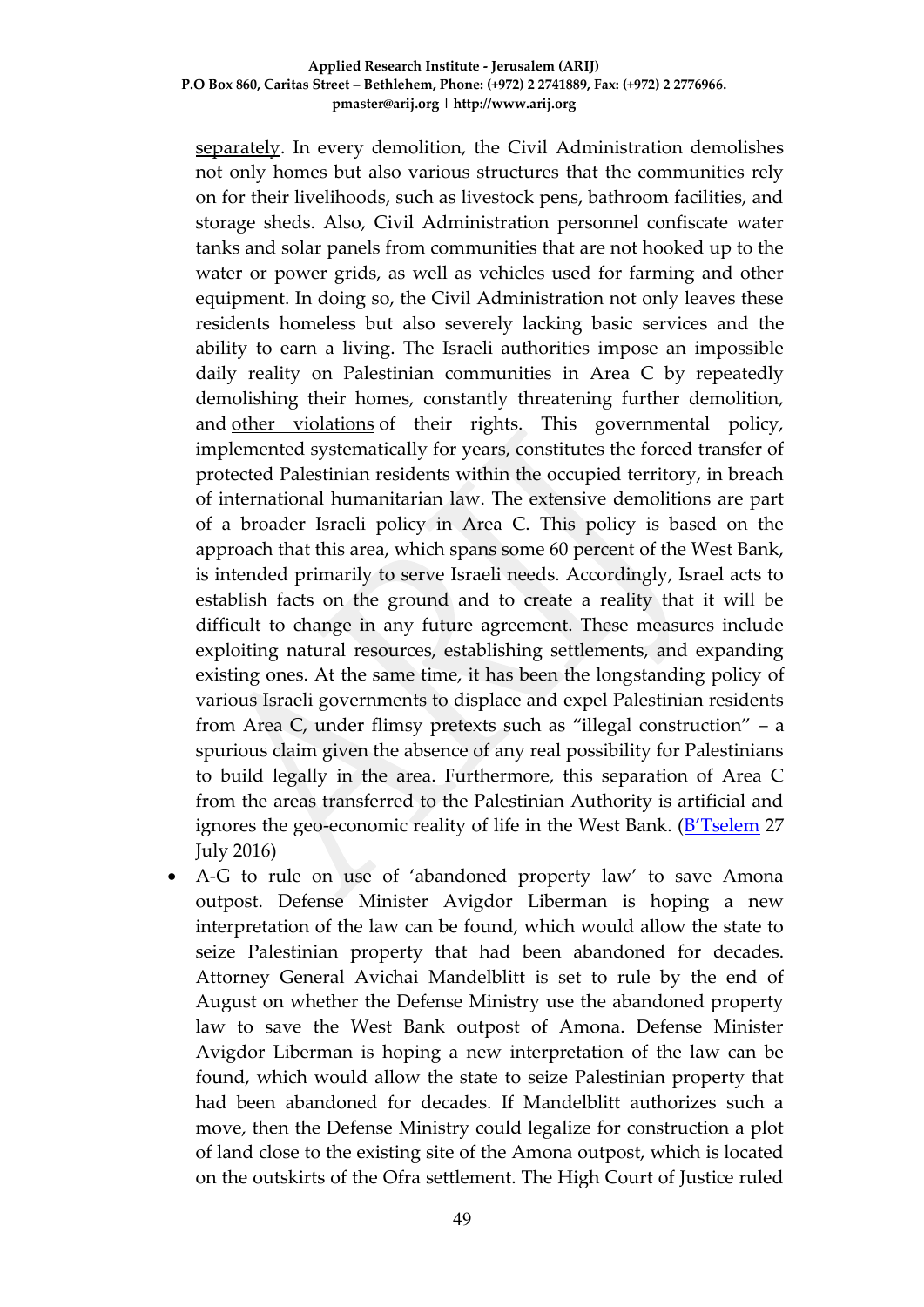in 2014 that the IDF must raze the outpost by the end of this year because it is built without permits on private Palestinian property. It issued that verdict in response to a petition by the Palestinian landowners who live in the nearby village of Silwad. The state had initially wanted to relocate the 40 modular homes to a nearby plot of land that could be legalized. It's a compromise solution that it has successfully used to avoid conflict in other cases in which the HCJ has rule that an outpost on private Palestinian property must be taken down. In 2012, the Defense Minister relocated both the Migron and the Ulpana outposts in that manner. But there is not enough state property in that area to support a viable community. The Amona residents have insisted that they will not leave their homes and will not consider a relocation plan that takes them away from the Ofra settlement. They refused a state offer of legalized lots in the Shiloh settlement. Rightwing politicians then proposed sweeping legislation that would have dealt with all of the over 2,000 instances in which unauthorized settler homes were built on private Palestinian property. The legislation, a revamped version of the failed outpost bill in 2012, offered to compensate the Palestinian property owners for the loss of their land. But Mandelblitt ruled that such legislation is unconstitutional. Justice Minister Ayelet Shaked [Bayit Yehudi] flirted with the idea of bring the bill for approval before the Ministerial Legislative Committee anyway. She had hoped placing it before the Knesset plenum for a first reading, in the last hours before legislators left the building for the summer session. The Knesset reopens for legislative matters only at the end of October. But a bureaucratic glitch made it impossible to fast-track the legislation. Politicians have now placed their hope on Mandelblitt, even though legal experts in the past have frowned on the use of the abandoned property law in this way. The most famous of them, attorney Plia Albeck, who died in 2005, had argued settlements could not be legalized in this way. Her opinion is taken seriously, the legal construction of Jewish communities in Area C of the West Bank, is based in large part on her legal interpretations. Even if Mandelblitt approves the use of the abandoned property law, it is unclear if Amona residents would accept that compromise. First built in 1995, with the help of NIS 2.1 million from the Ministry of Housing and Construction, Amona is among the oldest of the West Bank outposts. It is most famous for the violent clashes that took place there between security forces and right-wing activists in 2006, when the IDF demolished nine permanent stone homes that had just been built in Amona. The outpost residents believe that since they moved there with initial informal nodes from officials, that the government now has a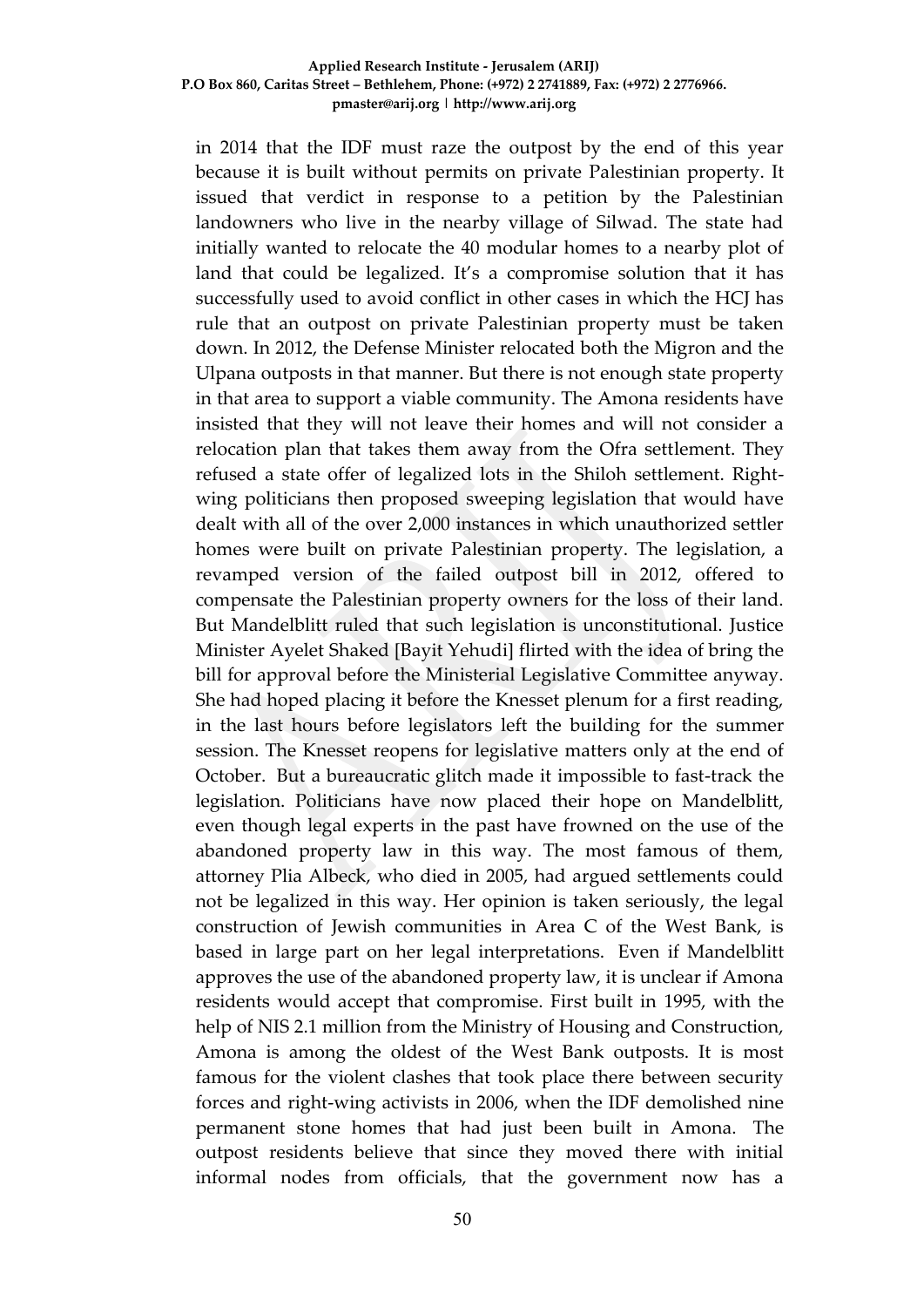responsibility to authorize their homes in its present location. "The responsibility for this lies with the Prime Minister, the Defense Minster, the Justice Minister and the rest of the politicians," the campaign to save Amona said upon hearing that votes on a legislative solution had once again been deferred. "If that doesn't happen we plan to wage a stiff battle for our homes," the campaign said. ([Haaretz](http://www.jpost.com/Israel-News/Politics-And-Diplomacy/A-G-to-rule-on-use-of-abandoned-property-law-to-save-Amona-outpost-462512) 27 July 2016)

- **Peace Now Settlement Watch: Tenders Published for 323 Housing Units in East Jerusalem.** This morning, tenders for 323 housing units in East Jerusalem were published: 89 units in Gilo, 36 units in Neve Yaacov, 68 units in Pisgat Zeev, 130 units in Har Homa. These tenders are for housing units that have been tendered in the past but were never built (the tender in Gilo was published without dates and details so we cannot tell if these are new units or units that were tendered before). Although the government tried to build these units in the past, it never did so and thus the government is now initiating entirely new construction. Peace Now: "the publication of tenders for 323 housing units a day after the home demolitions in Palestinian neighborhoods in East Jerusalem is indicative of the government's policy: on the one hand the government does not allow for Palestinian construction, and on the other hand it promotes massive construction for Israelis. Since 1967 the Israeli government initiated and planned the construction of 55,000 units for Israelis in East Jerusalem, and at the same time planned and initiated only 700 units for Palestinians. The Netanyahu government decided to repudiate the Quartet report and to prove, yet again, that it has no intention to promote a peace agreement based on a two state solution." [\(Peace Now](http://peacenow.org/entry.php?id=19385#.V5mh5vl94dU) 28 July 2016)
- EU Slams Israel's Destruction of Palestinian Homes in West Bank's Area C. Israel has granted only 44 construction permits in response to over 2,000 requests, Lars Faaborg-Andersen tells Knesset meeting. Buildings that were destroyed were 'illegal buildings,' Israeli body says in response. European Union ambassador to Israel Lars Faaborg-Andersen criticized Israel on Wednesday for destroying Palestinian homes in Area C of the West Bank. Faaborg-Andersen said at a conference at the Knesset that from 2009 to 2013 Israel had provided only 44 building permits to Palestinians in response to about 2,000 requests. "EU assistance is provided in situations where Israel is not fulfilling its duty as the occupying power. That is according to the international law, universal norms and the Oslo accords," Faabourg-Andersen told the conference initiated by lawmakers Dov Henin of the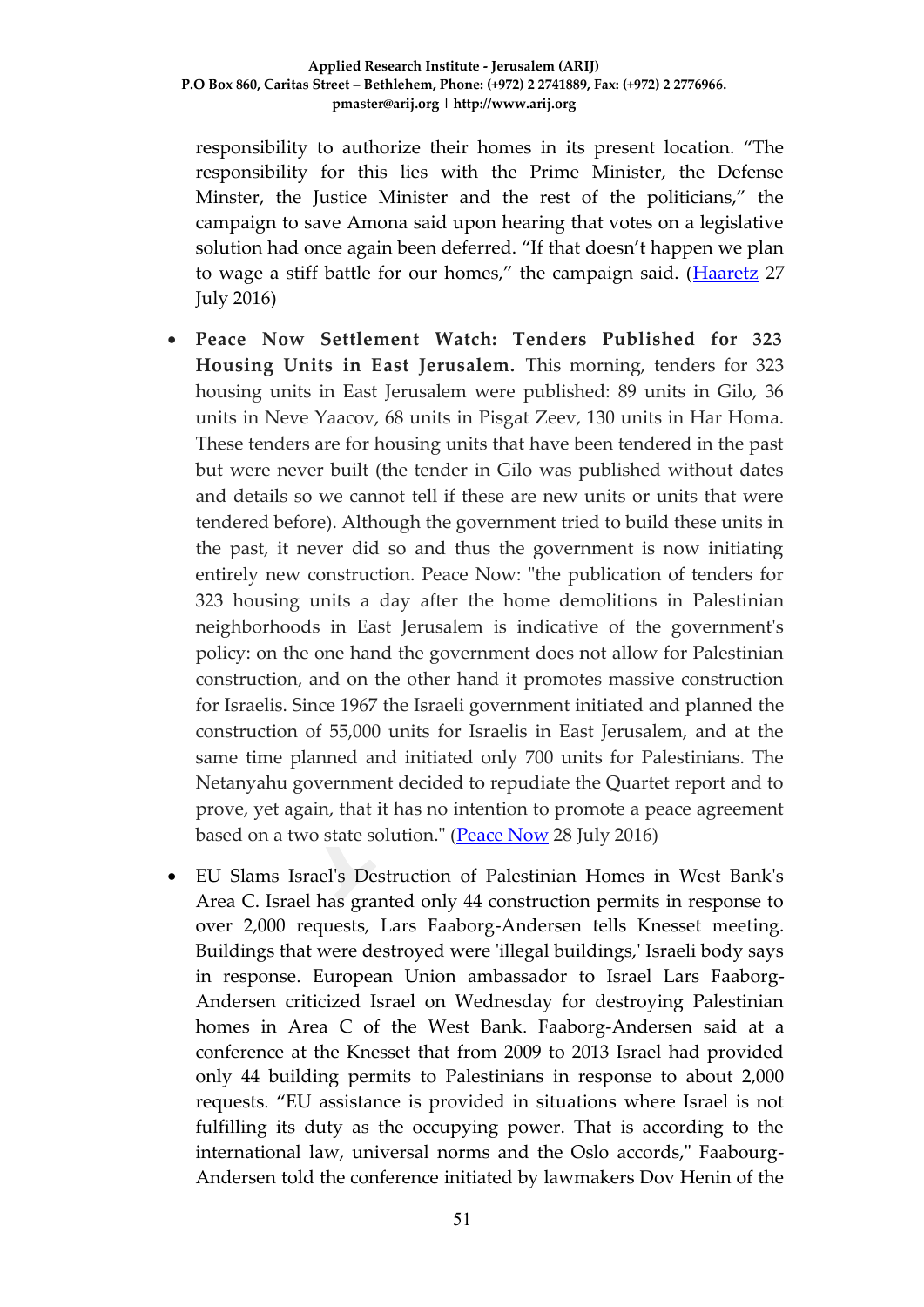Joint List, Michal Rozin of Meretz and Ksenia Svetlova of the Zionist Union. "Some 70% of Area C has been taken for exclusive Israeli use. Near all of the remain 30% is private Palestinian property, but is effectively off limits for Palestinian development, he said. The envoy added that "in the first 6 months of 2016 alone 91 EU structures in Area C have been demolished. This is more than all of 2015. Since 2009, approximately 170 EU humanitarian structures have been demolished". According to B'Tselem data presented at the conference, Israel has destroyed more Palestinian homes in the first half of 2016 than the annual average for the past decade except for 2013. Israel has razed 168 Palestinian houses in Area C built against the law. By comparison 125 homes were destroyed in all of 2015. The number of homes destroyed the first half of this year is more than the annual average for the past decade except for 2013 when 175 homes were destroyed. The Coordinator of Government Activities in the Territories said in response that buildings that were destroyed were "illegal buildings which didn't receive a permit from the authorities and therefore enforcement procedures were employed against them". Aviva Bar Ilan, who heads the Foreign Ministry department in charge of European organizations, said in January that the EU was weighing the possibility of suing Israel for damages for destroying structures donated by EU countries as humanitarian aid to Palestinian Beduouin living in the E1 area, outside Jerusalem. "illegal construction merits destruction, Israel doesn't accept the EU's interpretation of humanitarian aid," Bar Ilan said. [\(Haaretz](http://www.haaretz.com/israel-news/1.733729) 28 July 2016)

 Secret 1970 Document Confirms First West Bank Settlements Built on a Lie. In minutes of meeting in then-defense minister Moshe Dayan's office, top Israeli officials discussed how to violate international law in building settlement of Kiryat Arba, next to Hebron. It has long been an open secret that the settlement enterprise was launched under false pretenses, involving the expropriation of Palestinian land for ostensibly military purposes when the true intent was to build civilian settlements, which is a violation of international law. Now a secret document from 1970 has surfaced confirming this long-held assumption. The document, a copy of which has been obtained by Haaretz, details a meeting in the office of then-defense minister Moshe Dayan at which government and military leaders spoke explicitly about how to carry out this deception in the building of Kiryat Arba, next to Hebron. The document is titled "The method for establishing Kiryat Arba." It contains minutes of a meeting held in July 1970 in Dayan's office, and describes how the land on which the settlement was to be built would be confiscated by military order, ostensibly for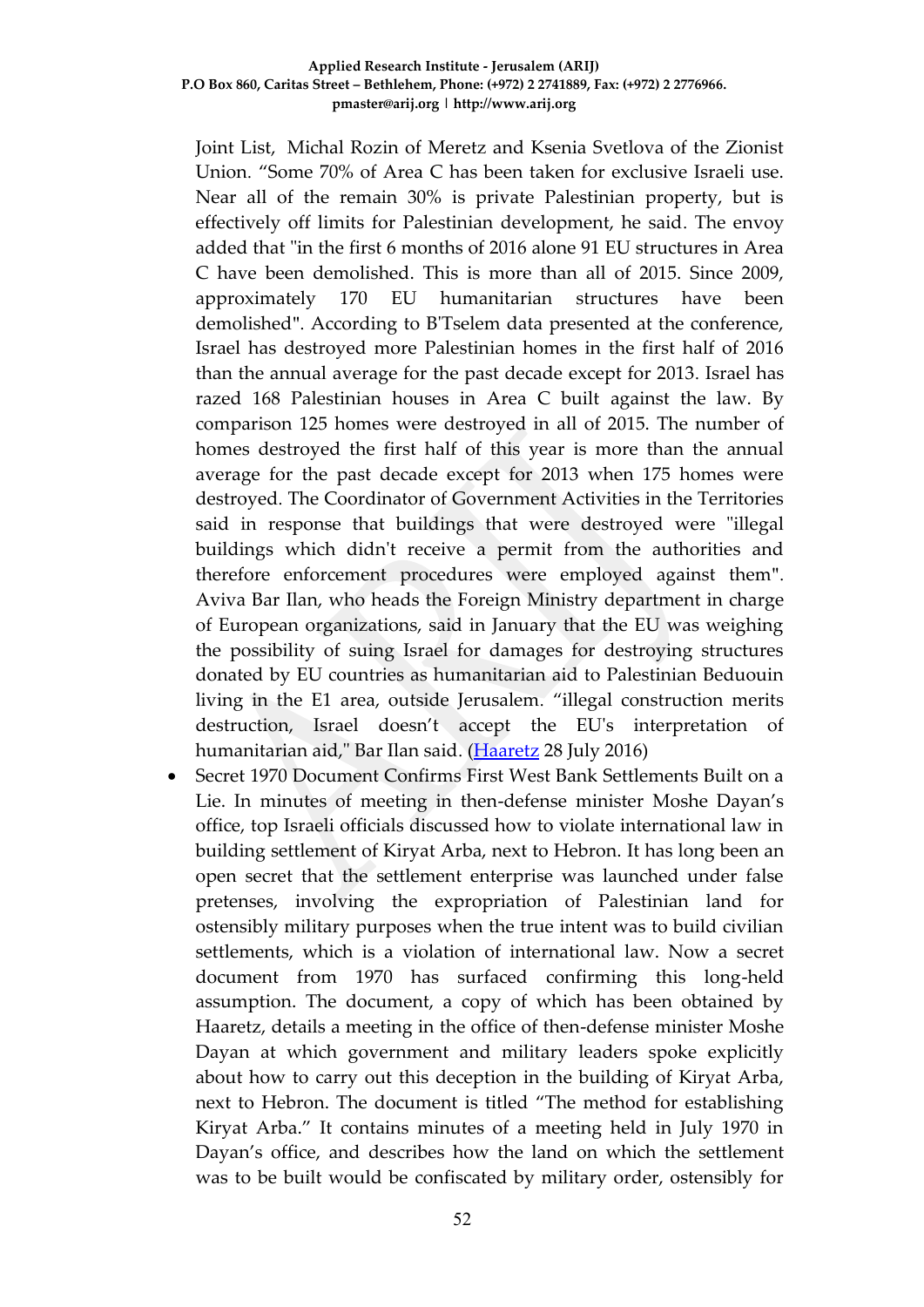security purposes, and that the first buildings on it would be falsely presented as being strictly for military use. Aside from Dayan, the participants include the director general of the Housing Ministry, the Israel Defense Forces' commander in the West Bank and the coordinator of government activities in the territories. 'Construction will be presented as ...' According to the minutes, these officials decided to build "250 housing units in Kiryat Arba within the perimeter of the area specified for the military unit's use. All the building will be done by the Defense Ministry and will be presented as construction for the IDF's needs." A "few days" after Base 14 had "completed its activities," the document continued, "the commander of the Hebron district will summon the mayor of Hebron, and in the course of raising other issues, will inform him that we've started to build houses on the military base in preparation for winter." In other words, the participants agreed to mislead the mayor into thinking the construction was indeed for military purposes, when in fact, they planned to let settlers move in – the same settlers who on Passover 1968 into Hebron's Park Hotel, which was the embryo of the settler enterprise. The system of confiscating land by military order for the purpose of establishing settlements was an open secret in Israel throughout the 1970s, according to people involved in creating and implementing the system. Its goal was to present an appearance of complying with international law, which forbids construction for civilian purposes on occupied land. In practice, everyone involved, from settlers to defense officials, knew the assertion that the land was meant for military rather than civilian use was false. This system was used to set up several settlements, until the High Court of Justice outlawed it in a 1979 ruling on a petition against the establishment of the settlement of Elon Moreh. Participant: We all knew the score…. Maj. Gen. (res.) Shlomo Gazit, who was coordinator of government activities in the territories at the time of the 1970 meeting in Dayan's office about Kiryat Arba, told Haaretz it was clear to all the meeting's participants that settlers would move into those buildings. He said that to the best of his recollection, this constituted the first use of the system of annexing land to a military base for the purpose of civilian settlement in the West Bank. He also recalled Dayan as the one who proposed this system, because he didn't like any of the alternative locations proposed for Kiryat Arba. Nevertheless, and despite what the document advocated, Gazit said, army officers told the mayor of Hebron explicitly that a civilian settlement would be established next to his city, rather than telling him the construction was for military purposes. Hagit Ofran, head of Peace Now's Settlement Watch project,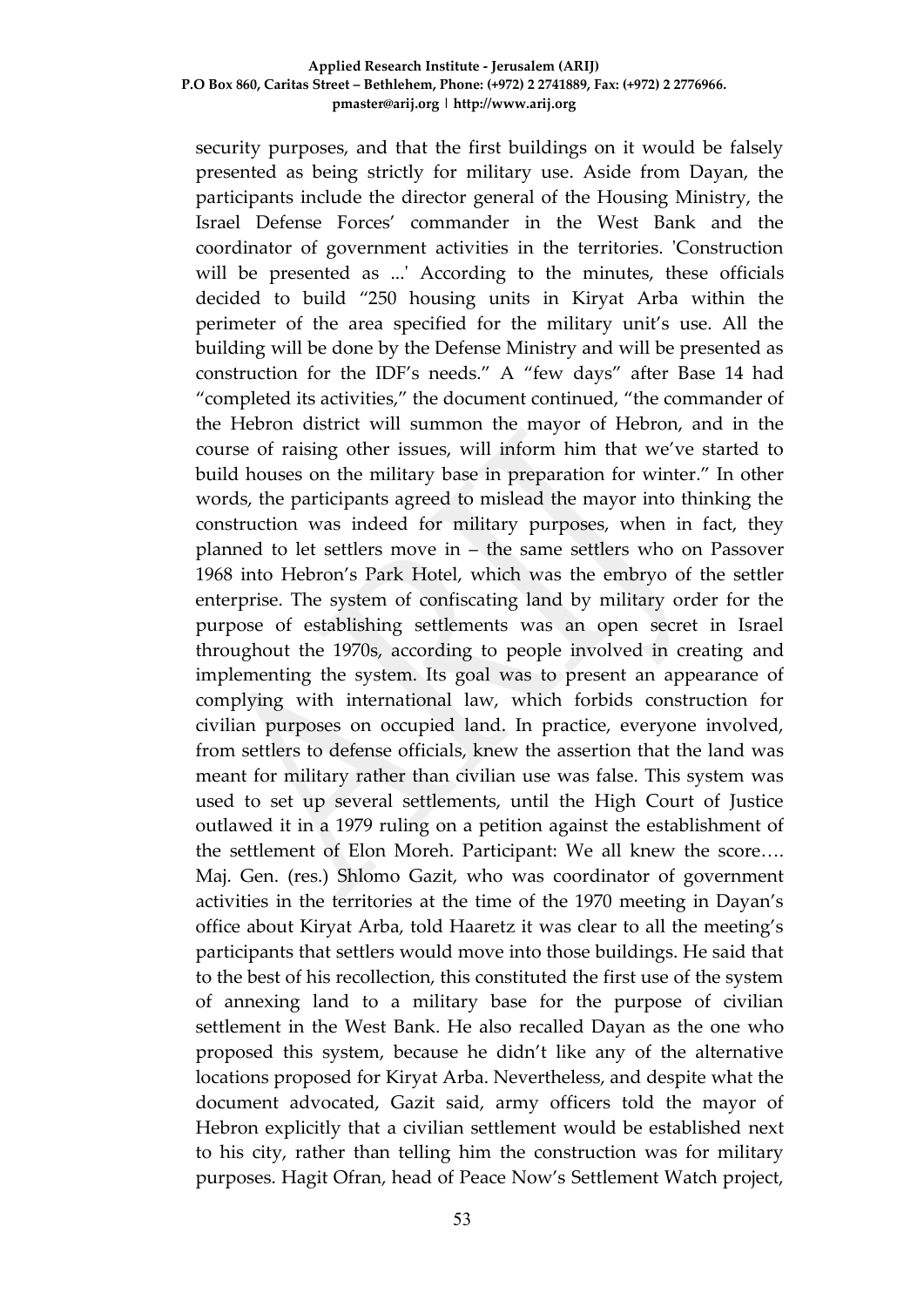also said this appears to be the first use of the system of using military orders to seize land for civilian settlement. And while this system is no longer in use, she said, "Today, too, the state uses tricks to build and expand settlements. We don't need to wait decades for the revelation of another internal document to realize that the current system for taking over land – wholesale declarations of it as state land – also violates the essence of the law." Gazit said that in retrospect, the system was wrong, but that he was just "a bureaucrat, in quotation marks; I carried out the government's orders, in quotation marks." "I think this pretense has continued until today," he added. "Throughout my seven years as coordinator of government activities in the territories, we didn't establish settlements anywhere by any other system." But government officials had no idea Kiryat Arba (pop. 8,000) would become so big, Gazit insisted. They only sought to provide a solution for the squatters in the Park Hotel, who "weren't more than 50 families." Today, even Kiryat Arba residents admit that this system was a deception. Settler ideologue Elyakim Haetzni, one of Kiryat Arba's original residents, noted that during a Knesset debate at the time, cabinet minister Yigal Allon said clearly that this would be a civilian settlement. "It's clear why this game ended; after all, how long could it go on? This performance had no connection whatsoever to Herut (the predecessor to Likud); it was all within Mapai," Haetzni added, referring to the ruling party at the time, a precursor of today's Labor Party. [\(Haaretz](http://www.haaretz.com/israel-news/.premium-1.733746) 28 July 2016)

 Israeli Knesset Gives Preliminary Okay to Bill Giving Tax Breaks to Settlements. Treasury opposes the bill that would make West Bank settlements eligible for tax breaks based on the security threats they face on the grounds that they can't be solved by tax breaks. West Bank settlements will be eligible for tax breaks based on the security threats they face, if a bill approved by the Knesset in preliminary reading on Wednesday becomes law. The Knesset vote took place after the Ministerial Committee for Legislation held a special session on Wednesday morning to approve the bill, which was sponsored by MK Bezalel Smotrich (Habayit Hayehudi). The ministerial committee also decided that by August 11, when the cabinet is due to start discussing the state budget for 2017-18, the finance and defense ministries should draft uniform criteria for granting tax breaks to residents of towns facing security threats. Today, security threats to the settlements are ranked on a different scale to the one used for towns near the Gaza and Lebanon borders. Once the new criteria are in place and the settlements have been ranked in accordance with them, it will be possible to determine which are eligible for tax breaks. Security will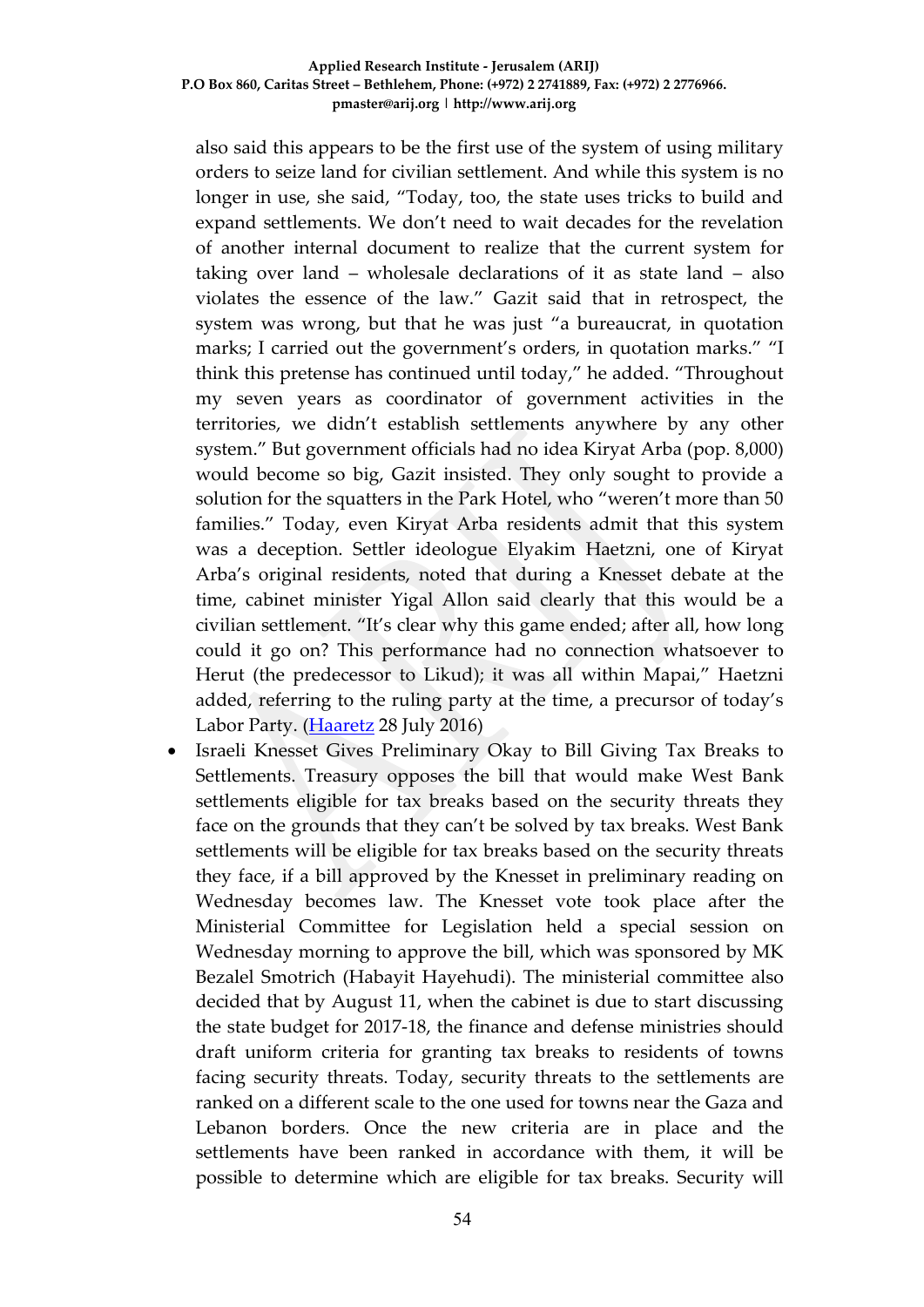not be the only criterion, however; it will simply be one more factor added to the existing criteria. The Finance Ministry opposed Smotrich's bill, both because of its cost, which is estimated at about 150 million shekels (\$40 million) a year, and because the Knesset only just approved the list of towns eligible for tax breaks under the old criteria late last year. Those criteria include socioeconomic level, distance from the center of the country and proximity to the border. The treasury argues that there is no reason to add security threats to this list, because security problems can't be solved by tax breaks. But the bill was backed by Prime Minister Benjamin Netanyahu, as well as by the three ministers from Smotrich's party – Education Minister Naftali Bennett, Justice Minister Ayelet Shaked and Agriculture Minister Uri Ariel. When the Knesset discussed the issue late last year, Smotrich asked that about 60 settlements be added to the list of communities eligible for tax breaks. Both Finance Minister Moshe Kahlon (Kulanu) and Knesset Finance Committee Chairman Moshe Gafni (United Torah Judaism) opposed the request, and Netanyahu agreed that the criteria shouldn't be changed at that time. But he promised Smotrich he would support legislation to change the criteria later. Smotrich welcomed Wednesday's vote. "Now, finally, we can say we've built the map of settlement for Israel," he said. "This law will enable thousands of families living in Judea and Samaria, who suffer from security threats, to receive what they deserve and to be equal in rights to the rest of Israel's residents." Gafni said Wednesday that he still opposes the bill, as he thinks it will cause financial damage. Even under the existing criteria, he said, the tax breaks are costing the state 1.2 billion shekels a year in lost revenue. The bill now goes to the Knesset House Committee, which will decide which committee should prepare it for its first reading. Several MKs have demanded that instead of being sent to Gafni's Finance Committee, it be sent to the Special Committee for Distributive Justice and Social Equality, chaired by MK Miki Zohar (Likud). Zohar is seeking to get many poorer towns inside Israel added to the eligibility list. This gives Smotrich some leverage in negotiations with the treasury: If he reaches an agreement with the treasury, he'll support sending the bill to the Finance Committee. If not, he'll push to have it sent to Zohar's committee. [\(Haaretz](http://www.haaretz.com/israel-news/.premium-1.733799) 28 July 2016)

 Illegal West Bank Outpost Likely to Be Legalized, Knesset Speaker Tells Settlers. 'The prime minister also understands that none of us wants to see a forcible or violent eviction or a fight within Israeli society,' says Yuli Edelstein. Knesset Speaker Yuli Edelstein visited the illegal settlement outpost of Amona on Thursday, predicting that a way would be found to legalize it despite a High Court of Justice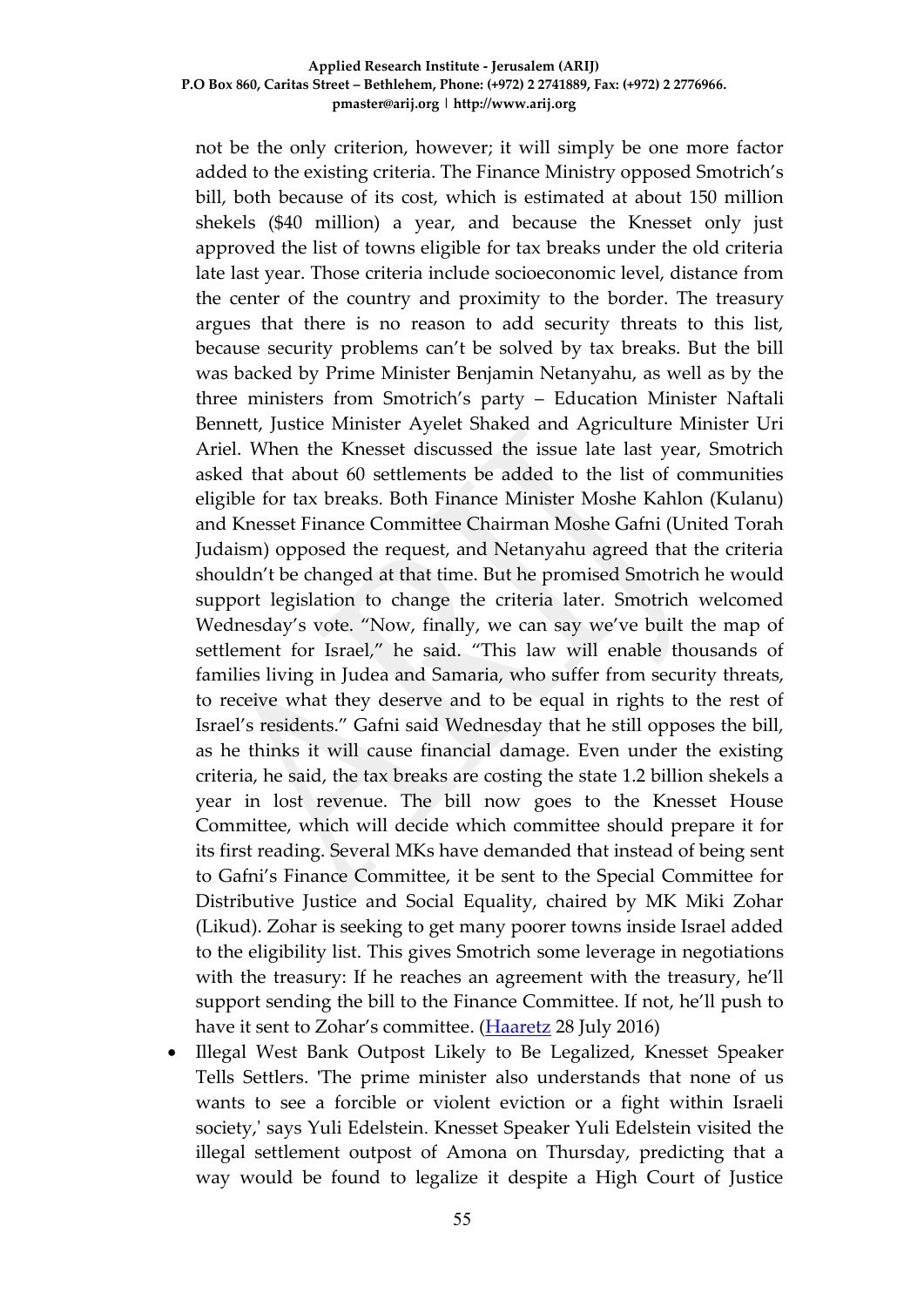ruling ordering its evacuation. "The solutions you proposed were once rejected by everyone," Edelstein told the residents. "They said this was delusional. But in the end, more and more leaders and jurists have understood that there is justice in your claims and that there are ways to legalize this. "From legalization, good things will emerge, and I hope a way is found to legalize this place without conflict," he added. Amona was built on privately owned Palestinian land. Part of it was violently evacuated a decade ago, and the court has ruled that the remainder must be vacated by December 25. The residents are seeking to prevent the evacuation, and the government is examining several possible ways of doing so. Edelstein said he has discussed various solutions with legal experts – including relocating the settlement to nearby lands that are designated as absentee property, and thus controlled by the state – and that these solutions are lawful. "There are various directions; I won't get into the details," he said. "The jurists I spoke with also understand that there's a way to legalize this community". Asked by Haaretz whether Attorney General Avichai Mendelblit was one of those jurists, Edelstein replied, "Everyone involved in the issue understands that policemen and soldiers aren't the solution," meaning eviction. "I've spoken with the prime minister about the issue," he added. "I'm certain appropriate solutions will be submitted to him and he won't be the person who stands in the way. The prime minister also understands that none of us wants to see a forcible or violent eviction or a fight within Israeli society". [\(Haaretz](http://www.haaretz.com/israel-news/.premium-1.733997) 29 July 2016)

• State said to approve land to relocate Amona outpost. Housing units offered to displaced families; residents of West Bank community vow to oppose court-ordered evacuation in December. Israel has reportedly approved the allocation of state land for the relocation of the West Bank outpost of Amona, a settlement at the center of a drawn-out legal battle that was deemed illegal and ordered evacuated by the Supreme Court by late 2016. The northern West Bank community is scheduled to be demolished in December, after the court ruled in favor of the Palestinian plaintiffs who said Amona was built on privately owned Palestinian land. According to Army Radio, the 1,400 dunams (395 acres) designated to replace the outpost are located in the West Bank Binyamin region north of Jerusalem. Some 140 new housing units would be built at the site, with 40 of them reserved for families evacuated from Amona. Amona residents have rejected the relocation order, and vowed not to comply with the court-ordered evacuation, the report said. Established in 1997, Amona is the largest of about 100 unauthorized outposts — built without permission but generally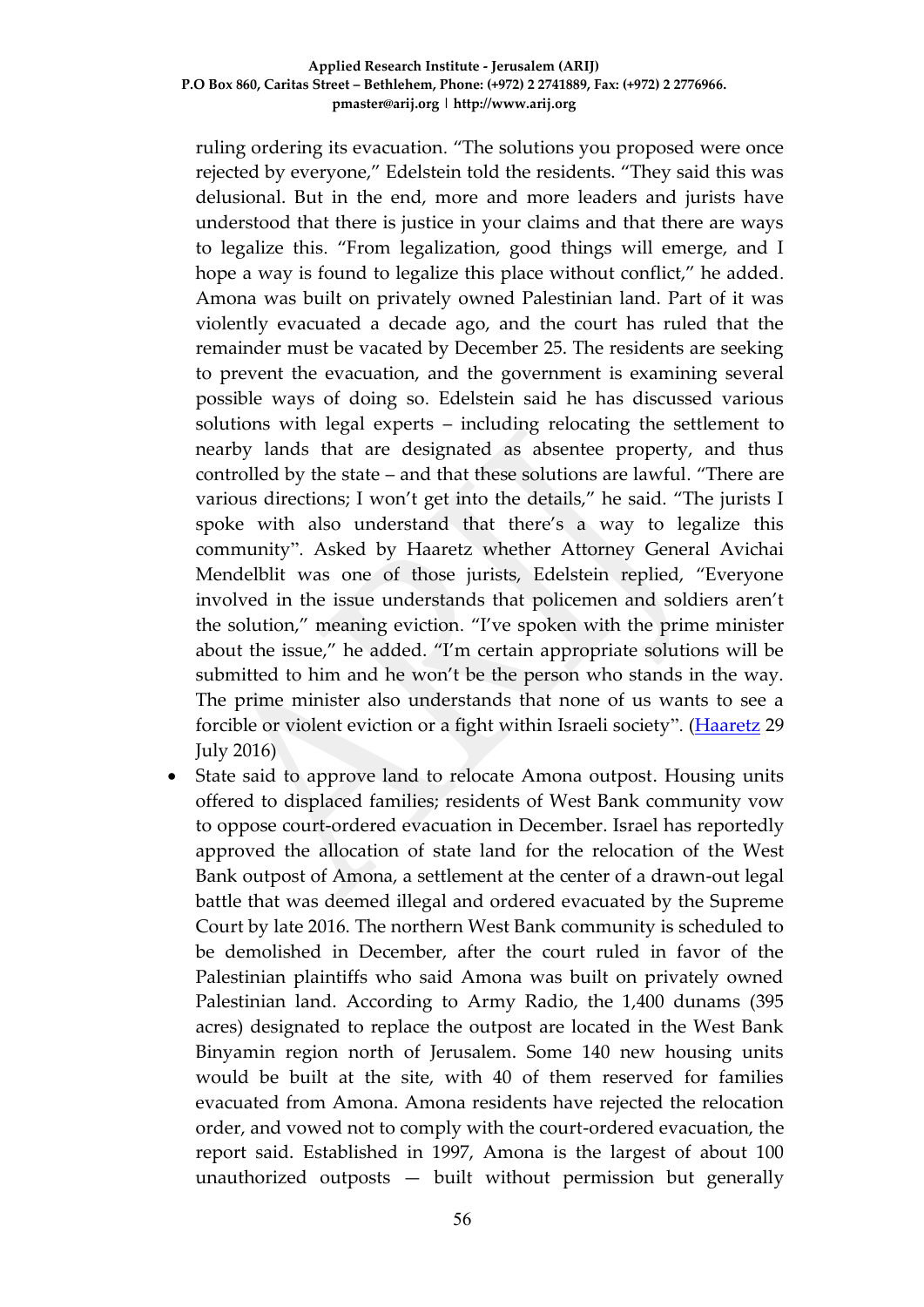tolerated by the government — that dot the West Bank. The outpost became a symbol of settler defiance after a partial evacuation a decade ago sparked violent clashes between residents and security forces. The impending evacuation, ordered in 2014, could lead to another showdown. Prime Minister Benjamin Netanyahu along with other right-wing ministers are seeking to arrive at a compromise with the court and the Palestinian land-owners without forcing the Amona residents out of their homes. Earlier this month, Netanyahu called on ministers to settle the Amona land dispute via legislation, and said that he was working on a compromise together with Attorney General Avichai Mandelblit. But a proposed bill that was set to face a ministerial vote was abruptly shelved, with Mandelblit deeming "unconstitutional" and maintaining the legislation would likely be shot down by the High Court of Justice. The Supreme Court has on several occasions ordered Amona dismantled, however the government has repeatedly put off razing the community, despite court-ordered deadlines. In 2006, Israeli troops demolished nine homes after clashes with some 5,000 settlers and their sympathizers, but several dozen trailers have remained. Amona settlers have recently claimed they had bought some of the land the outpost sits on, but Palestinians have vehemently denied this. The police have said the documents, which supposedly proved the sale, were likely forged. [\(Time of Israel](http://www.timesofisrael.com/state-said-to-approve-land-to-relocate-amona-outpost/) 31 July 2016)